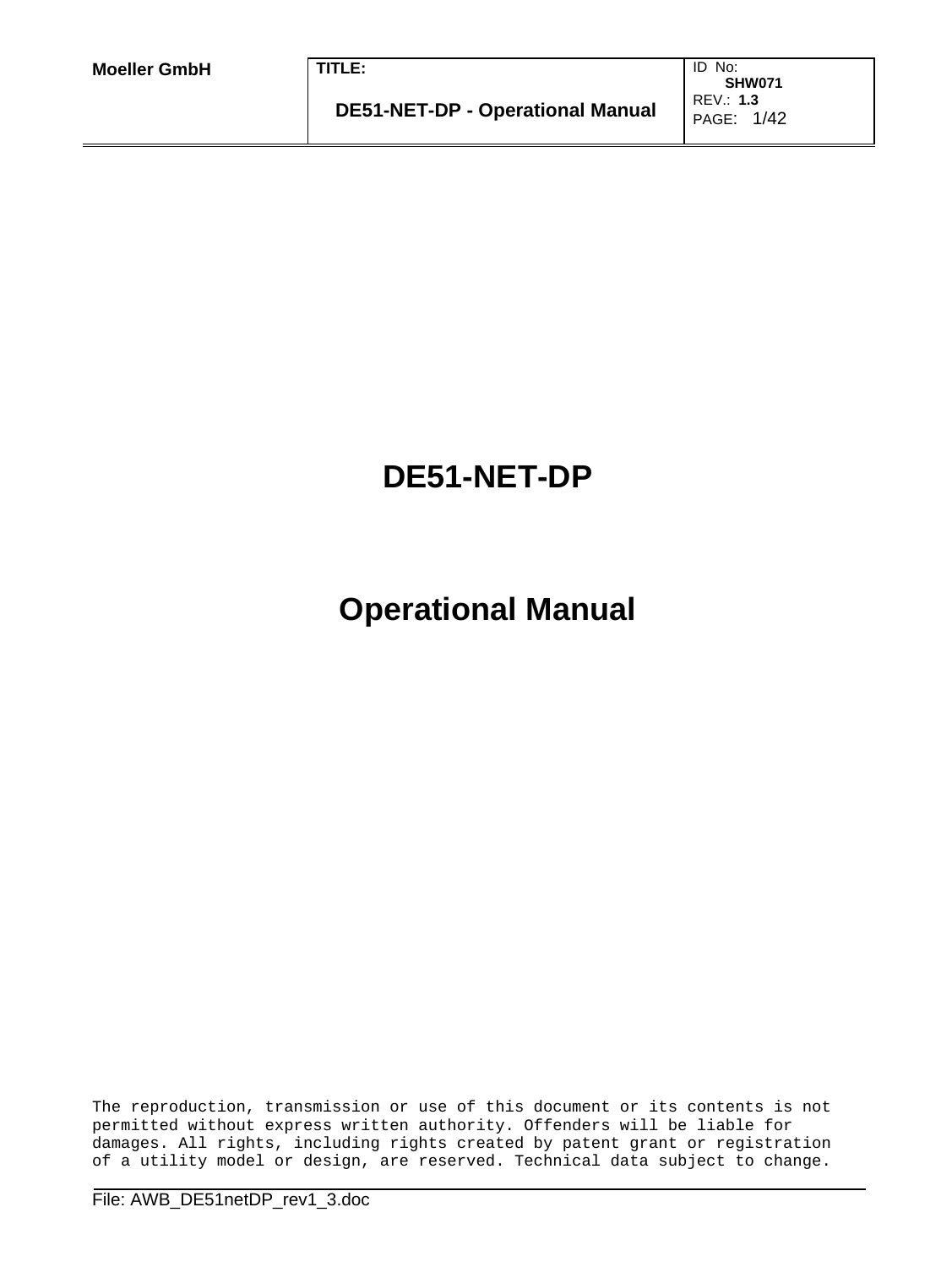# **TABLE OF CONTENTS**

| $\mathbf{1}$ |                                                  |  |
|--------------|--------------------------------------------------|--|
| 1.1          |                                                  |  |
| 1.2          |                                                  |  |
| 1.2.1        |                                                  |  |
| 1.2.2        |                                                  |  |
| 1.2.3        |                                                  |  |
| 1.3          |                                                  |  |
| 2            |                                                  |  |
| 3            |                                                  |  |
|              |                                                  |  |
| 3.1          |                                                  |  |
| 3.2          |                                                  |  |
| 3.3          |                                                  |  |
| 3.4          |                                                  |  |
| 4            |                                                  |  |
| 4.1          |                                                  |  |
| 4.1.1        |                                                  |  |
| 4.1.2        |                                                  |  |
| 4.1.2.1      |                                                  |  |
| 4.1.2.2      |                                                  |  |
| 4.1.2.3      | Main reference / main actual value (HSW/HIW)  15 |  |
| 4.1.2.4      |                                                  |  |
| 4.1.2.5      |                                                  |  |
| 4.1.2.6      |                                                  |  |
| 4.2          |                                                  |  |
| 4.2.1        |                                                  |  |
| 4.2.2        | Parameter requests and parameter responses  19   |  |
| 4.2.3        |                                                  |  |
| 4.2.4        |                                                  |  |
| 4.3          |                                                  |  |
| 4.3.1        |                                                  |  |
| 4.3.2        |                                                  |  |
| 4.3.3        |                                                  |  |
| 4.3.4        | Gateway application identification parameters 28 |  |
| 4.3.5        |                                                  |  |
| 4.3.6        |                                                  |  |
| 5            |                                                  |  |
| 5.1          |                                                  |  |
| 5.2          |                                                  |  |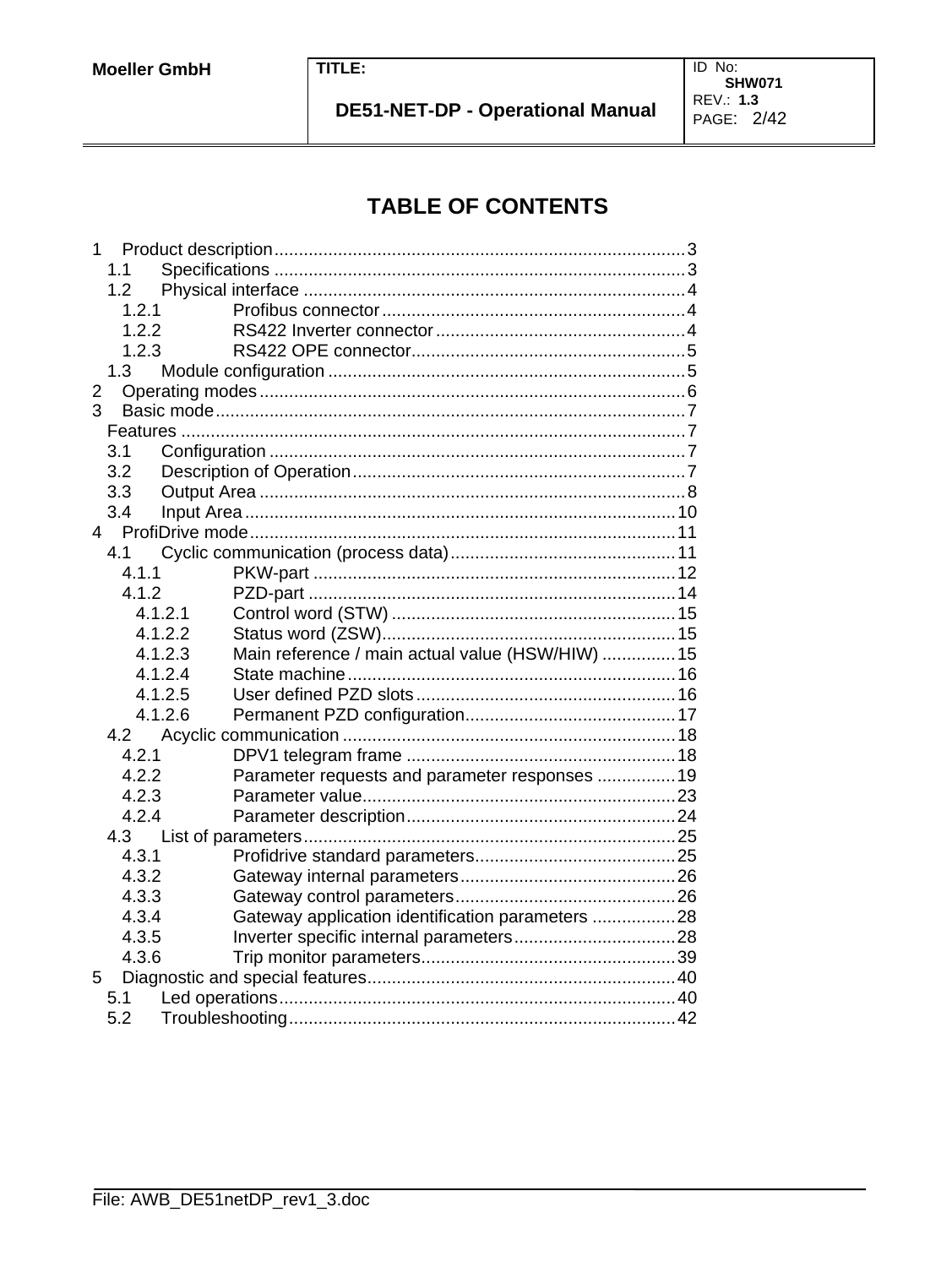# <span id="page-2-0"></span>**1 Product description**

DE51-NET-DP gateway is a communication module controlling Moeller DF/V51 inverters from Profibus DP network. The module is powered through RJ45 connector and it is connected to the inverter by means of RS422. The Profibus network can be operated up to 12 Mbit/s. The operator panel (OPE) can be connected to the gateway via another RJ45 port. The gateway merges the communication from OPE and Profibus so that the inverter can be controlled/parametrized from both sources. Five status leds describe the operating status.

### **1.1 Specifications**

| Power supply Voltage     | Via the serial port                       |
|--------------------------|-------------------------------------------|
| range                    | 4.75-5.25 VDC, 5 VDC nominal              |
| Current range            | 260 mA                                    |
| Indicators               | 5 green/red/orange LEDs                   |
| Addressing               | Via 2 rotary switches                     |
| Profibus-DP              | EN 50170                                  |
| Baud rate                | 9.6 Kbaud up 12 Mbaud                     |
| Controller               | SPC <sub>3</sub>                          |
| Interface                | <b>RS485</b>                              |
| Connector                | 1 DB9 connector                           |
| Serial port for inverter |                                           |
| Type RS-422              |                                           |
| Connector                | RJ45 (used also for gateway power supply) |
| Serial port for OPE      | (also used as a firmware download port)   |
| Type RS-422              |                                           |
| Connector                | <b>RJ45</b>                               |
| Temperature              |                                           |
| Operating                | 0 to 50 $C^\circ$                         |
| Storage                  | -10 to 70 $C^\circ$                       |
| Humidity                 | 20 to 85%, non condensing                 |
| Vibration                | To be defined                             |
| <b>Dimensions WxDxH</b>  | Refer to the table in the next page       |
| Weight                   | Refer to the table in the next page       |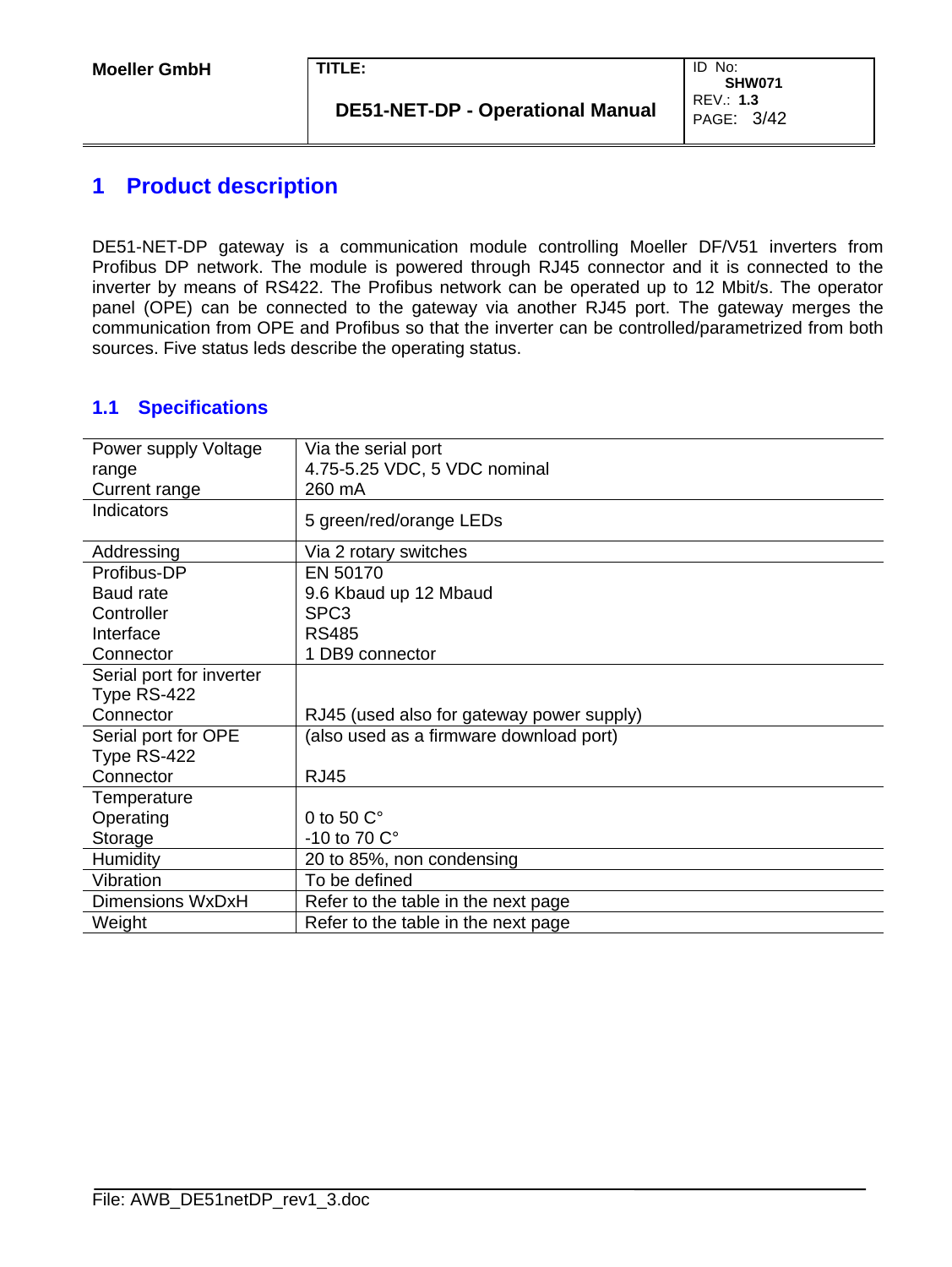### <span id="page-3-0"></span>**1.2 Physical interface**

#### **1.2.1 Profibus connector**



Standard D-SUB 9 contact female

| Pin            | <b>Name</b>    | <b>Description</b>     |
|----------------|----------------|------------------------|
| Housing        | Shield         | Connected to PE        |
|                | Not conn.      |                        |
| 2              | Not conn.      |                        |
| 3              | <b>B-line</b>  | Positive Rx/Tx         |
| $\overline{4}$ | <b>RTS</b>     | <b>Request to Send</b> |
| 5              | <b>GND BUS</b> | <b>Isolated GND</b>    |
| 6              | +5V OUT        | Isolated +5V           |
| 7              | Not conn.      |                        |
| 8              | A-line         | Negative Rx/Tx         |
| 9              | Not conn.      |                        |

#### **1.2.2 RS422 Inverter connector**



Standard RJ45

| Pin | <b>Name</b> | <b>Description</b>         |
|-----|-------------|----------------------------|
|     | +5V IN      | Voltage supply for gateway |
| 2   | A+          | Positive TX (RS422)        |
| 3   | А-          | Negative TX (RS422)        |
|     | <b>GND</b>  | Ground                     |
| 5   | B+          | Positive RX (RS422)        |
| 6   | В-          | Negative RX (RS422)        |
|     | <b>GND</b>  | Ground                     |
|     | Not conn.   |                            |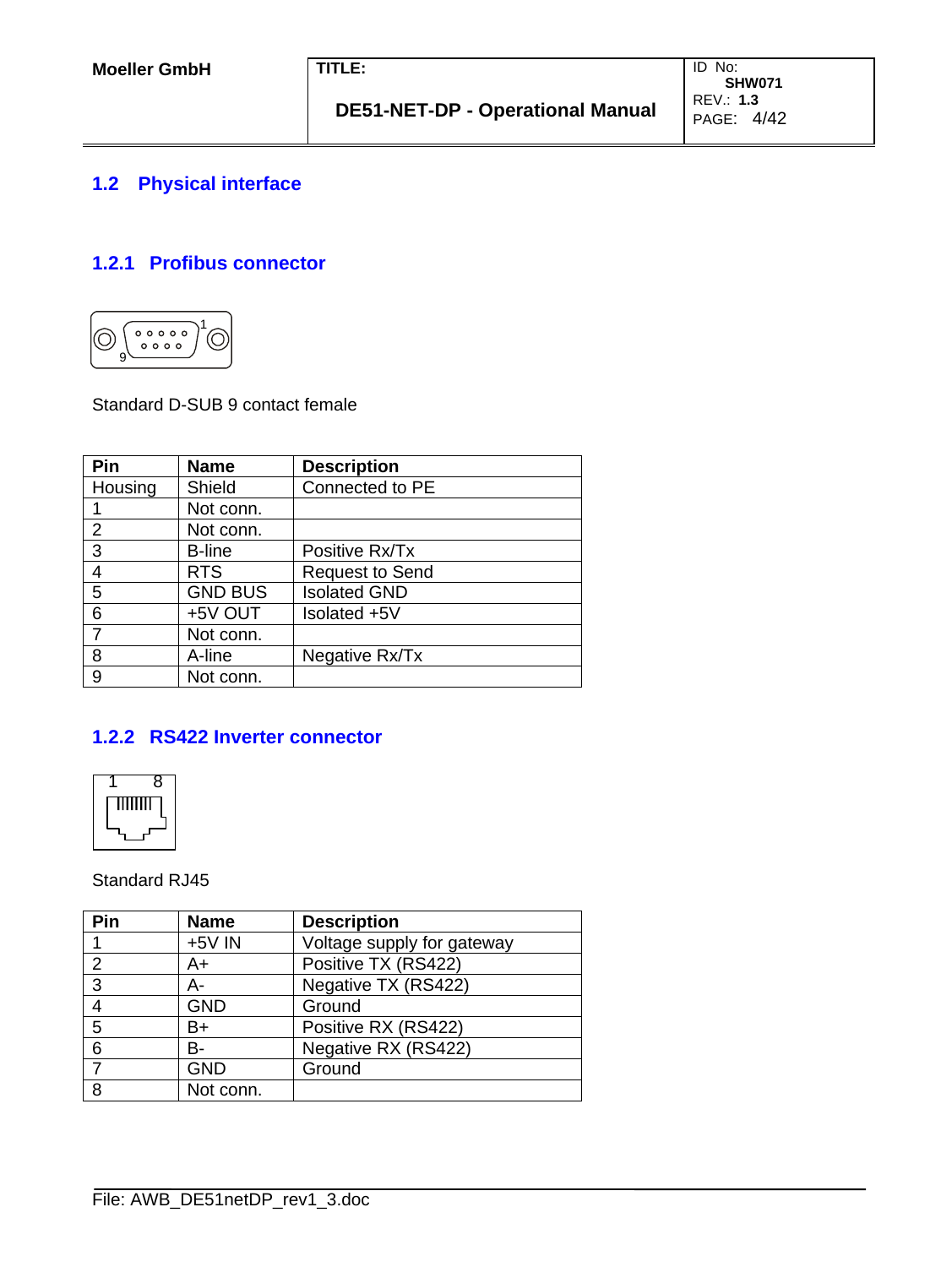#### <span id="page-4-0"></span>**1.2.3 RS422 OPE connector**

| ,,,,,,,,, |  |
|-----------|--|
|           |  |

Standard RJ45

| Pin            | <b>Name</b> | <b>Description</b>     |
|----------------|-------------|------------------------|
|                | +5V IN      | Voltage supply for OPE |
| 2              | A+          | Positive TX (RS422)    |
| 3              | А-          | Negative TX (RS422)    |
| $\overline{4}$ | <b>GND</b>  | Ground                 |
| 5              | B+          | Positive RX (RS422)    |
| 6              | В-          | Negative RX (RS422)    |
|                | <b>GND</b>  | Ground                 |
| 8              | Not conn.   |                        |

#### **1.3 Module configuration**

Two rotary switches configure the module profibus DP address.

The address is set for two different purposes:

- Profibus node addressing (allowable addresses are 1-99);
- Activating the gateway configuration mode in order to upgrade the gateway firmware (00 address).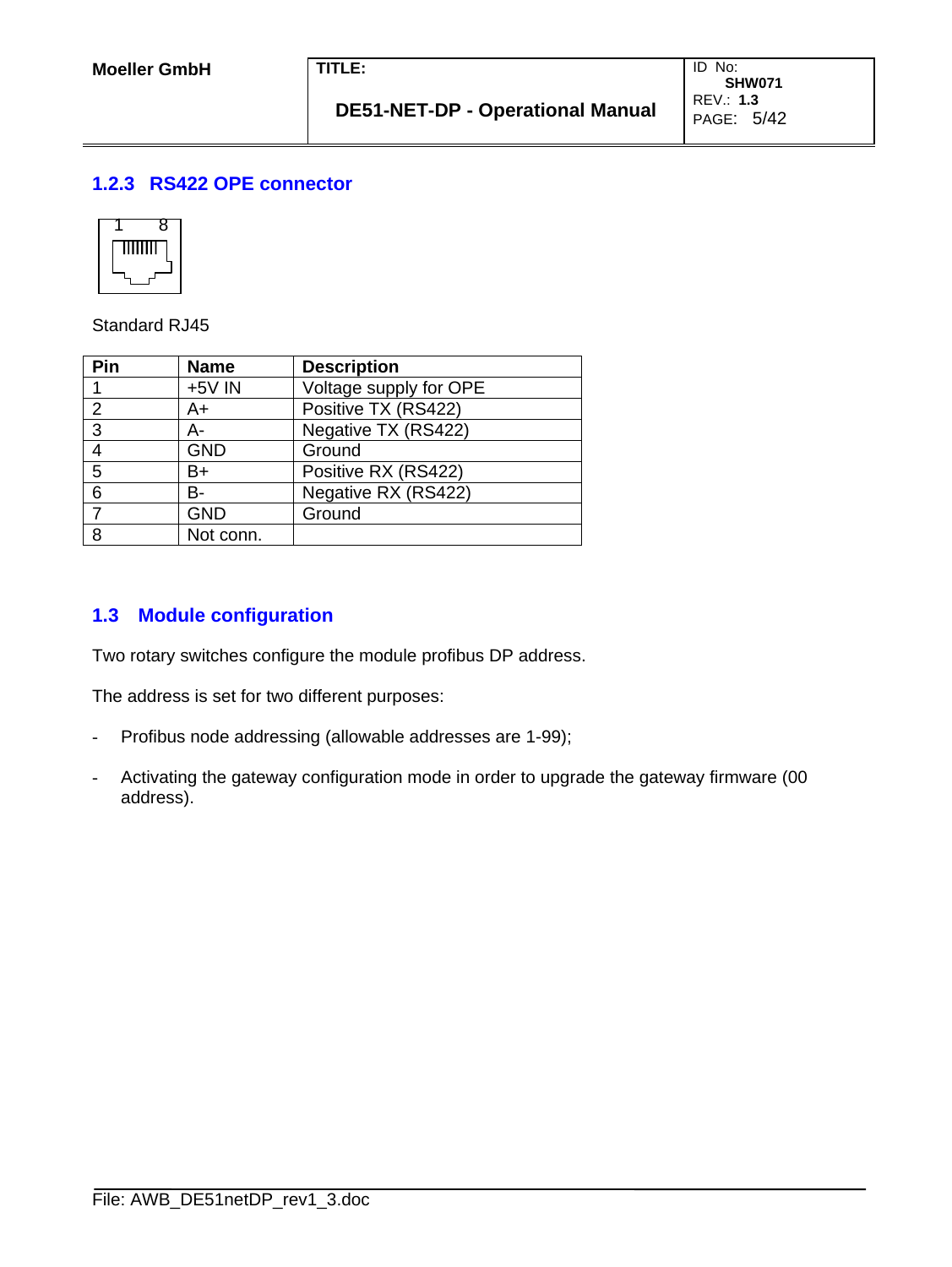# <span id="page-5-0"></span>**2 Operating modes**

The inverter can be driven in two modes:

- a direct Profibus DP drive using a predefined memory map (Basic Mode)
- a ProfiDrive standard compatible driving (ProfiDrive Mode)

The driving mode is selected by using the appropriate GSD files. There is one gsd file (moeb09de.gsd) for the configuration of basic mode and another gsd file (moea09de.gsd) for the configuration of ProfiDrive mode.

If using the basic mode there is a single possible configuration available (Basic block). It consists of 4 words long input/output. All values in input and output block are predefined, the gateway user should just set values in output area and read values in input area.

If using the ProfiDrive mode configuration the standard ProfiDrive procedures can be used. The standard control procedures are converted to the native access of the DF/V51 inverter. In addition to the standard driving procedure the ProfiDrive mode enables the access to all inverter parameters in three possible ways: PZD, PKW, DPV1. When accessing inverter parameters by parameter index one should check the DF/V51 variables dictionary in this manual.

After selecting the desired operating mode by appropriate gsd file check the appropriate reference chapter:

- 1. Basic mode
- 2. ProfiDrive mode

For all reference information regarding installation and safety issues, please refer to the Installation Manuals of the DF/V51 inverter.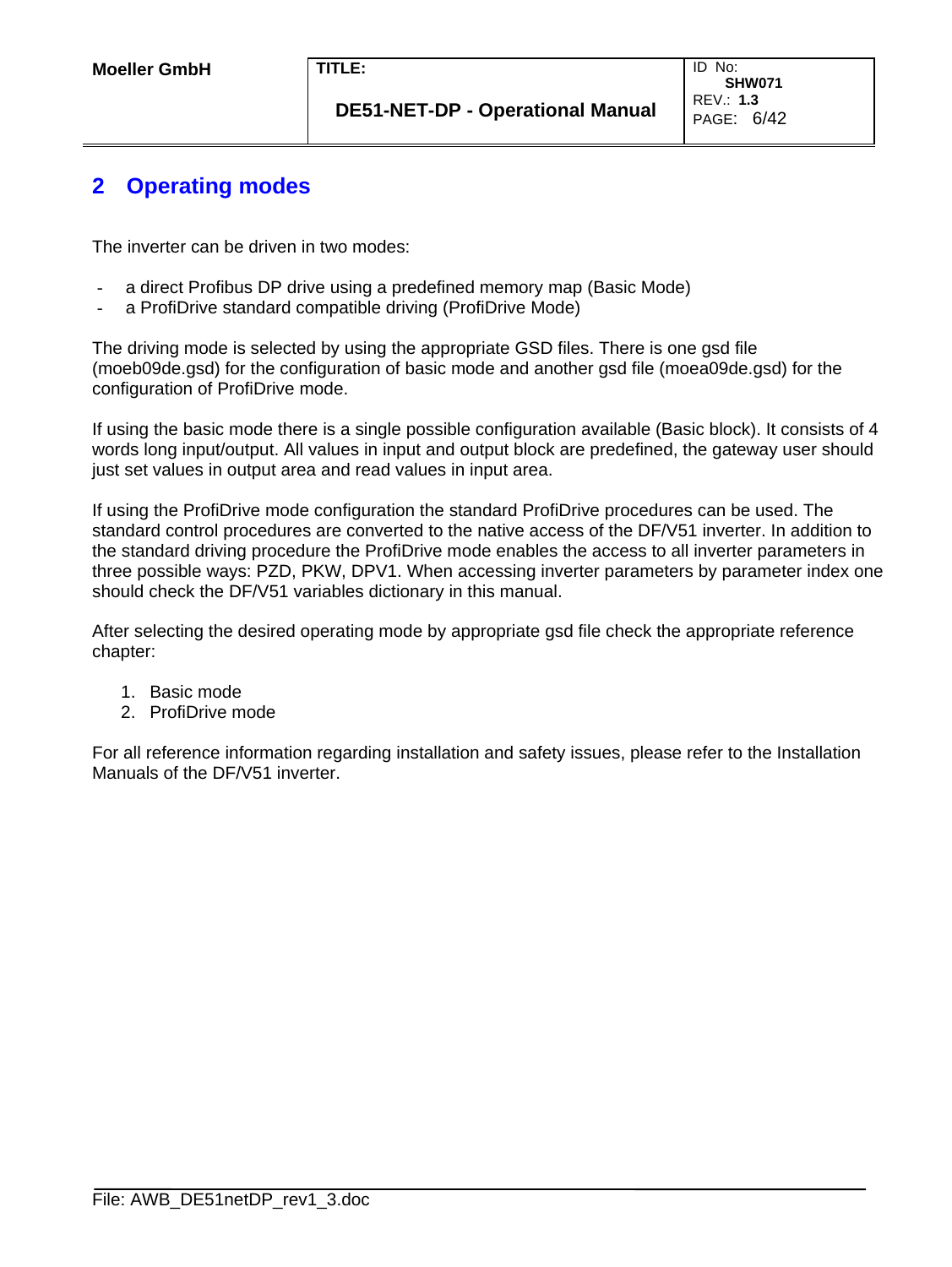# <span id="page-6-0"></span>**3 Basic mode**

By using Basic Mode the essential control/measurement variables and parameters are accessed directly from the formated IO space, so there is no need to use other means of parameter accessing (like PKW, PZD, DPV1, which are used in DPV1 mode). This mode is similar to Basic Mode used for DF5/DV5 series of frequency inverters (there are some differences though).

#### **Features**

Control and monitoring of the drive from Profibus DP Selection of the source for the speed reference and the control Start/Stop control Moving Direction control Fault reset Output speed control Acceleration/Deceleration control Actual Speed indication Output Current indication Status indication

### **3.1 Configuration**

The Basic Mode is configurated by selecting the only available module from gsd file by a gsd configuration tool. In the future there might be also the byte-order swapped module.

### **3.2 Description of Operation**

The basic block contains the most commonly used parameters in the drive control. Using this block should be sufficient for the control in most cases. The basic block consists of 4 words (8 bytes) of input data area and 4 words (8 bytes) of output data area.

In the Basic Mode the Profibus DP master sends the following data to the gateway:

- Configuration of the source of the control: whether the drive should be controlled (FWD/REV/STOP) by the Profibus master or by the source set by A002 parameter.
- The speed reference source for the drive (Profibus or the source set by A001 parameter).
- The Fwd, Rev and Stop signals to the drive (when controlled from Profibus DP).
- The Fault Reset signal to the drive.
- The Speed Reference value (in Hz/100) for the drive (when controlled from Profibus DP).
- The acceleration/deceleration time of the drive (in s/10).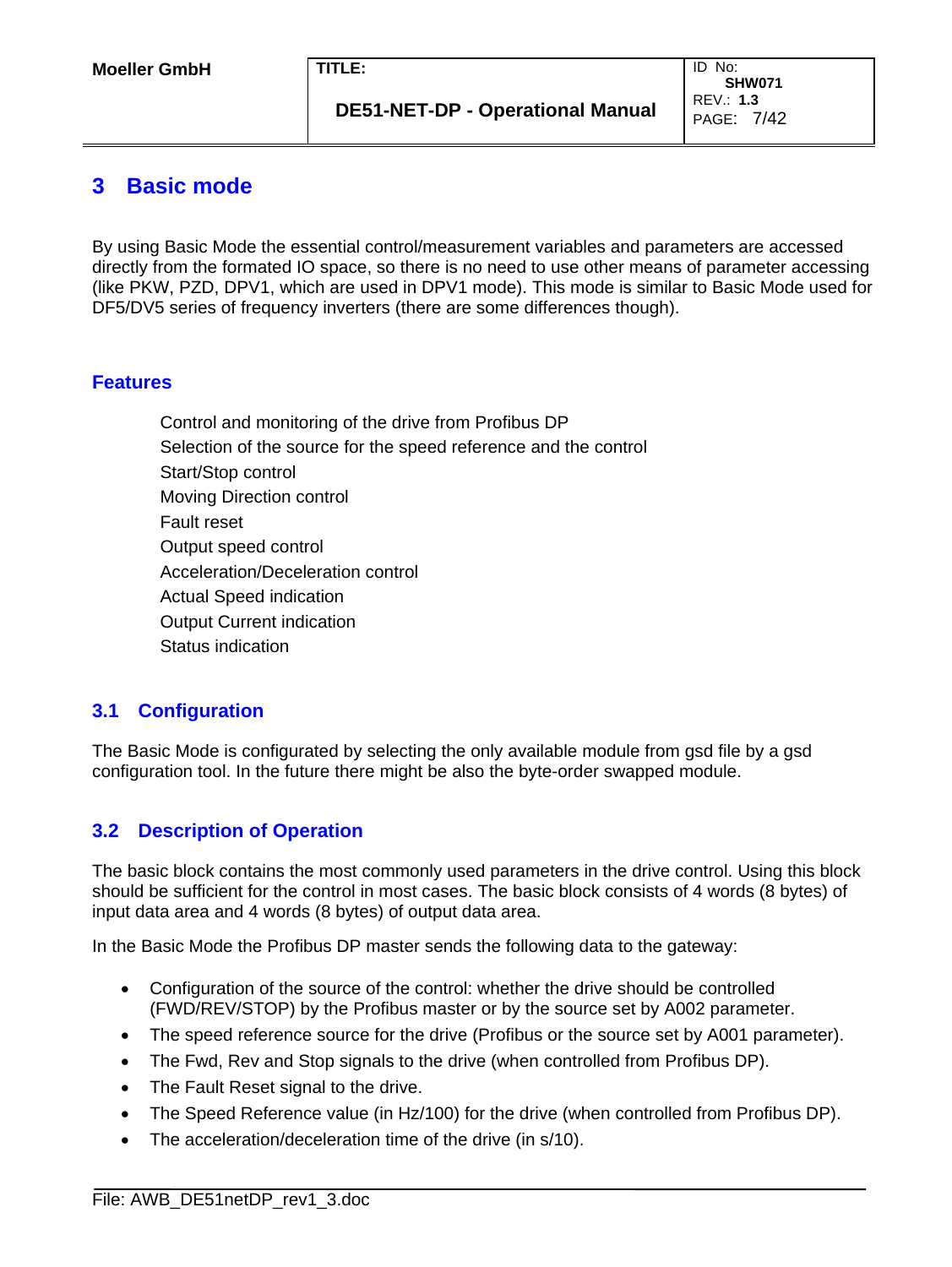- <span id="page-7-0"></span>• The 'save parameters to the inverter flash' command
- The procedure to do in case of profibus disconnection

In basic mode of operation the DE51-NET-DP sends the following data to the Profibus master:

- The state of the drive, running forward, running reverse, stopped, faulted.
- Fault information (if the drive is faulted).
- The source of the control (FWD/REV/STOP) by the Profibus master or by the source set by parameter A002.
- The actual speed reference source for the drive (Profibus or the source set by parameter A001).
- The actual speed of the drive (in Hz/100).
- The output current of the drive (in A/10).

#### **3.3 Output Area**

These are the variables being transmitted from the Profibus DP master to the gateway:

| Word | <b>Bit 15</b>            | <b>Bit 14</b> | <b>Bit 13-8</b> | Bit 7 | Bit 6      | Bit 5 | Bit 4      | Bit 3                    | Bit 2 | Bit 1 | Bit 0 |
|------|--------------------------|---------------|-----------------|-------|------------|-------|------------|--------------------------|-------|-------|-------|
|      | EEp                      | Conn          | $\blacksquare$  | Reset | <b>Net</b> | -     | <b>Net</b> | $\overline{\phantom{0}}$ | -     | Run   | Run   |
|      | Wri                      | Sta           |                 |       | Ref        |       | Ctrl       |                          |       | Rev   | Fwd   |
|      | <b>Speed Reference</b>   |               |                 |       |            |       |            |                          |       |       |       |
|      | <b>Acceleration Time</b> |               |                 |       |            |       |            |                          |       |       |       |
| 3    | <b>Deceleration Time</b> |               |                 |       |            |       |            |                          |       |       |       |

| Parameter       | <b>Description</b>                                                                   |
|-----------------|--------------------------------------------------------------------------------------|
| Eep Wri         | When bit 15 is set to 1, the gateway will start EEprom writing process. Bit 15 in    |
|                 | WO INPUT data reflects bit 15 in WO OUT data.                                        |
|                 | For repeating the EEprom writing command, bit 15 must be set to 0 and then           |
|                 | set to 1 again (a single time execution command).                                    |
| Conn Sta        | Bit 14 sets the gateway's behaviour in case of Profibus line error (cable            |
|                 | disconnection or else):                                                              |
|                 | if set to 0, the gateway will decelerate the inverter to a complete stop;            |
|                 | if set to 1, no action will be taken, the current inverter state is frozen until the |
|                 | Profibus communication is restored.                                                  |
|                 | Command bit 14 (W0 OUT data) is reflected in status bit 14 (W0 INPUT data).          |
| Reset           | If the drive is faulted, a $0 \rightarrow 1$ transition will reset the fault.        |
| Net Ref         | The speed reference is taken from the Profibus network if set to 1.                  |
|                 | The speed reference is taken from the inverter if set to 0. (See the Inv Ref bit)    |
| <b>Net Ctrl</b> | The run commands are taken from the Profibus network if set to 1.                    |
|                 | The run commands are taken from the terminal block of the drive if set to 0.         |
| Run Rev         | Issues a reverse run command to the drive if set to 1.                               |
| Run Fwd         | Issues a forward run command to the drive if set to 1.                               |
| Speed           | Sets the speed of the drive. Please observe that the speed is given in a             |
| Reference       | resolution of 1/100Hz. (For instance 1388hex equals 50 Hz). Value range:             |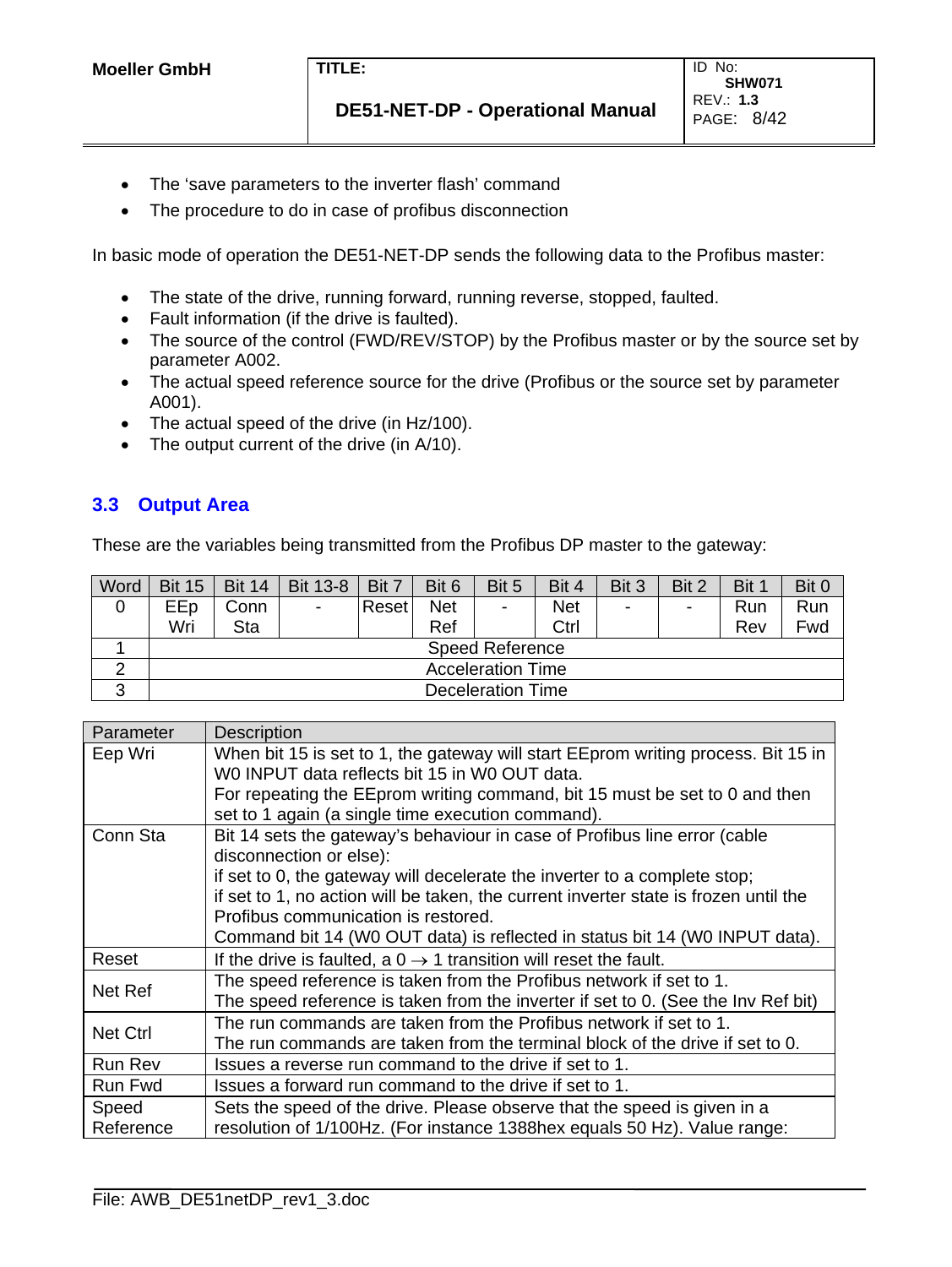|                      | $0.00 - 360.00$ Hz                                                                                                                                                                             |
|----------------------|------------------------------------------------------------------------------------------------------------------------------------------------------------------------------------------------|
| Acceleration<br>Time | Defines the acceleration time of the drive. Please observe that the<br>acceleration time is given in a resolution of 1/10 s. (For instance 64 hex equals<br>10 s). Value range: 0.1 - 3000.0 s |
| Deceleration<br>Time | Defines the deceleration time of the drive. Please observe that the<br>deceleration time is given in a resolution of 1/10 s. (For instance 64 hex equals<br>10 s). Value range: 0.1 - 3000.0 s |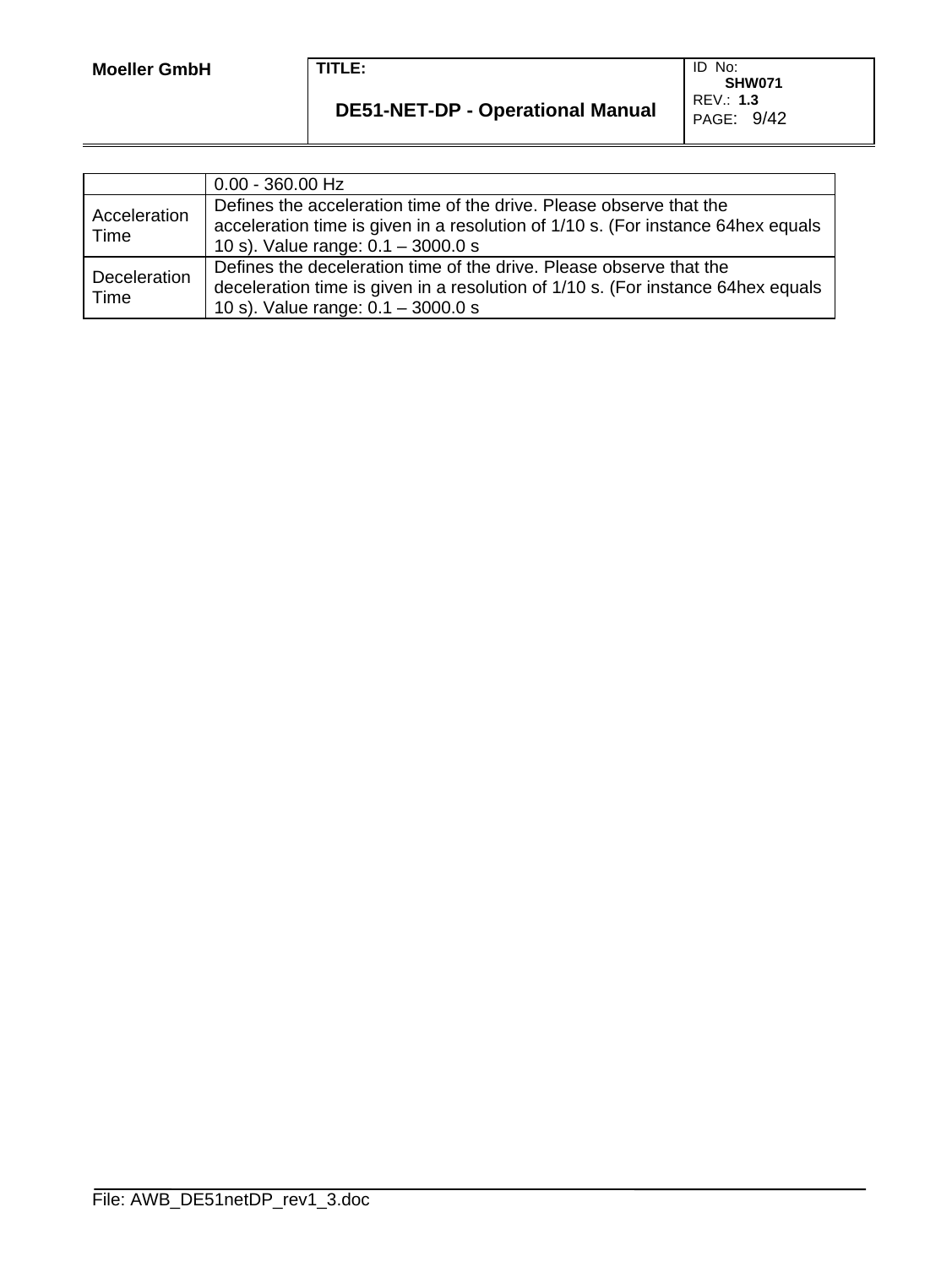### <span id="page-9-0"></span>**3.4 Input Area**

These are the variables being transmitted from the gateway to the Profibus DP master.

| Word   | <b>Bit 15</b> | <b>Bit 14</b>       | <b>Bit 13-8 Bit 7</b> |         | Bit 6      | Bit 5 | Bit 4      | Bit 3 | Bit 2 | Bit 1 | Bit 0 |
|--------|---------------|---------------------|-----------------------|---------|------------|-------|------------|-------|-------|-------|-------|
|        | EEp           | Conn                |                       | Faulted | <b>Net</b> |       | <b>Net</b> |       |       | Run   | Run   |
|        | Wri           | Sta                 |                       |         | Ref        |       | Ctrl       |       |       | Rev   | Fwd   |
|        |               | <b>Speed Actual</b> |                       |         |            |       |            |       |       |       |       |
| ົ      |               | Output current      |                       |         |            |       |            |       |       |       |       |
| າ<br>ບ |               | Inverter status     |                       |         |            |       |            |       |       |       |       |

| Parameter              | <b>Description</b>                                                                                                                                                                  |
|------------------------|-------------------------------------------------------------------------------------------------------------------------------------------------------------------------------------|
| EEp Wri                | Status bit 15 reflects the command bit 15 in W0 OUT data.                                                                                                                           |
| Conn Sta               | Status bit 14 reflects the command bit 14 in W0 OUT data.                                                                                                                           |
| Faulted                | If set, the drive is faulted.                                                                                                                                                       |
| Net Ref                | If set to 1, the drive is currently using the speed reference being<br>transmitted over the Profibus network. If it is set to 0, the reference is<br>determined by the bit Inv Ref. |
| Net Ctrl               | If set to 1, the drive is currently accepting the run commands transferred<br>over Profibus.                                                                                        |
| Run Rev                | If set to 1, the drive is currently running in reverse motion.                                                                                                                      |
| Run Fwd                | If set to 1, the drive is currently running in forward motion.                                                                                                                      |
| <b>Speed Actual</b>    | The current speed of the drive. Please observe that the speed is given in a<br>resolution of 1/100 Hz. (For instance 7D0hex equals 20 Hz).                                          |
| <b>Output Current</b>  | The current being supplied to the motor by the drive. Please observe that<br>the current is given in a resolution of 1/100 A. (For instance 32hex equals<br>$0.5 A$ ).              |
| <b>Inverter Status</b> | Represents the current operating state of the drive. $0 - stop$ , $1 - run$ , $2 -$<br>jogging, $3$ - free run, $4$ – DC breaking, $10$ – inverter is faulted.                      |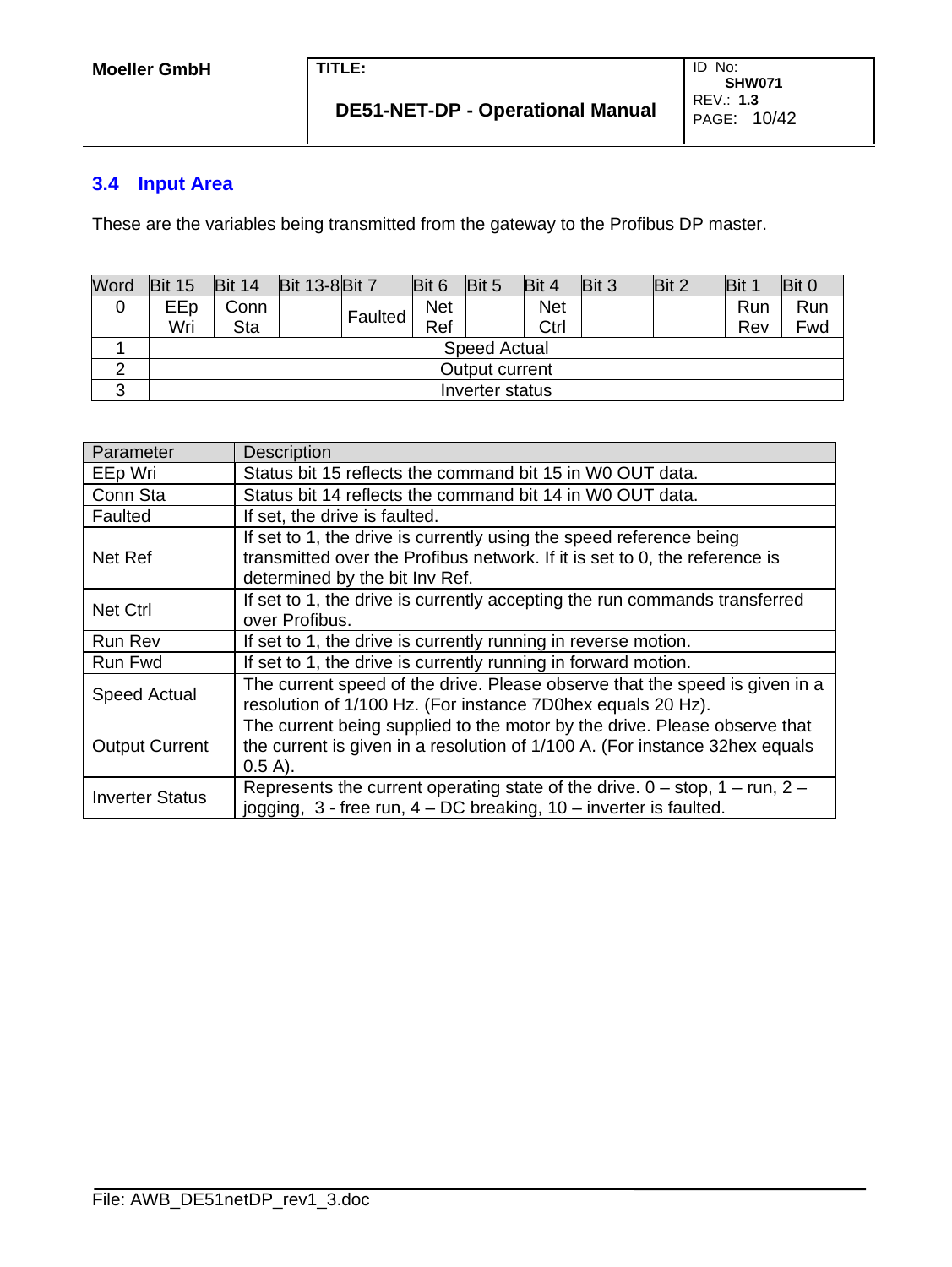## <span id="page-10-0"></span>**4 ProfiDrive mode**

The gateway will accept all the configurations specified by Profidrive V2 (PPO1-PPO5) and the standard telegram 1 specified by Profidrive V3.

### **4.1 Cyclic communication (process data)**

Cyclic communication data are exchanged with the Profibus DP master at every communication cycle. The exchanged data format and length are specified at the initialization by Profibus DP master using the Profibus DP configuration mechanism.

The supported configurations are:

| <b>Type</b>         | <b>Configuration bytes</b>    | Process data layout |
|---------------------|-------------------------------|---------------------|
| Profidrive V2, PPO1 | Oxf3 Oxf1                     | PKW + 2 words PZD   |
| Profidrive V2, PPO2 | 0xf3 0xf5                     | PKW + 6 words PZD   |
| Profidrive V2, PPO3 | 0xf1                          | 2 words PZD         |
| Profidrive V2, PPO4 | 0xf5                          | 6 words PZD         |
| Profidrive V2, PPO5 | Oxf3 Oxf9                     | PKW + 10 words PZD  |
| Profidrive V3,      | 0xe1 0xd1                     | 2 words PZD         |
| Standard telegram 1 |                               |                     |
| Profidrive V3,      | 0xc3 0xc1 0xc1 0xfd 0x00 0x01 | 2 words PZD         |
| Standard telegram 1 |                               |                     |

The cyclic data consists of two parts, a parameter area (PKW) and a process data area (PZD). The layout of the process data:

| $PKW - 4$ words |            |            |                                        |                                        | PZD 2-10 words |            |                 |            |            |            |                 |                  |
|-----------------|------------|------------|----------------------------------------|----------------------------------------|----------------|------------|-----------------|------------|------------|------------|-----------------|------------------|
| <b>PKE</b>      | <b>IND</b> | <b>PWE</b> | <b>PZD</b><br><b>STW</b><br><b>ZSW</b> | <b>PZD</b><br><b>HSW</b><br><b>HIW</b> | <b>PZD</b>     | <b>PZD</b> | <b>PZD</b><br>5 | <b>PZD</b> | <b>PZD</b> | <b>PZD</b> | <b>PZD</b><br>9 | <b>PZD</b><br>10 |

PPO1

| PKF | <b>IND</b> | <b>PWF</b> | PZD. | l PZD |
|-----|------------|------------|------|-------|
|     |            |            |      |       |

PPO2

| <b>PKE</b> | <b>IND</b> | <b>PWE</b> | <b>PZD</b> |  | PZD   PZD   PZD   PZD |  |
|------------|------------|------------|------------|--|-----------------------|--|
|            |            |            |            |  |                       |  |

PPO3

| . ب | J. |
|-----|----|
| ۰,  | -  |
|     |    |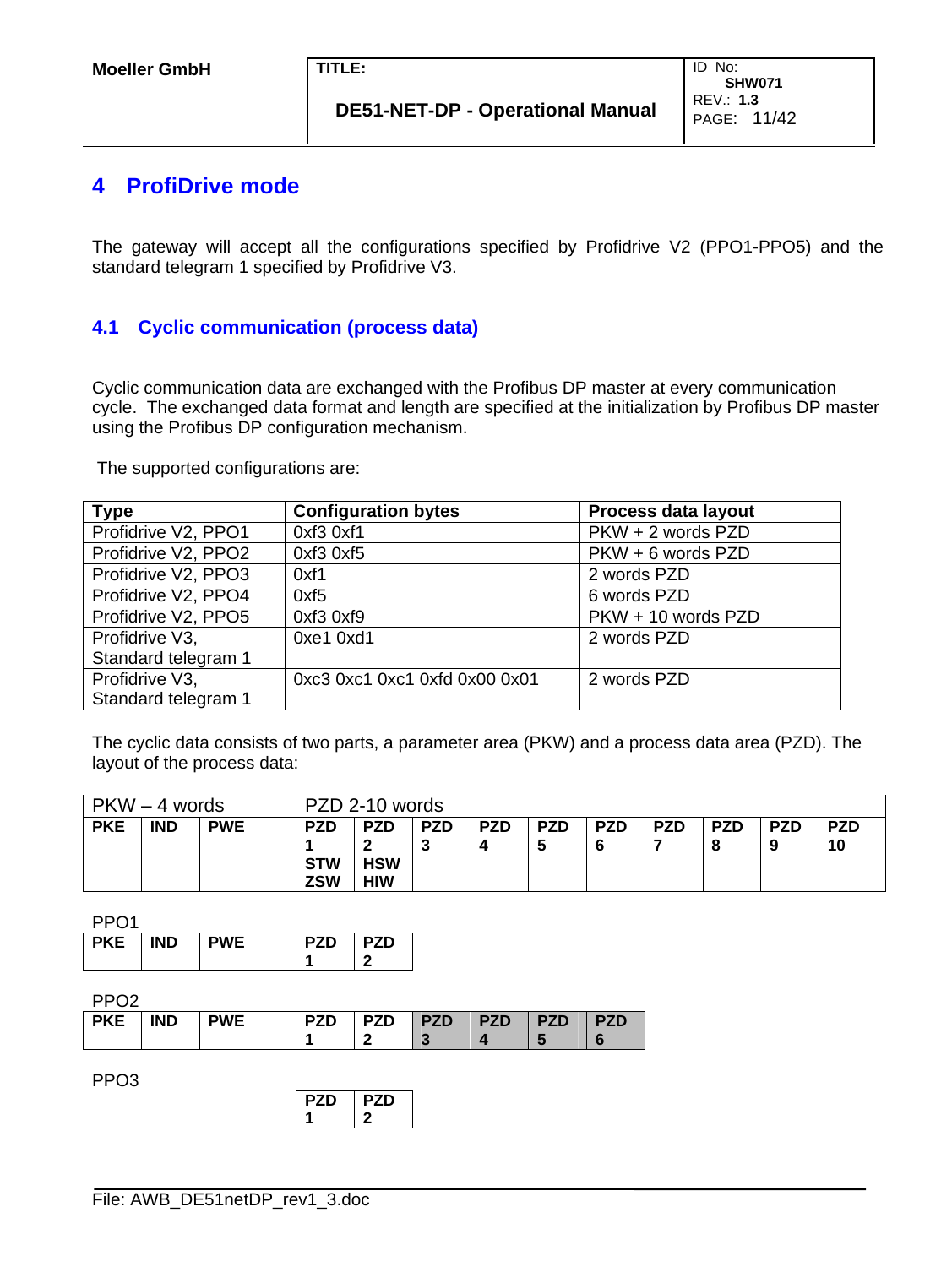<span id="page-11-0"></span>PPO4

| PZD   PZD   PZD   PZD   PZD   PZD |  |  |
|-----------------------------------|--|--|
|                                   |  |  |

PPO5

| <b>PKE</b> | <b>IND</b> | <b>PWE</b> | <b>PZD</b> | <b>PZD</b> | <b>PZD</b> | $ $ PZD | PZD | $ $ PZD | I PZD | PZD | <b>PZD</b> |    |
|------------|------------|------------|------------|------------|------------|---------|-----|---------|-------|-----|------------|----|
|            |            |            |            |            |            |         |     |         |       |     |            | 10 |
|            |            |            |            |            |            |         |     |         |       |     |            |    |

**DE51-NET-DP - Operational Manual** 

Standard telegram 1 (Profidrive V3)

| 27D | P/I) |
|-----|------|
|     |      |

The PKW part of the process data is used for asynchronous parameter access over proccess data.

The first two PZD words have always the same meaning (depending on the transfer direction it is control word + main reference or status word + main actual value) described later. The PZD words after the first two words (shaded on the layout diagram) can be programmed to hold a value of any available parameter of the word type. The standard parameters for configuring the source/destination of these PZD words are 915 and 916.

### **4.1.1 PKW-part**

The parameter part (PKW) is fixed to 4 words and can be used for reading and/or updating the parameters in the inverter one by one. Requests and responses use the predefined handshake procedure.

The PKW is further divided into three parts; PKE- Parameter ID (2 bytes), IND – Sub-index (2 bytes) and PWE- Parameter value (4 bytes). Second IND byte (4-th byte from the beginning) is not used and should be set to 0.

PKE consists of three parts: AKA – command/response identificator (4 bits) SPM – toggle bit, not used (1 bit) PNU – parameter number (12 bits)

| <b>B16</b> | B15 | <b>B14</b> | <b>B13 B12</b> |            | <b>B11</b> | <b>B10 B9</b> | <b>B8</b> | <b>B7</b> | B6 | <b>B5</b> | <b>B4</b> | <b>B3</b> | <b>B2</b> | B <sub>0</sub> |
|------------|-----|------------|----------------|------------|------------|---------------|-----------|-----------|----|-----------|-----------|-----------|-----------|----------------|
| <b>AKA</b> |     |            |                | <b>SPM</b> | <b>PNU</b> |               |           |           |    |           |           |           |           |                |

PNU parameters 0-900 are Moeller specific parameters while parameters 900-999 are profidrive specific parameters.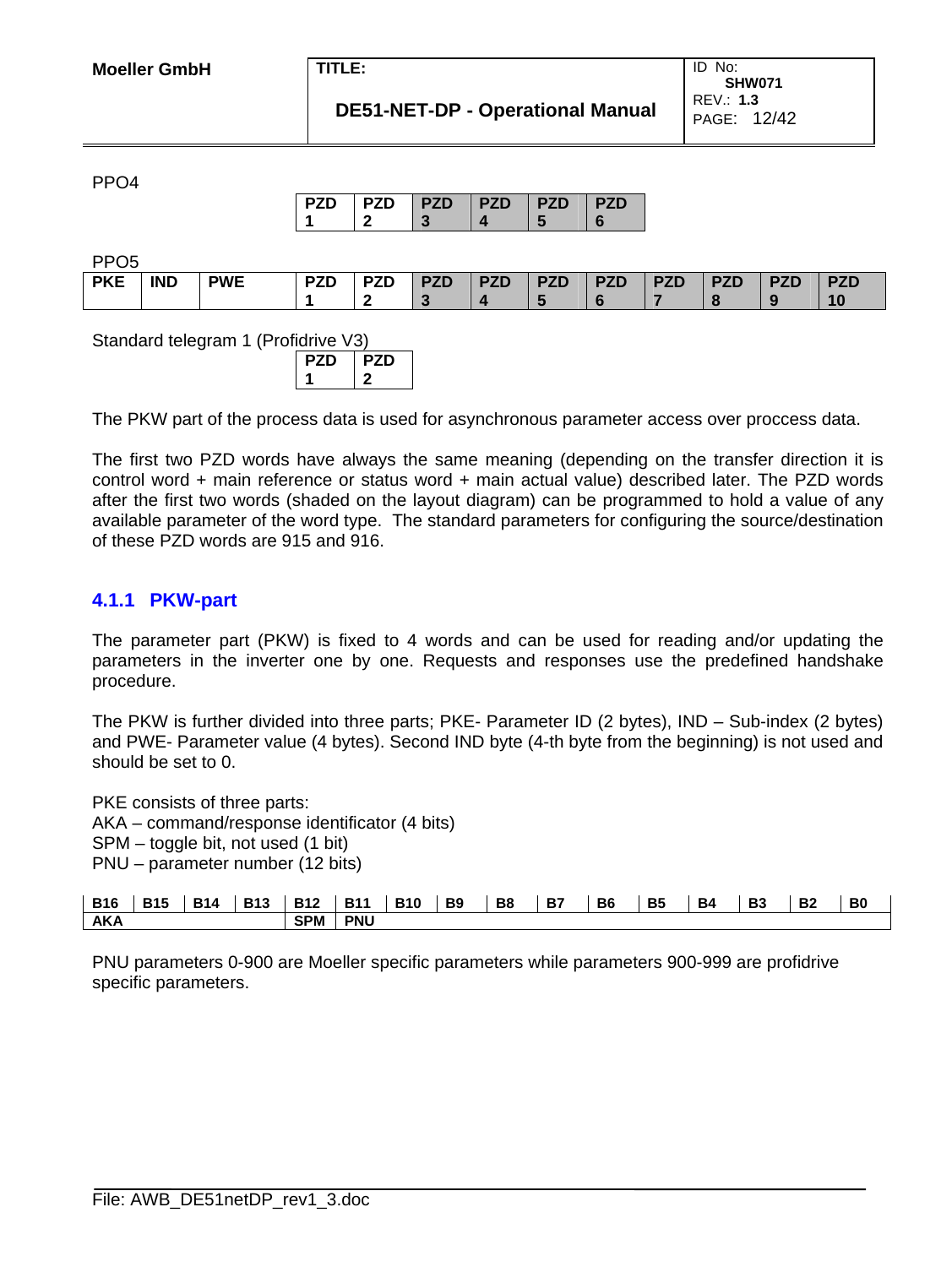AKA field meanings (master -> slave):

| Value    | <b>Function</b>                           | Ack+ | Ack- | Comment  |
|----------|-------------------------------------------|------|------|----------|
| $\Omega$ | No request                                | 0    |      |          |
|          | Request parameter value                   |      |      |          |
| 2        | Change parameter value (word)             |      | 7/8  |          |
| 3        | Change parameter value (long word)        | 2    | 7/8  |          |
| 4        | Request description element               | 3    |      | not used |
| 5        | Change description element                | 3    |      | not used |
| 6        | Request parameter value (array)           | 4    |      |          |
|          | Change parameter value (array word)       | 4    | 7/8  |          |
| 8        | Change parameter value (array long word)* | 5    | 7/8  | not used |
| 9        | Request number of array elements          | 6    |      |          |

Note: description elements are accessibile by DPV1 interface.

AKA field meanings (slave -> master):

| Value                   | Function                                                |
|-------------------------|---------------------------------------------------------|
| 0                       | No response                                             |
| 1                       | Transfer parameter value (word)                         |
| $\overline{c}$          | Transfer parameter value (long word)                    |
| $\overline{3}$          | Transfer description element*                           |
| $\overline{\mathbf{4}}$ | Transfer parameter value (array word)                   |
| 5                       | Transfer parameter value (array long word)*             |
| 6                       | Request number of array elements                        |
| $\overline{7}$          | Request rejected, followed by fault code (in PWE part). |
|                         | Error values:                                           |
|                         | $0 = \text{Non-admissible parameter number}$            |
|                         | 1 = Parameter value cannot be changed                   |
|                         | $2$ = Upper or lower limit exceeded                     |
|                         | $3$ = Erroneous sub-index                               |
|                         | $4 = No array$                                          |
|                         | $5 =$ Incorrect data type                               |
|                         | 7 = Descriptive element cannot be changed               |
|                         | 9 = Descriptive data not available                      |
|                         | $11$ = No parameter change rights                       |
|                         | 17 = Task cannot be executed due to operating status    |
|                         | 22 = Parameter address impermissible                    |
|                         | 24 = Number of values not consistent                    |
|                         | $101$ = communication error to the inverter             |
| 8                       | No parameter change rights by PKW interface             |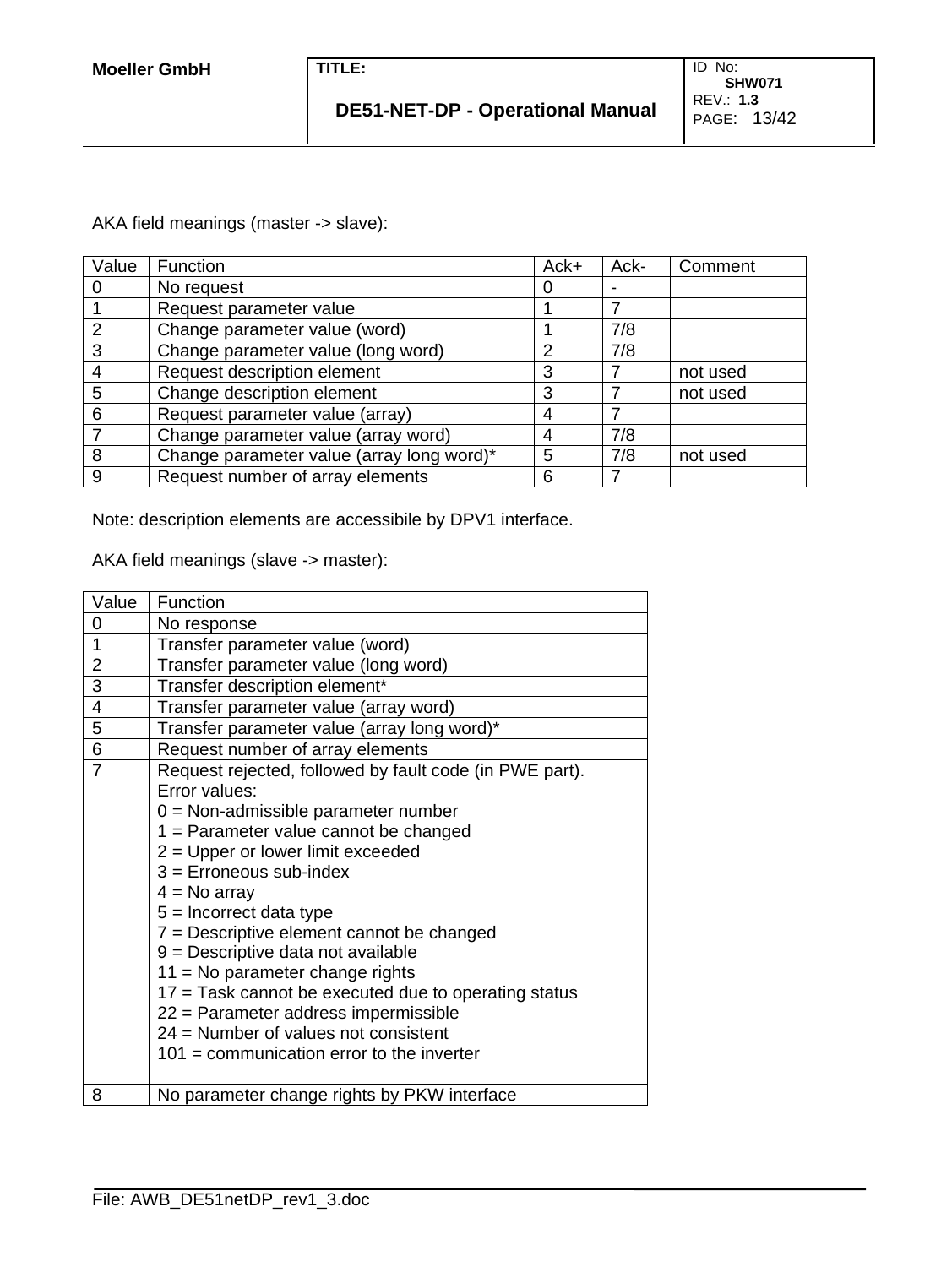#### <span id="page-13-0"></span>**4.1.2 PZD-part**

The first two words in the PZD part have the following meaning:

| Word Nr. | Master->Slave        | <b>Slave-&gt;Master</b> |
|----------|----------------------|-------------------------|
|          | STW - Control word   | ⊥ ZSW – Status word     |
|          | HSW - Main reference | HIW - Main actual value |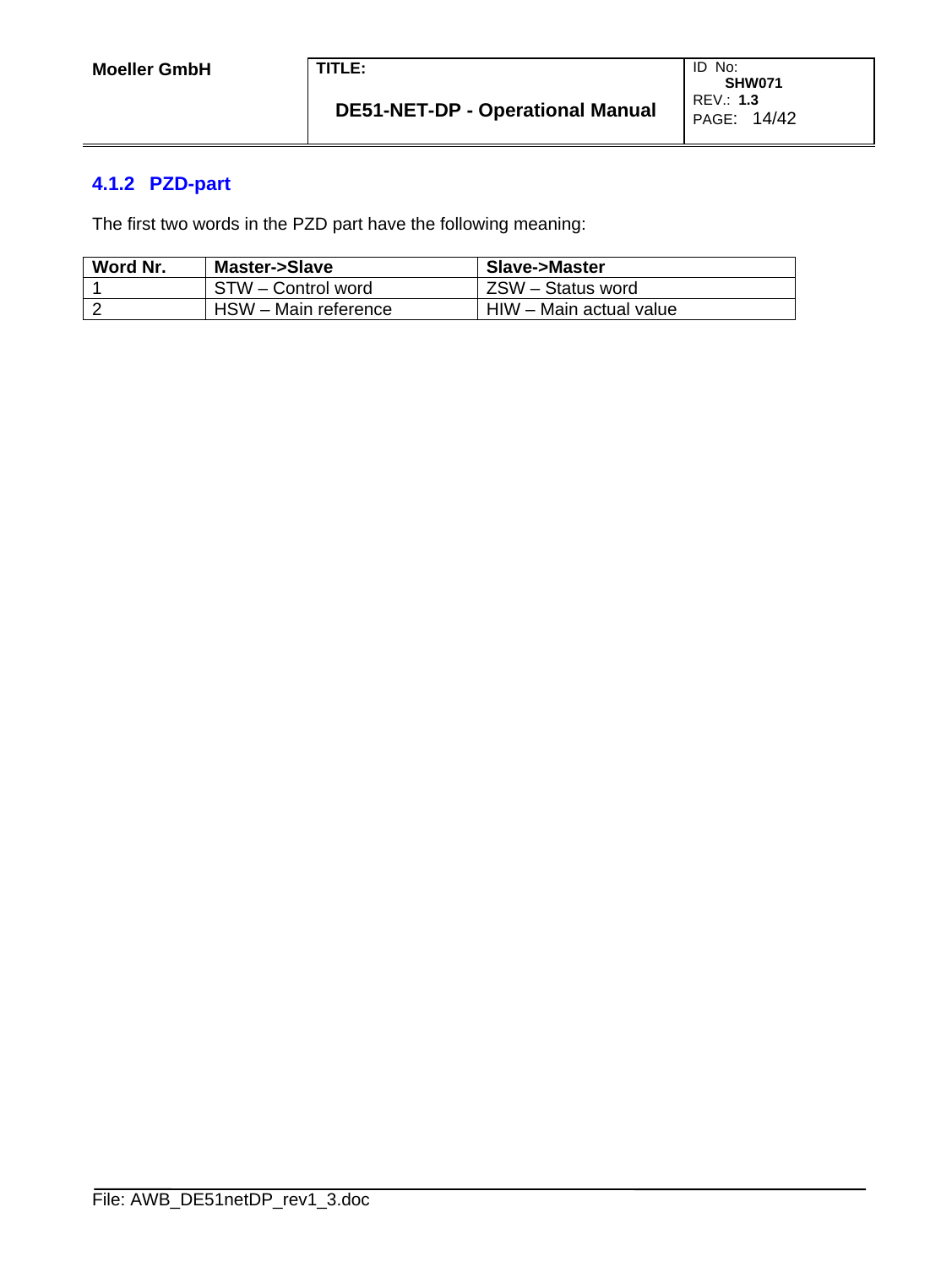### <span id="page-14-0"></span>**4.1.2.1 Control word (STW)**

Control word is used to control the inverter according to ProfiDrive V3 specification. The used bits are the following:

| <b>Bit</b>      | <b>Significance</b>                                                                          |
|-----------------|----------------------------------------------------------------------------------------------|
| $\overline{0}$  | ON / OFF 1                                                                                   |
|                 | no OFF2 (Operating condition) / OFF 2                                                        |
| $\overline{2}$  | no OFF3 (Operating condition) / OFF 3                                                        |
| $\mathbf{3}$    | Enable operation / Inhibit operation                                                         |
| $\overline{4}$  | Enable ramp-function generator output (operating condition)/ inhibit ramp-function generator |
|                 | output                                                                                       |
| $5\phantom{.0}$ | Enable ramp-function generator/ stop ramp-function generator                                 |
| 6               | Enable setpoint / inhibit setpoint                                                           |
| $\overline{7}$  | Acknowledge (positive edge)                                                                  |
| 8               | Jogging 1 ON / Jogging 1 OFF                                                                 |
| 9               | Jogging 2 ON / Jogging 2 OFF                                                                 |
| 10              | Control by PLC / no control by PLC                                                           |
| $11 - 15$       | Not used                                                                                     |

### **4.1.2.2 Status word (ZSW)**

Status word reports the inverter status. The used bits are the following:

| <b>Bit</b>     | <b>Significance</b>                           |
|----------------|-----------------------------------------------|
|                | Ready to switch on / not ready to switch on   |
|                | Ready / not ready                             |
| $\overline{2}$ | Operation enabled / operation inhibited       |
| 3              | Fault/no fault                                |
| 4              | No OFF 2 / OFF 2                              |
| 5              | No OFF 3 / OFF 3                              |
| 6              | switch on inhibit / no switch on inhibit      |
|                | Warning / no warning                          |
| 8              | Actual value within tolerance range           |
| 9              | Control requested / on site operation         |
| 10             | f or n reached / f or n fallen below setpoint |
| $11 - 14$      | not used                                      |
| 15             | Communication error to the inverter           |

### **4.1.2.3 Main reference / main actual value (HSW/HIW)**

These values are normalized to +-4096. The normalization value is the inverter's parameter Maximum frequency (A04). Positive values mean forward movement, negative values mean backward movement and value 0 means stop.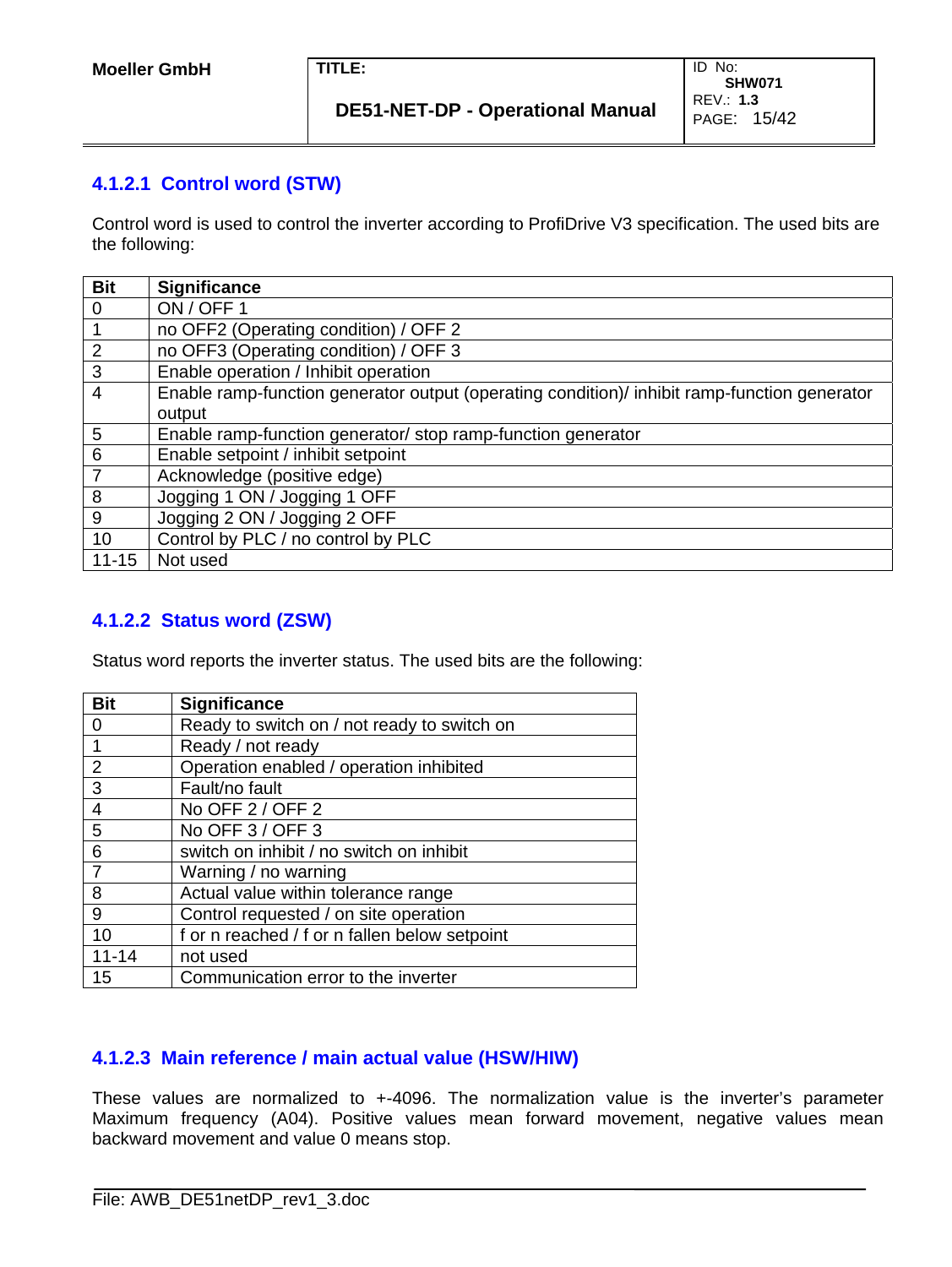#### <span id="page-15-0"></span>**4.1.2.4 State machine**

By manipulating bits in the control word the master can change the state of the slave. The slave state is indicated in the status word. The gateway supports the state machine handling defined by Profidrive V3 standard. Here just a few notes describing the basic functions.

In order to enable control over Profibus the master has to set the bit 10 in control word (control by PLC). If this bit is not set the gateway will not process the state machine and the status word will be 0.

The gateway will accept the setpoint only in the operating state. By setting appropriate bits the intermediate states can be skipped. For example, the control word 047Fh will put the gateway from the idle state directly to the operating state (indicated by status word 0637h).

In case of inverter trip the state machine will go to the fault state (indicated by bit  $3 -$  Fault in the status word). In order to quit the fault state the master has to generate a raising edge on the control word bit 7 – reset acknowledge.

#### **4.1.2.5 User defined PZD slots**

For configurations which contain more than 2 PZD words (PPO2, PPO4, PPO5) the standard parameters 915 and 916 are used to define which values are transferred in these slots. Parameter 915 defines output and 916 input direction. Both parameters 915 and 916 are of array type and the subindex is used to reference the PZD slot (subindex 0 references PZD slot 2). Parameters of type word and byte can be selected (there is an implicit conversion byte-word). Not used PZD slots are marked with 0 in the parameters 915 and 916. Example: The setup of the parameter 916 =  $(7, 9, 0, 0)$ specifies that values of the parameters 7 (acceleration) and 9 (deceleration) should be read in PZD2 and PZD3 places. The values are transferred in the original inverter format without any normalization.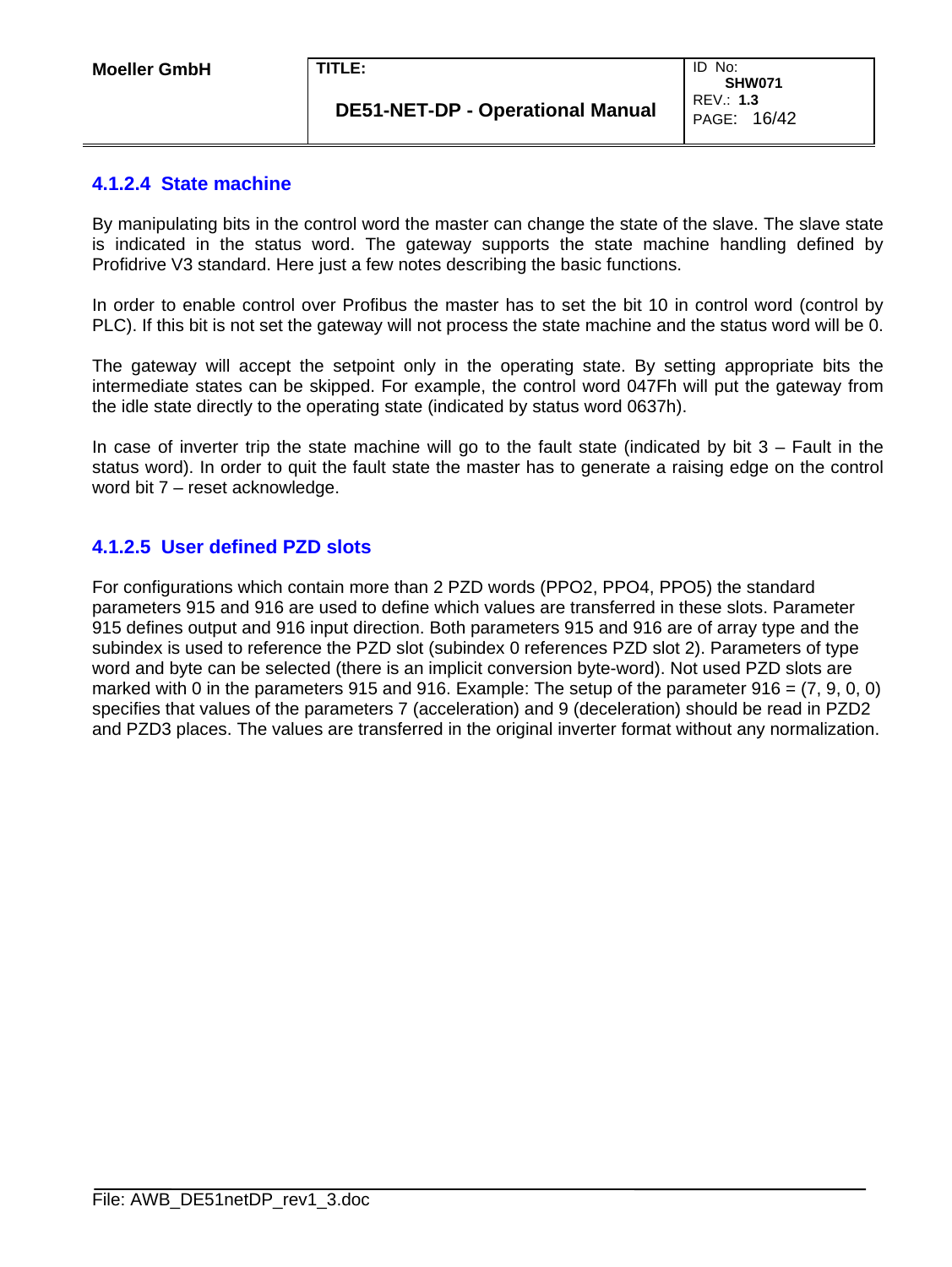#### <span id="page-16-0"></span>**4.1.2.6 Permanent PZD configuration**

PZD configuration (the values of the array parameters 915 and 916) can be stored to non-volatile memory and automatically restored at the gateway power up. For this purpose the internal gateway parameter 704 is provided. By writing to this parameter the permanent storage of the PZD configuration is controlled. The possible values to be written to this parameter (eg. by PKW or DPV1 parameter access) are:

- 1 clear non-volatile PZD setting
- 2 store the current PZD setting to non-volatile memory
- 3 restore the PZD settings from non-volatile memory

The PZD setting saving is executed on the transition of the value of the parameter 704. To generate this transition firstly store 0 to this parameter and then the desired value.

Ones that there are stored PZD settings in seeprom, the function 3 (restore) is automatically executed at the gateway power up. In order to stop this auto-initialization the value 1 has to be written to parameter 704.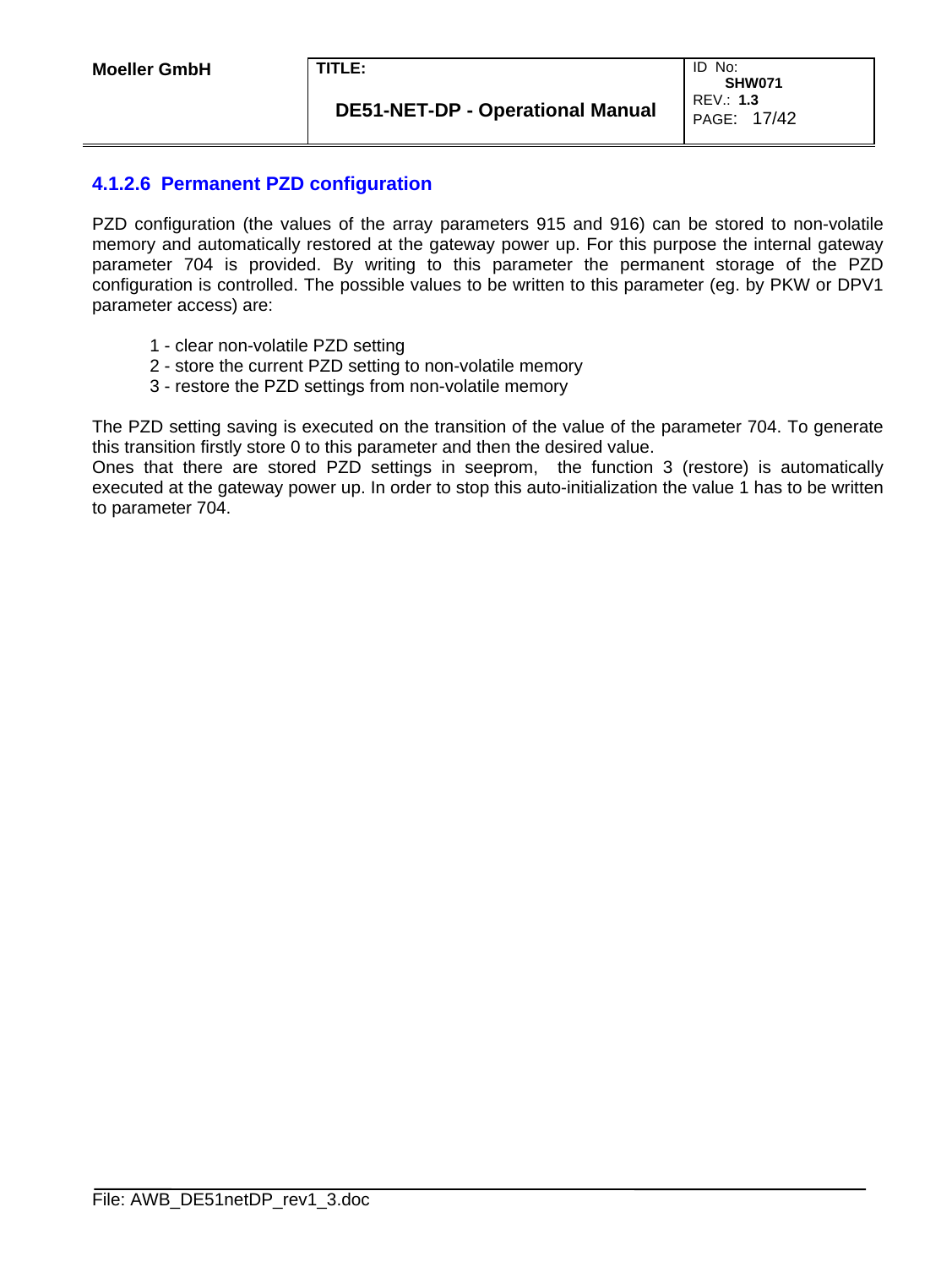#### <span id="page-17-0"></span>**4.2 Acyclic communication**

The gateway supports DPV1 parameter model. By issuing appropriate read/write request and using standard parameter format all parameters values and descriptions can be read/written.

#### **4.2.1 DPV1 telegram frame**

For DPV1 parameter access the DPV1 read/write request are sent to the SAP 51. The data parts are sent after the DPV1 Read/Write headers. Here are the telegram layouts:

1. Transmission of the parameter request in a DPV1 Write request

| DPV1 Write Header  | $\sqrt{1 + 1}$ Function_Num = 0x5F (Write) | Slot Number ()     |
|--------------------|--------------------------------------------|--------------------|
|                    | $Index = 47$                               | Data Length (Data) |
| DPV1 Data (Length) | Parameter request                          |                    |

2. Short acknowledge of the parameter request with DPV1 Write response (no data)

| DPV1 Write Header | Function $Num = 0x5F (Write)$ | Slot Number (mirrored) |
|-------------------|-------------------------------|------------------------|
|                   | $Index = 47$                  | Data Length (mirrored) |
|                   |                               |                        |

3. Request of the parameter response in a DPV1 Read request (no data)

| DPV1 Read Header | Function Num = $0x5E$ (Read) | Slot Number ()    |
|------------------|------------------------------|-------------------|
|                  | $Index = 47$                 | Data Length (MAX) |

4. Transmission of the parameter response in the DPV1 Read response

| DPV1 Read Header   | Function Num = $0x5E$ (Read) | Slot Number (mirrored) |
|--------------------|------------------------------|------------------------|
|                    | $ldots$ lndex = 47           | Data Length (Data)     |
| DPV1 Data (Length) | Parameter request            |                        |

As the first step the master has to put the request by using the DPV1 Write request. This request will be acknowledged by short acknowledge. Thereafter the master should be placing the DPV1 Read requests until there is an approriate answer available. The usual procedure ilustration:

| Master   | Gateway        | meaning                                   |
|----------|----------------|-------------------------------------------|
| $1 - 5$  |                | Write request with parameter r/w request  |
|          | $\leftarrow$ 2 | Short acknowledge                         |
| $3 - 5$  |                | Read request                              |
|          | <- nack        | Data not available yet (state conflict)   |
| $\cdots$ | .              | repetition                                |
| $3 - 5$  |                | Read request                              |
|          | 4->            | Read response with parameter r/w response |

If there is an error, the reply to DPV1 Read or Write request is an error reponse:

| $Error\_Decode = 128 (DPV1)$<br>DPV1 Error<br><b>Function Num</b><br>$= 0xDF$ (Read)<br>$= 0xDE$ (Read) |  |
|---------------------------------------------------------------------------------------------------------|--|
|---------------------------------------------------------------------------------------------------------|--|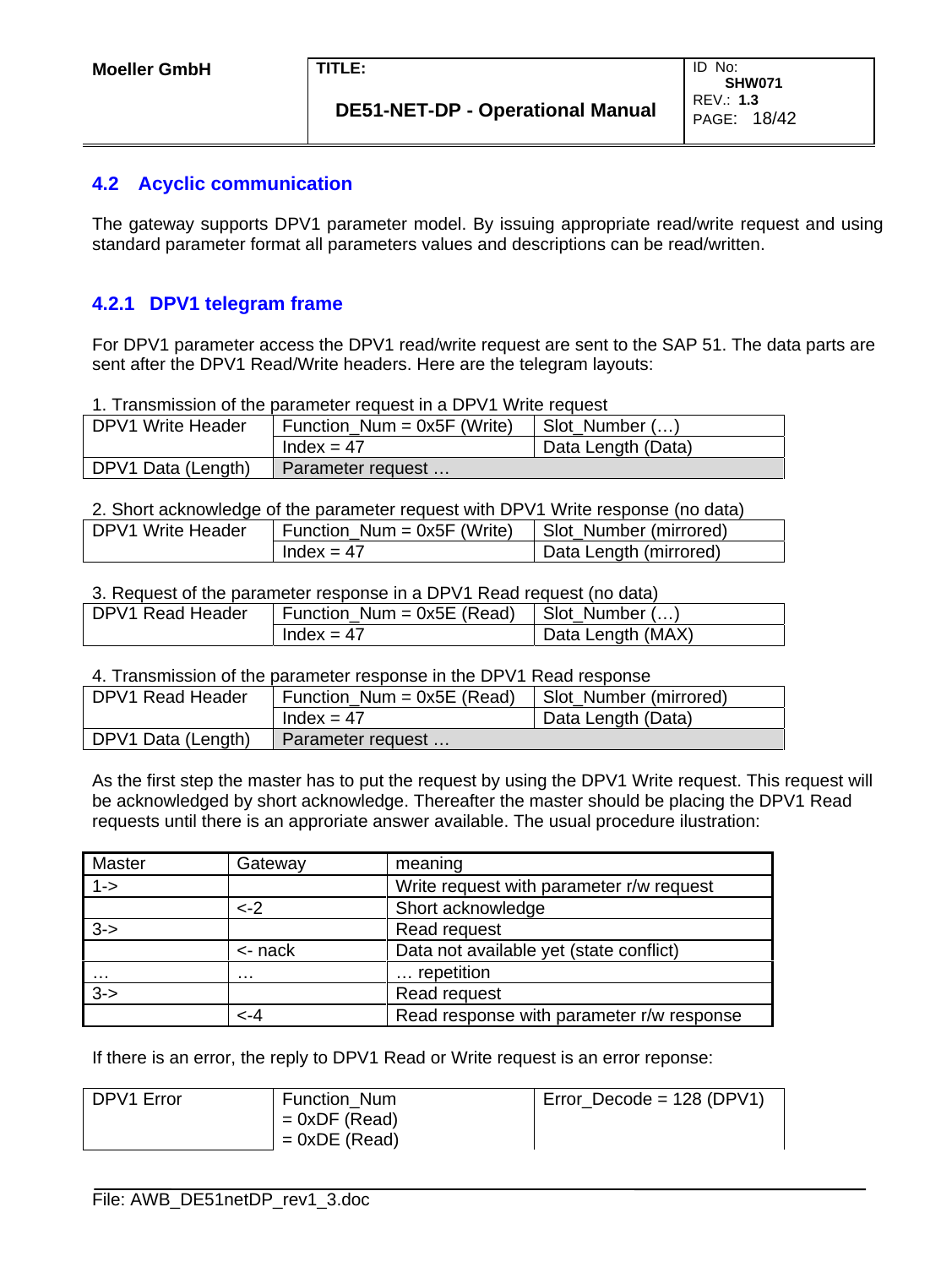Error\_Code\_1 Error\_Code\_2 = 0

<span id="page-18-0"></span>The gateway can response with following Error\_Code\_1:

| Error Code 1     | meaning                                 |
|------------------|-----------------------------------------|
| 0xA9             | Feature not supported                   |
| 0xB0             | Index not 47                            |
| 0xB1             | Length too long                         |
| 0xB <sub>5</sub> | State conflict                          |
| 0xC2             | Resource busy (accessing inverter data) |

The state conflict is reported when read/write procedure is not correct (for example, reading the response before placing a request or writing before the reading request is succesfully finished). When response data is not available at the moment because it should be read from the inverter the resource busy response is returned, in that case a master should repeat the reading request.

#### **4.2.2 Parameter requests and parameter responses**

A parameter requests consists of three segments:

- Request header
- Parameter address (only in request, many addresses in multiparameter requests)
- Parameter value (in modify request and read response)

| <u>DI VI parameter reguest</u> |                   |                         |
|--------------------------------|-------------------|-------------------------|
| <b>Request Header</b>          | Request reference | <b>Request ID</b>       |
|                                | <b>Axis</b>       | No. of Parameters = $n$ |
| Parameter 1 Address            | Attribute         | No. of Elements         |
|                                | Parameter number  |                         |
|                                | <b>Subindex</b>   |                         |
| .                              | .                 |                         |
| <b>Parameter N Address</b>     | .                 |                         |
| Parameter 1 Value(s)           | Format            | No. of Values $=$ m     |
| (only in 'modify' request)     | Values (m)        |                         |
|                                | .                 |                         |
| .                              | .                 |                         |
| Parameter N values             | .                 |                         |

#### DPV1 parameter request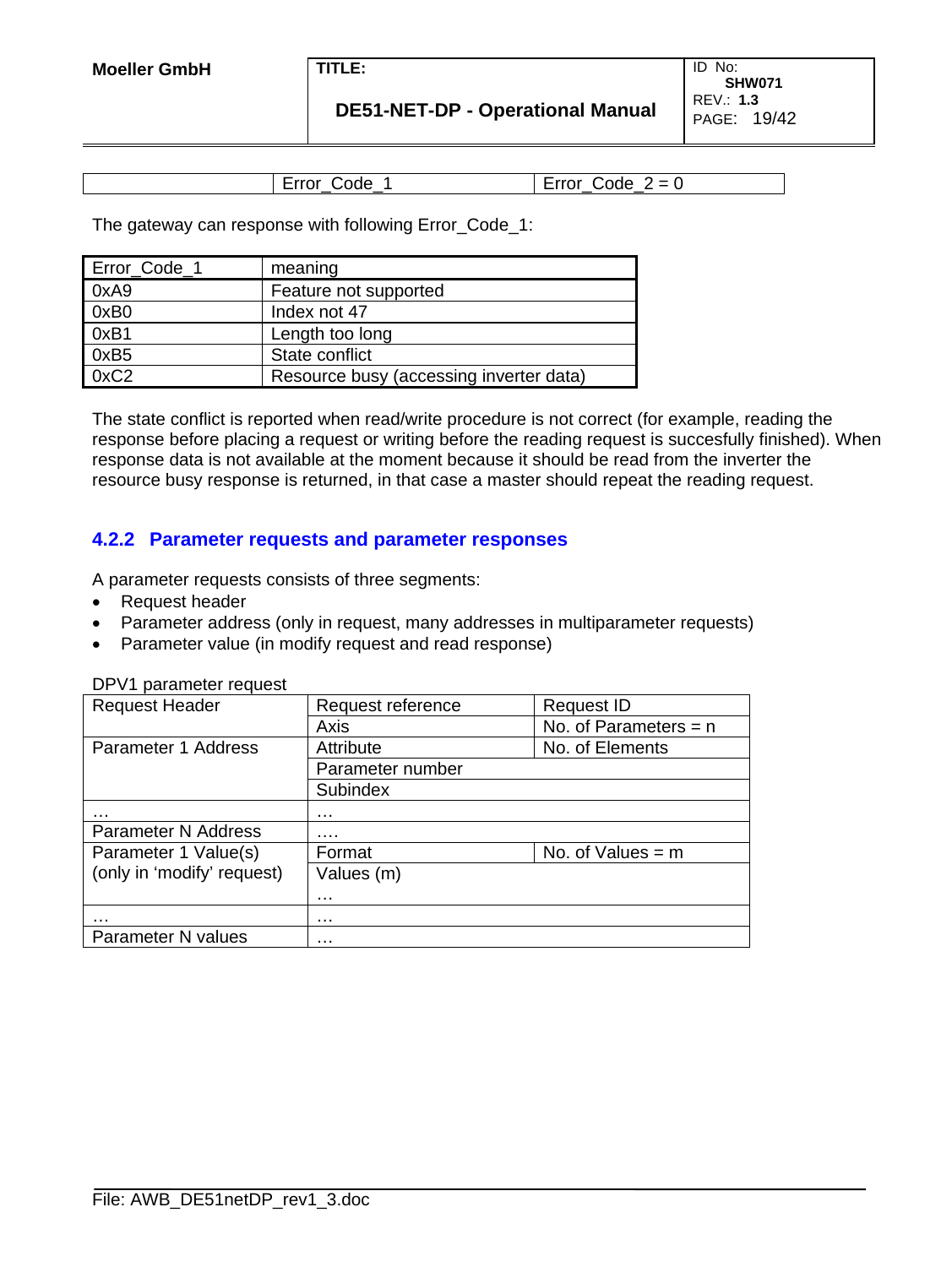#### DPV1 parameter response

| <b>Response Header</b> | Request reference          | <b>Request ID</b>       |
|------------------------|----------------------------|-------------------------|
|                        | (mirrored)                 |                         |
|                        | Axis                       | No. of Parameters $= n$ |
| Parameter 1 Value(s)   | Format                     | No. of Values $=$ m     |
|                        | Values or error values (m) |                         |
|                        | .                          |                         |
|                        | .                          |                         |
| Parameter N values     | .                          |                         |

#### **Meaning of the fields:**

Request Header:

• Request Reference:

Unique identification of the request/response pair for the master. The master changes the request reference with each new request (for example, modulo 255). The slave mirrors the request reference in the response.

• Request ID:

Two IDs are defined:

- Request parameter (0x01)

- Change parameter (0x02)

• Response ID:

Mirroring of the request ID with supplement information whether the request was executed positively or negatively.

- Request parameter positive (0x01)

- Request parameter negative (0x81) (it was not possible to execute the request, entirely or partially)

- Change parameter positive (0x02)

- Change parameter negative (0x82) (it was not possible to execute the request, entirely or partially) If the response is negative, error numbers are entered per partial response instead of values.

• Axis:

Axis addressing for multi-axis drives. Not used by gateway.

• No. of Parameters:

In the case of multi-parameter requests, specifying the number of the following Parameter Address and/or Parameter Value areas. For single requests the No. of parameters  $= 1$ . Value range 1 .. 37 (limitation because of DPV1 telegram length)

Parameter Address:

• Attribute:

- Type of object which is being accessed. Value range:
- Value (0x10)
- Description (0x20)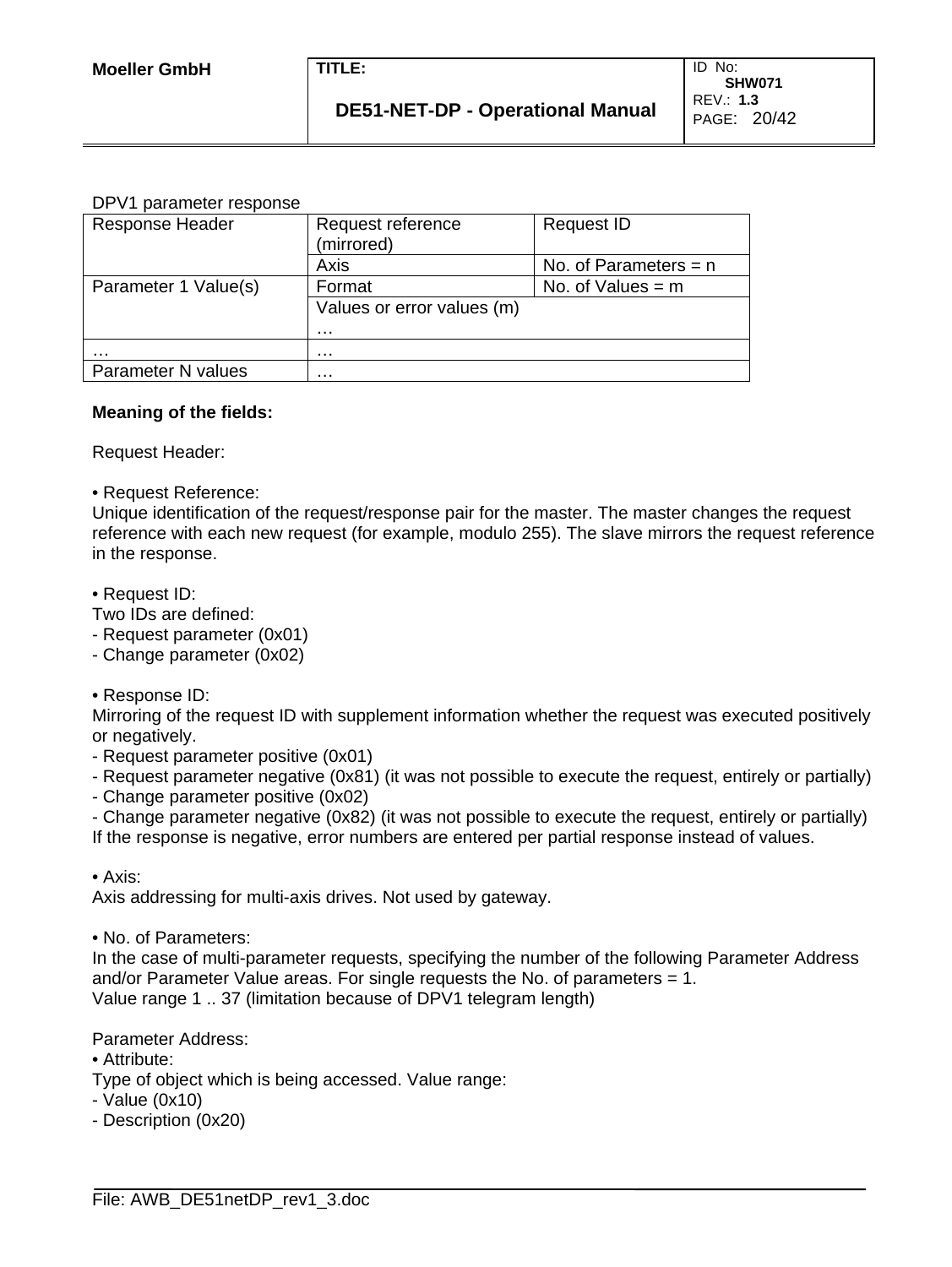• Number of Elements:

Number of array elements that are accessed or length of string which is accessed.

Value range: 0, 1..234

Limitation because of DPV1 telegram length.

Special Case Number of Elements = 0:

If values are accessed: recommended for non-indexed parameters in achieving a compatible conversion of the parameter request into a PKW request according to the PROFIdrive Profile, Version 2 (differentiation "request/change parameter value" and "request/change parameter value (array)").

• Parameter Number:

Addresses the parameter that is being accessed. Value range: 1..65535.

• Subindex:

Addresses the first array element of the parameter or the beginning of a string access or the text array, or the description element that is being accessed. Value range: 0.. 65535.

Parameter Value:

• Format:

Format and number specify the location in the telegram to which subsequent values are assigned. Value range:

- Data type (refer to data type codes)
- Zero (0x40) (without values as positive partial response to a change request)
- Error (0x44) (as negative partial response)

• Number of Values:

Number of the following values

• Values:

The values of the parameter or error values.

If the values consist of an odd number of bytes, a zero byte is appended in order to secure the word structure of the telegrams.

In the case of a positive partial response with values, the parameter value contains the following:

- Format = Data type (refer to data type codes)

- Number of values

- the values

In the case of a positive partial response without values, the parameter value contains the following:

 $-$  Format = Zero (0x40)

- $-$  Number of values  $= 0$
- (no values)

In the case of a negative partial response, the parameter value contains the following:

- $-$  Format = Error (0x44)
- $-$  No. of values  $= 1$
- Value = error value = error number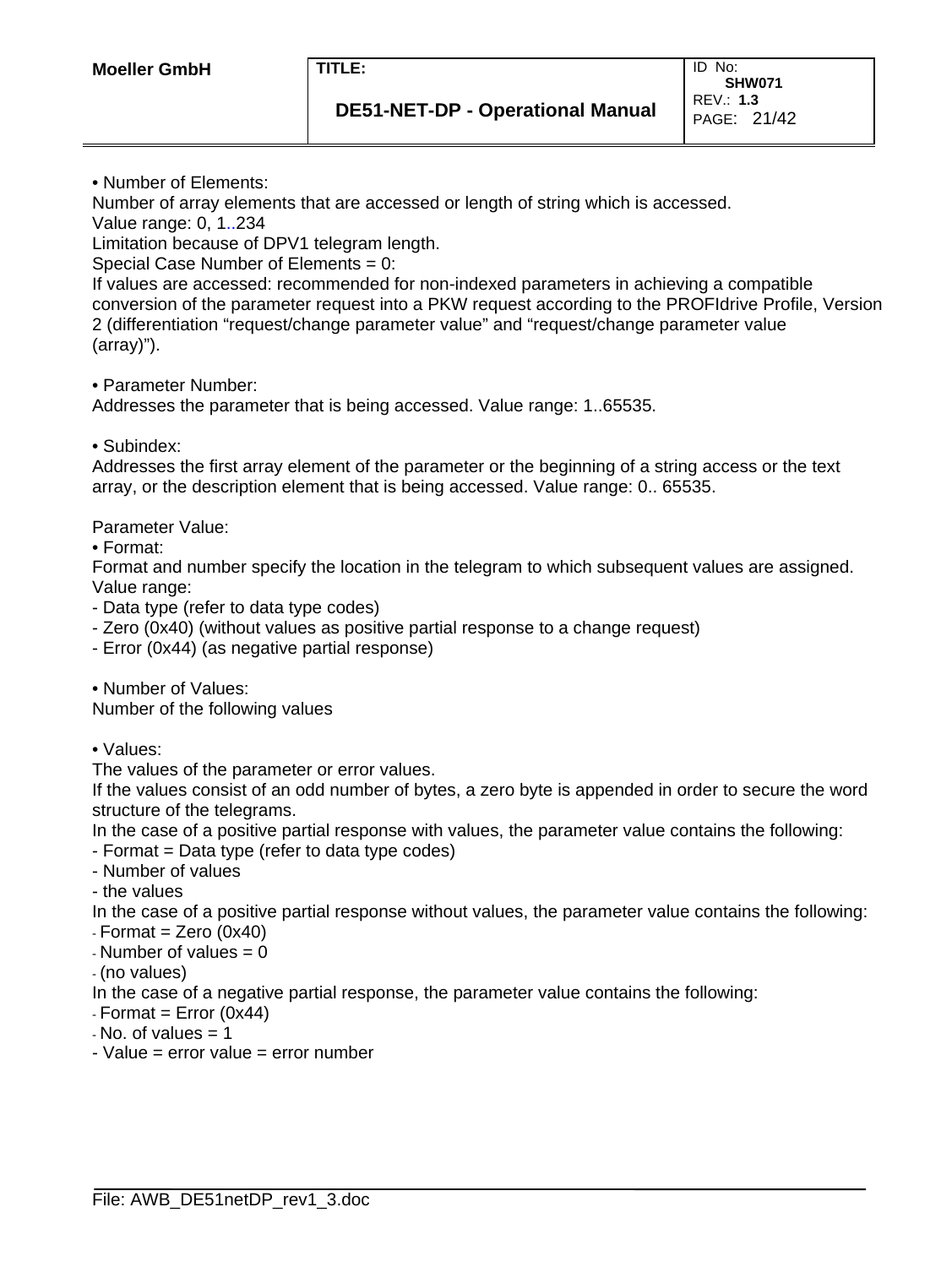The following error description may appear in the Value field following the format of type Error (0x44).

| Value | Meaning                                                                |
|-------|------------------------------------------------------------------------|
| 0x00  | Unavailable parameter                                                  |
| 0x01  | Parameter is read only                                                 |
| 0x02  | Low or high limit exceeded                                             |
| 0x03  | Access to unavailable subindex                                         |
| 0x04  | Access with subindex to non-array parameter                            |
| 0x05  | Incorect data type                                                     |
| 0x07  | Description element can't be changed                                   |
| 0x09  | No description available                                               |
| 0x0b  | No rights to change parameter                                          |
| 0x16  | Parameter address not valid                                            |
| 0x18  | Number of values in data doesn't match the number in the param address |
| 0x65  | Inverter doesn't repond to gateway requests                            |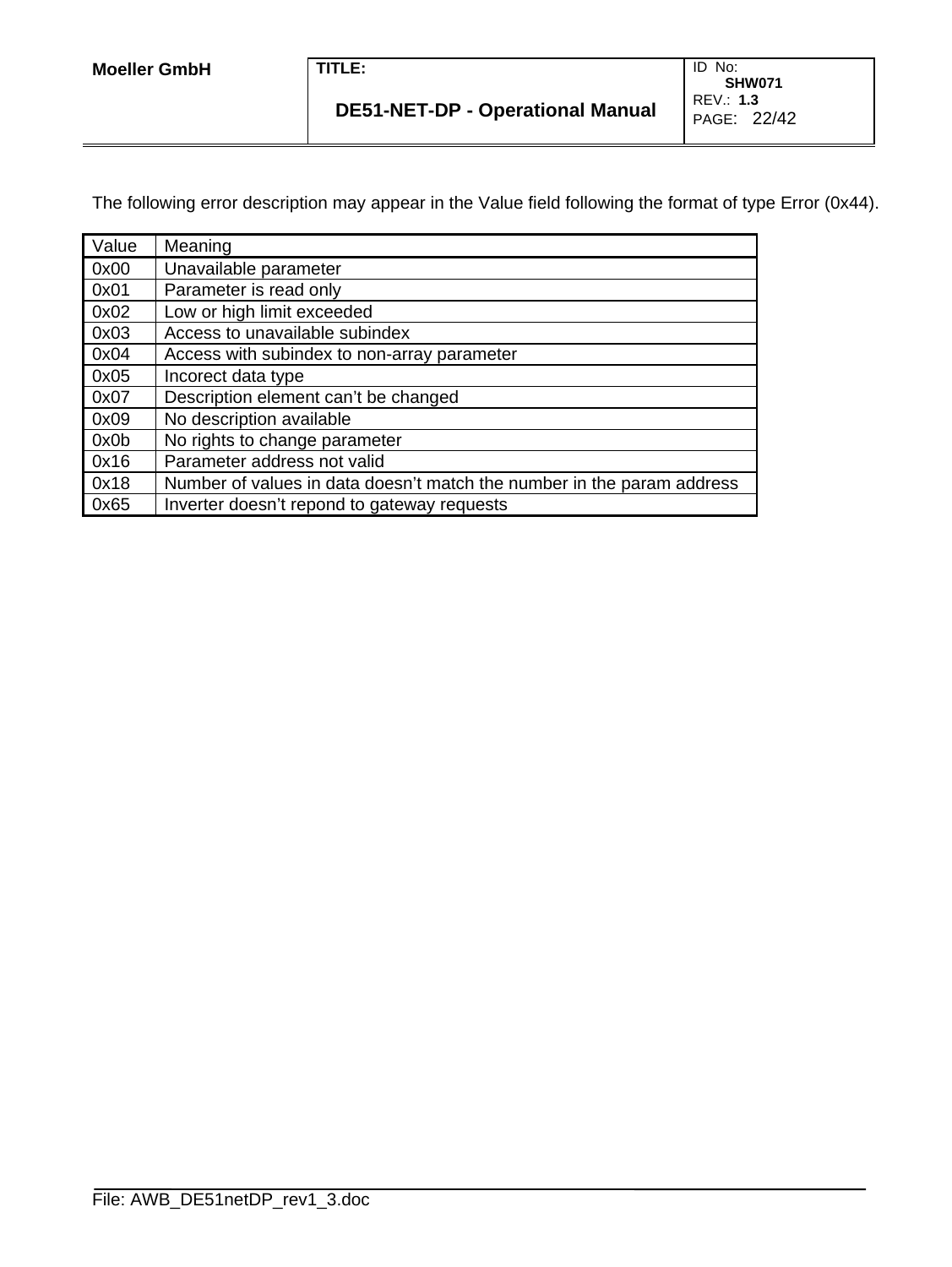#### <span id="page-22-0"></span>**4.2.3 Parameter value**

The parameter value contains a single value or an array of several values of the same type which can be individually accessed with sub-indices from 0 to n-1. All data are virtually in the parameter directory (accessed by parameter number) and can be of the following type:

| Data type      | Code (decimal) |
|----------------|----------------|
| Integer16      | 3              |
| Unsigned8      | 5              |
| Unsigned16     | 6              |
| Unsigned32     |                |
| FloatingPoint  | 8              |
| VisibleString  | g              |
| OctetString    | 10             |
| V2 BitSequence | 35             |

In addition, the following general data types may be used as a format inside parameter requests and responses.

| Data type         | Code |
|-------------------|------|
| <b>Byte</b>       | 0x41 |
| Word              | 0x42 |
| <b>DoubleWord</b> | 0x43 |

In case that data format contains many bytes, the byte order is MSB first (big endian).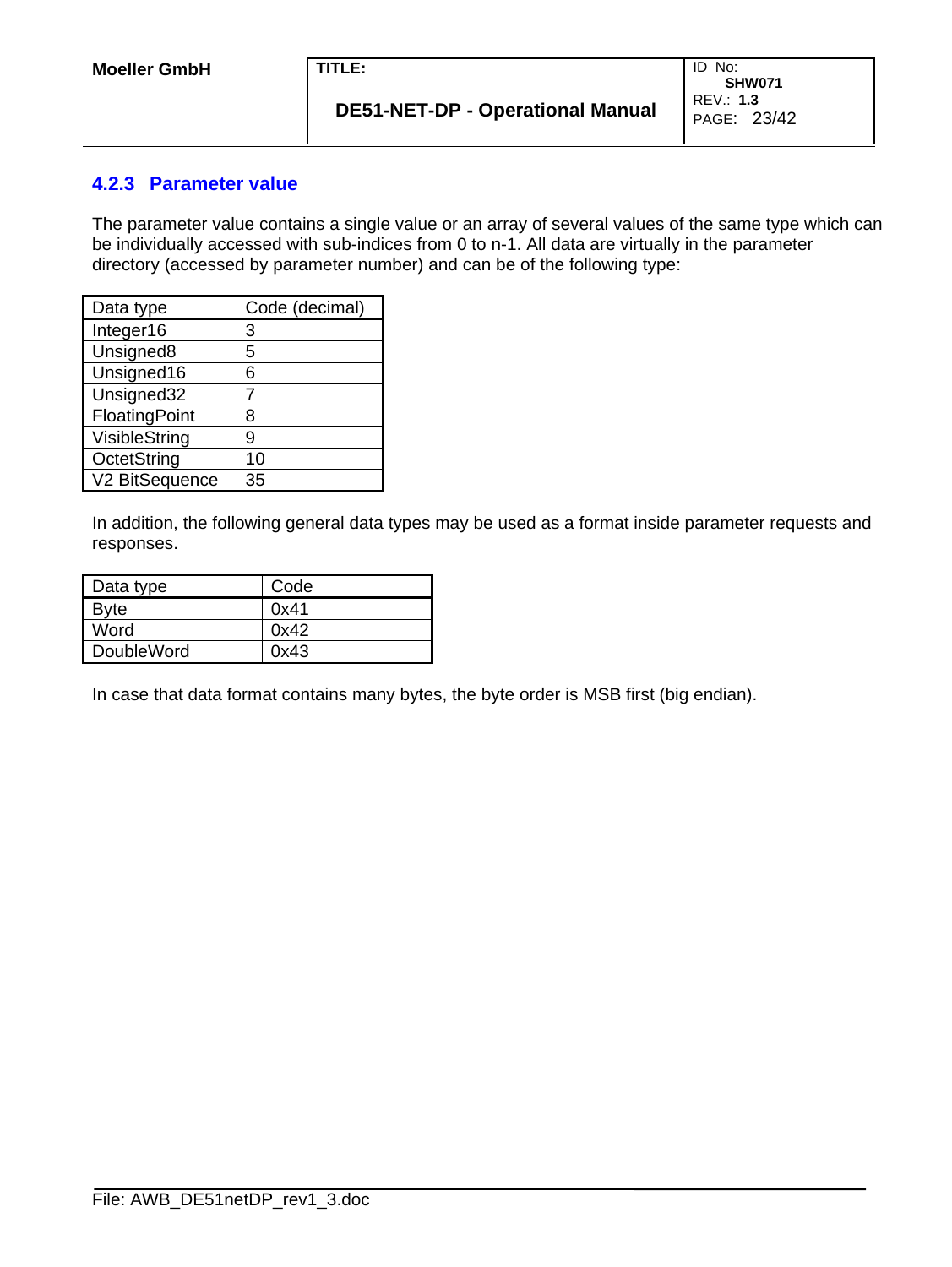#### <span id="page-23-0"></span>**4.2.4 Parameter description**

The parameter description contains relevant information about the respective parameter. It is defined structure which can be accessed partially (using subindexes 1-12) or completely (using subindex 0) in one reading. The structure is as follows:

| Subindex       | Meaning                                      | Data type             |
|----------------|----------------------------------------------|-----------------------|
|                | Identifier (ID)                              | V <sub>2</sub>        |
| $\overline{2}$ | Number of array elements or length of string | Unsigned 16           |
| 3              | Standardization factor                       | <b>Floating Point</b> |
| $\overline{4}$ | Variable attribute                           | OctetString 2         |
| 5              | Reserved                                     | OctetString 4         |
| 6              | Name                                         | VisibleString 16      |
| $\overline{7}$ | Low limit                                    | OctetString 4         |
| 8              | High limit                                   | OctetString 4         |
| 9              | Reserved                                     | OctetString 2         |
| 10             | <b>ID</b> extension                          | V <sub>2</sub>        |
| 11             | PZD reference parameter                      | Unsigned 16           |
| 12             | PZD normalization                            | V <sub>2</sub>        |
| $\overline{0}$ | Complete description                         | OctetString 46        |

The bits of Identifier ID have the following meaning:

| <b>Bit</b>     | Meaning                                                     |
|----------------|-------------------------------------------------------------|
| 15             | Reserved                                                    |
| 14             | Array                                                       |
| 13             | Parameter value can be reset only                           |
| 12             | Parameter was changed with respect to the factory setting   |
| 11             | Reserved                                                    |
| $\vert$ 10     | Additional text array available                             |
| $\overline{9}$ | Parameter not writeable                                     |
| $\overline{8}$ | Standardization factor and variable attribute not relevant  |
|                | Data type of the parameter value (refer to data type codes) |

The meaning of other fields can be found in the Profidrive V3 standard.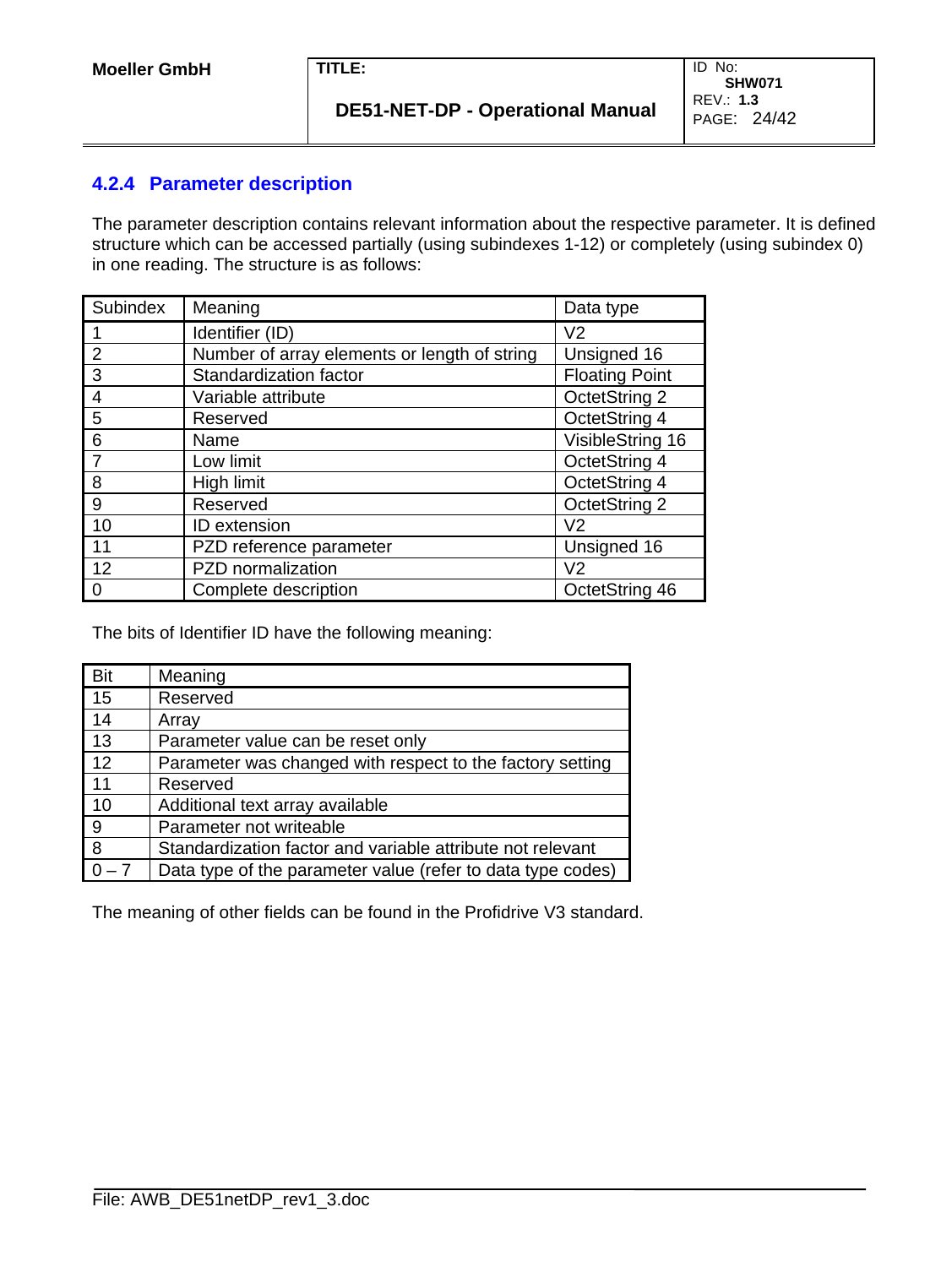#### <span id="page-24-0"></span>**4.3 List of parameters**

Parameters can be devided into three categories:

- 1. Profidrive standard parameters (from the range 900-999)
- 2. Gateway internal parameters (from the range 600-899)
- 3. Inverter internal parameters (from the range 0-599)

### **4.3.1 Profidrive standard parameters**

These parameters are defined by profibus standard.

| Index   | Data type             | Description                                                                                                                                                                                                                                                                                                                                                                                                                                                         |  |  |  |
|---------|-----------------------|---------------------------------------------------------------------------------------------------------------------------------------------------------------------------------------------------------------------------------------------------------------------------------------------------------------------------------------------------------------------------------------------------------------------------------------------------------------------|--|--|--|
|         |                       |                                                                                                                                                                                                                                                                                                                                                                                                                                                                     |  |  |  |
| 915 [8] | Unsigned16<br>(Array) | PZD configuring, setpoint telegram<br>Parameter is an array of 8 subindexes for defining output PZD slot<br>content                                                                                                                                                                                                                                                                                                                                                 |  |  |  |
| 916 [8] | Unsigned16<br>(Array) | PZD configuring, actual value telegram<br>Parameter is an array of 8 subindexes for defining input PZD slot content                                                                                                                                                                                                                                                                                                                                                 |  |  |  |
| 918     | Unsigned8             | Gateway DP address                                                                                                                                                                                                                                                                                                                                                                                                                                                  |  |  |  |
| 922     | Unsigned16            | Telegram selection<br>Value is 0 (telegram defined by 915,916 parameters)                                                                                                                                                                                                                                                                                                                                                                                           |  |  |  |
| 927     | Unsigned 8            | Operation priority for asynchronous access<br>This parameter controls rights for changing parameters. It should be set<br>to 1 in order to enable modifying any parameter by master. If it is set to<br>the value different than 1 the PKW or DPV1 interfaces can't be used to<br>change parameters (getting NoRights error). The default power up value<br>is 1 (enabled access).                                                                                  |  |  |  |
| 928     | Unsigned 8            | Control priority<br>This parameter controls which of the devices controls speed and<br>movement of the drive (synchronous access). The possible values are:<br>0 - no change of the current rights setup (the default power up value)<br>1 - DP master controls speed and command (OPE selected in the<br>inverter)<br>2 - speed and command are controlled by A001/A002 setting<br>In order to take control the master may have to write 1 to the parameter<br>928 |  |  |  |
| 964 [5] | Unsigned16<br>(Array) | Device identification<br>Array parameter with the following subindices meanings:<br>Manufacturer code, device type, version, year, day+month                                                                                                                                                                                                                                                                                                                        |  |  |  |
| 965     | Unsigned16            | Profile version and subversion (first and second byte)                                                                                                                                                                                                                                                                                                                                                                                                              |  |  |  |
| 967     | Unsigned16            | Control word                                                                                                                                                                                                                                                                                                                                                                                                                                                        |  |  |  |
| 968     | Unsigned16            | Status word                                                                                                                                                                                                                                                                                                                                                                                                                                                         |  |  |  |
| 971     | Unsigned16            | Saving parameters to the flash<br>A change from 0 to 1 in this parameter value causes saving inverter<br>parameter to flash (so actually two writings to 971 are needed for the<br>request to save all parameters to flash).                                                                                                                                                                                                                                        |  |  |  |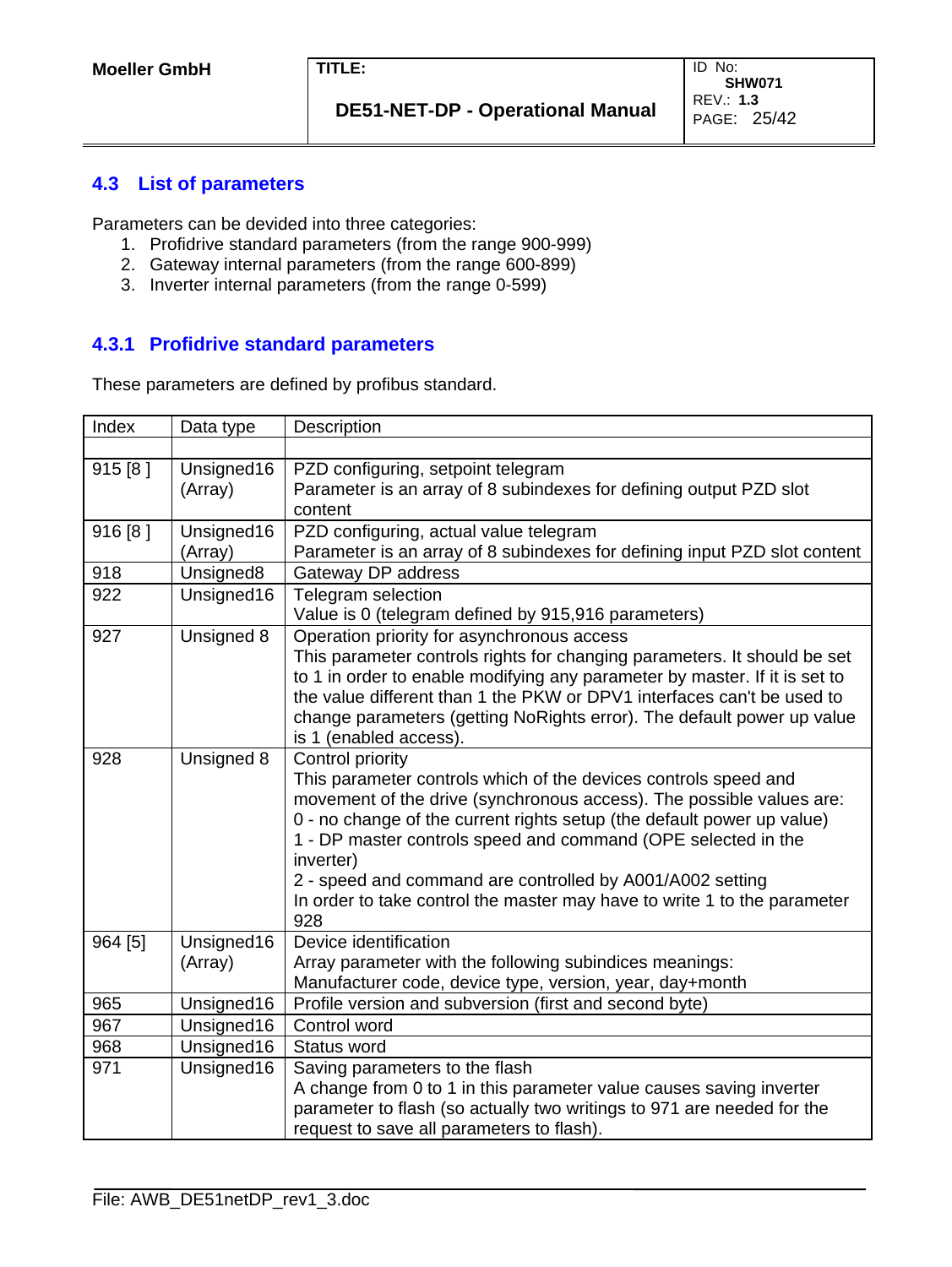<span id="page-25-0"></span>

|  | NOTE: Currently this parameter is not supported |
|--|-------------------------------------------------|
|  |                                                 |

#### **4.3.2 Gateway internal parameters**

| Index | Data type | R/W access | Description                                                         |  |  |
|-------|-----------|------------|---------------------------------------------------------------------|--|--|
|       |           |            |                                                                     |  |  |
| 700   | Integer16 | Read-only  | Main reference value (HSW)                                          |  |  |
|       |           |            | The value is normalized -4096/+4096.                                |  |  |
| 701   | Integer16 | Read-only  | Main actual value (HIW)                                             |  |  |
|       |           |            | The value is normalized -4096/+4096                                 |  |  |
| 702   | Unsigned8 | Read-only  | State machine state                                                 |  |  |
|       |           |            | The state machine state is reported as an integer number (SAx,      |  |  |
|       |           |            | SBx values names are referenced in the profidrive standard):        |  |  |
|       |           |            | SA1=0, SA2, SA3, SA4, SA5, SA6, SA7, SA8, SA9, SA10,                |  |  |
|       |           |            | SA11, SB1, SB2, SB3, SB4, SB5, SB6=16                               |  |  |
| 703   | Unsigned8 | Read-write | Action if Profibus DP bus disconnected                              |  |  |
|       |           |            | The parameter controls the gateways reaction to the DP bus          |  |  |
|       |           |            | disconnection. Possible values are:                                 |  |  |
|       |           |            | 0 - keep last output values (default power up value)                |  |  |
|       |           |            | 1 - FRS (free run stop)                                             |  |  |
|       |           |            | 2 - Stop                                                            |  |  |
|       |           |            | 3 – Quick stop (DC breaking)                                        |  |  |
|       |           |            | 4 – local control (A001/A002 parameters select the source)          |  |  |
|       |           |            | If the value 4 is set, after the reconnection the master has to set |  |  |
|       |           |            | parameter 928 to 1 again to get the control.                        |  |  |
| 704   | Unsigned8 | Read-write | Saving PZD setting to the gateway seeprom:                          |  |  |
|       |           |            | 0 - clear non-volatile PZD setting                                  |  |  |
|       |           |            | 1 - store the current PZD setting to non-volatile memory            |  |  |
|       |           |            | 2 - restore the PZD settings from non-volatile memory               |  |  |

### **4.3.3 Gateway control parameters**

Gateway control parameters participate in gateway control messages which are exchanged with the gateway cyclically. That means, writing to this parameter is not writing to any parameter, it is just direction how to fill some fields in the control message. Since some parts of the control messages are controlled by the gateway state machine the appropriate control parameters are marked as read only, in order not to interfere with the gateway control.

|     | Index Data type       | R/W access | Description                                                                                                                   |
|-----|-----------------------|------------|-------------------------------------------------------------------------------------------------------------------------------|
|     |                       |            |                                                                                                                               |
| 600 | Unsigned8             | Read-only  | Network control<br>Bit 0 – network reference (1) / local reference (0)<br>Bit 1 – network control $(1)$ / local control $(0)$ |
| 601 | Unsigned <sub>8</sub> | Read-write | <b>External trip</b><br>$0 - idle$                                                                                            |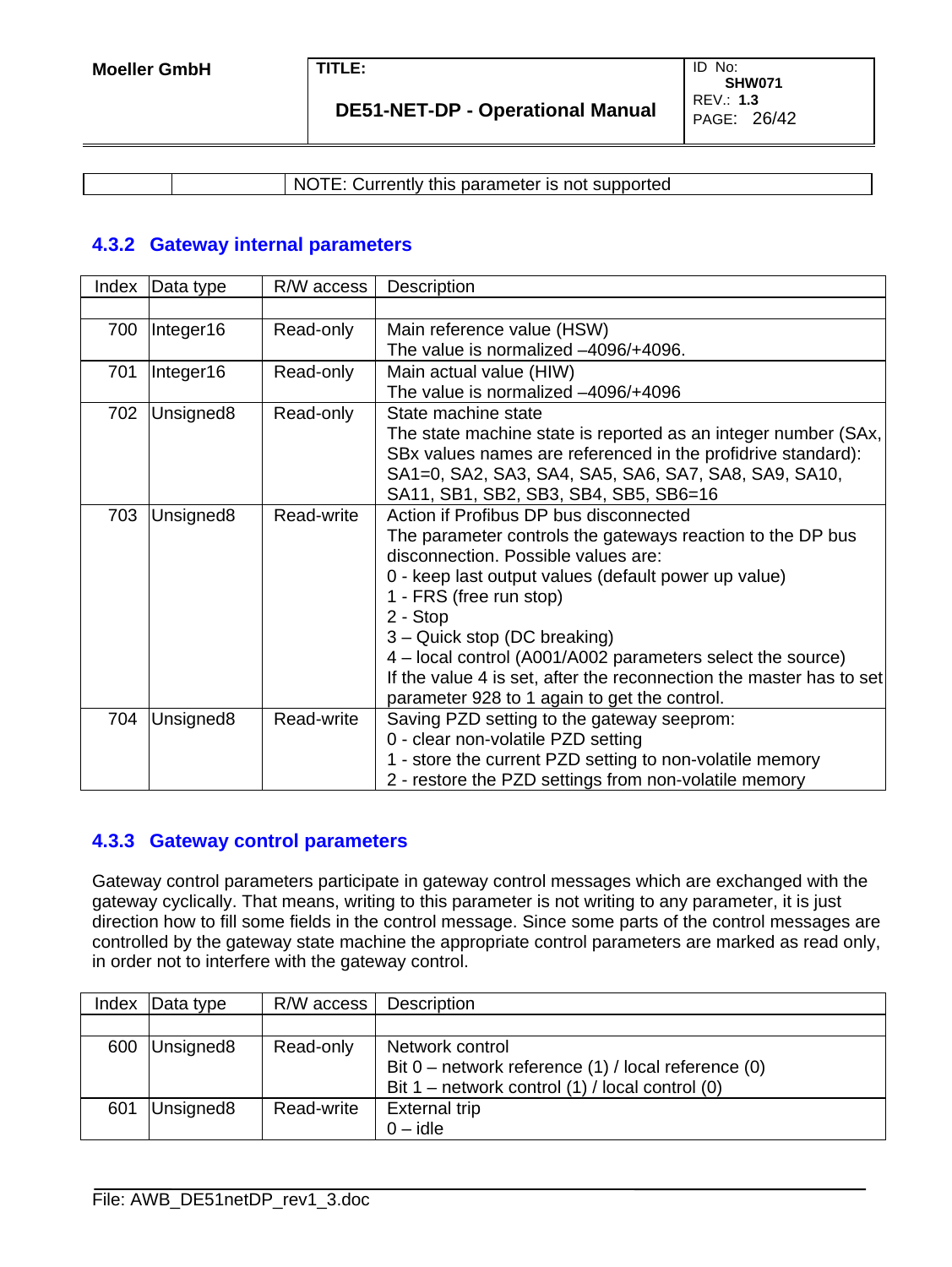|     |                       |            | $1$ – generate external trip to the inverter                          |  |  |
|-----|-----------------------|------------|-----------------------------------------------------------------------|--|--|
| 602 | Unsigned <sub>8</sub> | Read-only  | <b>OPND</b>                                                           |  |  |
|     |                       |            | Profibus communication indication $(0 - \text{Off } / 1 - \text{On})$ |  |  |
| 603 | Unsigned8             | Read-write | Inverter reset                                                        |  |  |
|     |                       |            | Changing value $0 \rightarrow 1$ resets the inverter                  |  |  |
| 604 | Unsigned8             | Read-only  | Run state:                                                            |  |  |
|     |                       |            | $0 - stop$                                                            |  |  |
|     |                       |            | $1 - run forward$                                                     |  |  |
|     |                       |            | 2 - run backward                                                      |  |  |
| 605 | Unsigned <sub>8</sub> | Read-write | <b>JOG</b>                                                            |  |  |
|     |                       |            | $0 - idle$                                                            |  |  |
|     |                       |            | $1 - j$ og command active                                             |  |  |
| 606 | Unsigned8             | Read-write | DC breaking                                                           |  |  |
|     |                       |            | $0 - off$                                                             |  |  |
|     |                       |            | $1 - on$                                                              |  |  |
| 607 | Unsigned <sub>8</sub> | Read-write | Select second motor data                                              |  |  |
|     |                       |            | 0 - first motor data                                                  |  |  |
|     |                       |            | 1 - second motor data                                                 |  |  |
| 608 | Unsigned <sub>8</sub> | Read-write | Free run select                                                       |  |  |
|     |                       |            | 0 - controlled acceleration / deceleration                            |  |  |
|     |                       |            | $1 -$ free run                                                        |  |  |
| 609 | Unsigned8             | Read-write | Two stage acceleration and deceleration                               |  |  |
|     |                       |            | $0 - off$                                                             |  |  |
|     |                       |            | $1 - on$                                                              |  |  |
| 610 | Unsigned <sub>8</sub> | Read-write | Software parameter lock                                               |  |  |
|     |                       |            | $0 - off$                                                             |  |  |
|     |                       |            | $1 - on$                                                              |  |  |
| 611 | Unsigned16            | Read-only  | Actual output frequency (unit 0.01 Hz)                                |  |  |
| 612 | Unsigned16            | Read-only  | Inverter control word                                                 |  |  |
| 613 | Unsigned16            | Read-only  | Inverter status word                                                  |  |  |
|     | 614 Unsigned16        | Read-only  | Actual output frequency (unit 0.01 Hz)                                |  |  |
|     | 615 Unsigned16        | Read-only  | Actual output current (unit 0.1 A)                                    |  |  |
| 616 | Unsigned <sub>8</sub> | Read-write | Trip monitor data request                                             |  |  |
|     |                       |            | 0-1 transition causes reading trip info data (data read are           |  |  |
|     |                       |            | latched to parameters 200 - 205)                                      |  |  |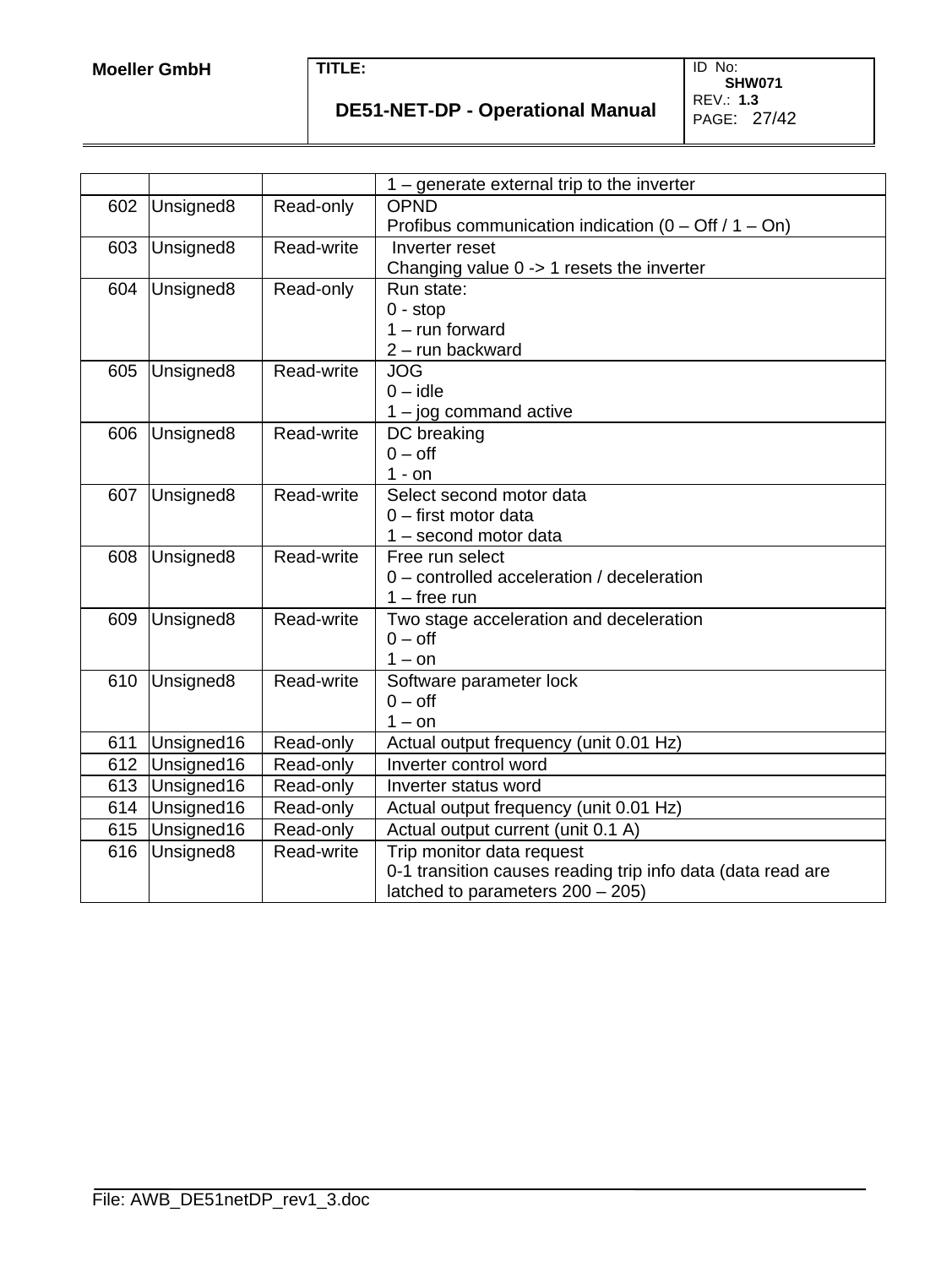#### <span id="page-27-0"></span>**4.3.4 Gateway application identification parameters**

These parameters are used to identificate the application type and the application version loaded to the inverter. All parameters are read only.

**DE51-NET-DP - Operational Manual** 

| Index Data type | Description                                        |  |  |
|-----------------|----------------------------------------------------|--|--|
|                 |                                                    |  |  |
| 800 Unsigned16  | Gateway application type                           |  |  |
| 801 Unsigned16  | Gateway application version<br>High byte - version |  |  |
|                 | Low byte - subversion                              |  |  |

#### **4.3.5 Inverter specific internal parameters**

The inverter specific parameters are accessed by dictionary index. All available parameters with dictionary indices are described in the following table.

The internal inverter parameter values are represented according to their original values, without any normalization. For example, parameter 1 (Jump frequency 1) is represented as number 0-4000 what should be interpreted as 0.0 – 400.0 Hz.

When writing to any inverter parameter the value is checked on min/max limits. If it is outside the range the error is reported. Please check the inverter documentation for the rights for changing the parameters (parameters can be read\_only, write\_in\_stop\_only, read\_write).

Depending on the parameter length the data type Unsigned8 or Unsigned16 are used.

|           | <b>Addr</b> | siz            |                  |                  |                               |                    |              |
|-----------|-------------|----------------|------------------|------------------|-------------------------------|--------------------|--------------|
| <b>No</b> | (HEX)       | e              | function name    | code             | range                         | unit               | initial data |
|           |             |                |                  |                  | Jump frequency: 0.0-400.0     |                    |              |
|           |             |                | Jump             |                  | Jump frequency Width:0.0-     | $0.1$ [Hz]         |              |
|           | 1204        | 2              | frequency1       | A063             | 10.0                          | $0.1$ [Hz]         | 0            |
|           |             |                | Jump frequency   |                  |                               |                    |              |
| 2         | 1206        | 2              | Width 1          | A064             |                               |                    | 50           |
|           |             |                | Jump             |                  |                               |                    |              |
| 3         | 1208        | 2              | frequency2       | A065             |                               |                    | 0            |
|           |             |                | Jump frequency   |                  |                               |                    |              |
| 4         | 120A        | $\overline{2}$ | Width 2          | A066             |                               |                    | 50           |
|           |             |                | Jump             |                  |                               |                    |              |
| 5         | 120C        | 2              | frequency3       | A067             |                               |                    | 0            |
|           |             |                | Jump frequency   |                  |                               |                    |              |
| 6         | 120E        | 2              | Width 3          | A068             |                               |                    | 50           |
|           |             |                | 1st acceleration |                  | 0.01-99.99/100.0-999.9/1000.- |                    |              |
| 7         | 1210        | 2              | time             | F002             | 3000.                         | $0.01/0.1/1$ .[s]  | 64536        |
|           |             |                | 2nd acceleration |                  | 0.01-99.99/100.0-999.9/1000.- |                    |              |
| 8         | 1212        | 2              | time             | F <sub>202</sub> | 3000.                         | $0.01/0.1/1$ . [s] | 64536        |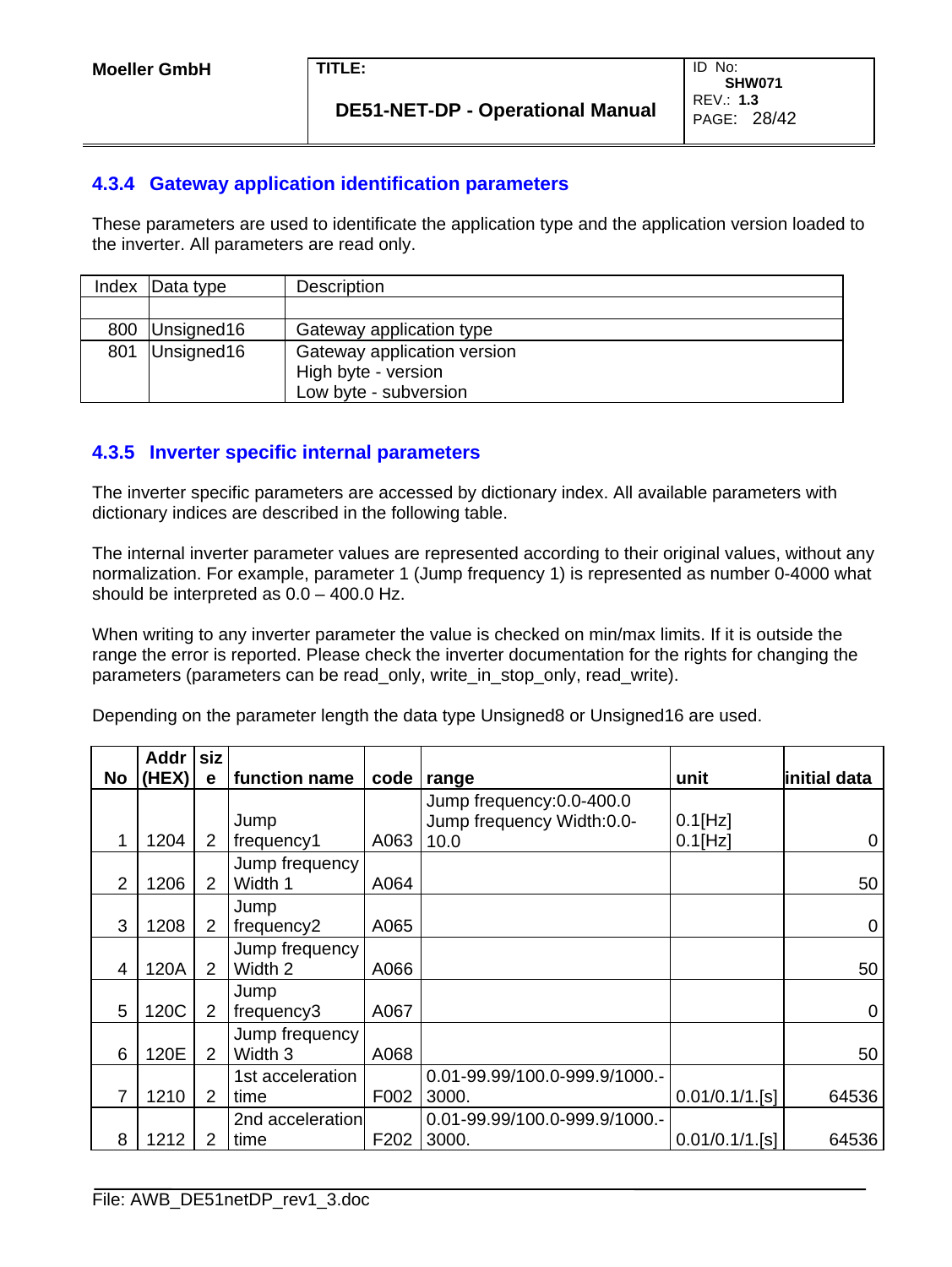|           | <b>SHW071</b> |
|-----------|---------------|
| REV : 1.3 |               |
|           | PAGE: 29/42   |

|    |      |                | 1st deceleration        |      | 0.01-99.99/100.0-999.9/1000.- |                   |                  |
|----|------|----------------|-------------------------|------|-------------------------------|-------------------|------------------|
| 9  | 1214 | $\overline{2}$ | time                    | F003 | 3000.                         | $0.01/0.1/1$ .[s] | 64536            |
|    |      |                | 2nd                     |      |                               |                   |                  |
|    |      |                | deceleration            |      | 0.01-99.99/100.0-999.9/1000.- |                   |                  |
| 10 | 1216 | $\overline{2}$ | time                    | F203 | 3000.                         | $0.01/0.1/1$ .[s] | 64536            |
| 11 | 1218 | $\overline{2}$ | O start                 | A011 | $0.0 - 400.0$                 | $0.1$ [Hz]        | 0                |
| 12 | 121A | $\overline{2}$ | O end                   | A012 | $0.0 - 400.0$                 | $0.1$ [Hz]        | $\mathbf 0$      |
| 13 | 121C | $\overline{2}$ | Base frequency          | A003 | 30. - Maximum. frequency(Hz)  | 1.[Hz]            | 60               |
|    |      |                | Base frequency,         |      | 30. - 2nd Maximum. frequency  |                   |                  |
| 14 | 121E | $\overline{2}$ | 2nd motor               | A203 | (Hz)                          | 1.[Hz]            | 60               |
|    |      |                | Maximum                 |      |                               |                   |                  |
| 15 | 1220 | $\overline{2}$ | frequency               | A004 | 30.-400.                      | 1.[Hz]            | 60               |
|    |      |                | Maximum                 |      |                               |                   |                  |
| 16 | 1222 | $\overline{2}$ | frequency, 2nd<br>motor | A204 | 30.-400.                      | 1.[Hz]            | 60               |
|    |      |                |                         |      | 0.0, starting frequency-      |                   |                  |
| 17 | 1224 | $\overline{2}$ | Multi-speed 0           | A020 | maximum. frequency(Hz)        | $0.1$ [Hz]        | 0                |
|    |      |                | Multi-speed 0,          |      | 0.0, starting frequency-2nd   |                   |                  |
| 18 | 1226 | $\overline{2}$ | 2nd motor               | A220 | maximum frequency(Hz)         | $0.1$ [Hz]        | 0                |
|    |      |                |                         |      | 0.0, starting frequency-      |                   |                  |
| 19 | 1228 | $\overline{2}$ | Multi-speed1            | A021 | maximum frequency(Hz)         | $0.1$ [Hz]        | 0                |
| 20 | 122A | $\overline{2}$ | Multi-speed2            | A022 |                               |                   | $\pmb{0}$        |
| 21 | 122C | $\overline{2}$ | Multi-speed3            | A023 |                               |                   | $\mathbf 0$      |
| 22 | 122E | $\overline{2}$ | Multi-speed4            | A024 |                               |                   | $\mathbf 0$      |
| 23 | 1230 | $\overline{2}$ | Multi-speed5            | A025 |                               |                   | $\mathbf 0$      |
| 24 | 1232 | $\overline{2}$ | Multi-speed6            | A026 |                               |                   | $\mathbf 0$      |
| 25 | 1234 | $\overline{2}$ | Multi-speed7            | A027 |                               |                   | $\mathsf 0$      |
| 26 | 1236 | $\overline{2}$ | Multi-speed8            | A028 |                               |                   | $\mathbf 0$      |
| 27 | 1238 | $\overline{2}$ | Multi-speed9            | A029 |                               |                   | $\mathbf 0$      |
| 28 | 123A | $\overline{2}$ | Multi-speed10           | A030 |                               |                   | $\mathbf 0$      |
| 29 | 123C | $\overline{2}$ | Multi-speed11           | A031 |                               |                   | $\mathbf 0$      |
| 30 | 123E | 2              | Multi-speed12           | A032 |                               |                   | $\mathsf 0$      |
| 31 | 1240 | 2              | Multi-speed13           | A033 |                               |                   | 0                |
| 32 | 1242 | $\overline{2}$ | Multi-speed14           | A034 |                               |                   | $\boldsymbol{0}$ |
| 33 | 1244 | $\overline{2}$ | Multi-speed15           | A035 |                               |                   | $\overline{0}$   |
|    |      |                | Jogging                 |      | 0.00, starting frequency-     |                   |                  |
| 34 | 1246 | $\overline{2}$ | frequency               | A038 | 9.99(Hz)                      | $0.01$ [Hz]       | 100              |
|    |      |                | Manual torque           |      |                               |                   |                  |
| 35 | 1248 | $\overline{2}$ | boost point             | A043 | $0.0 - 50.0$                  | 0.1%              | 30               |
|    |      |                | Manual torque           |      |                               |                   |                  |
|    |      |                | boost point, 2nd        |      |                               |                   |                  |
| 36 | 124A | $\overline{2}$ | motor                   | A243 | $0.0 - 50.0$                  | 0.1%              | 0                |
|    |      |                | Auto boost              |      |                               |                   |                  |
| 37 | 124C | $\overline{2}$ | Voltage                 | A046 | $0. -255.$                    | 1.%               | 100              |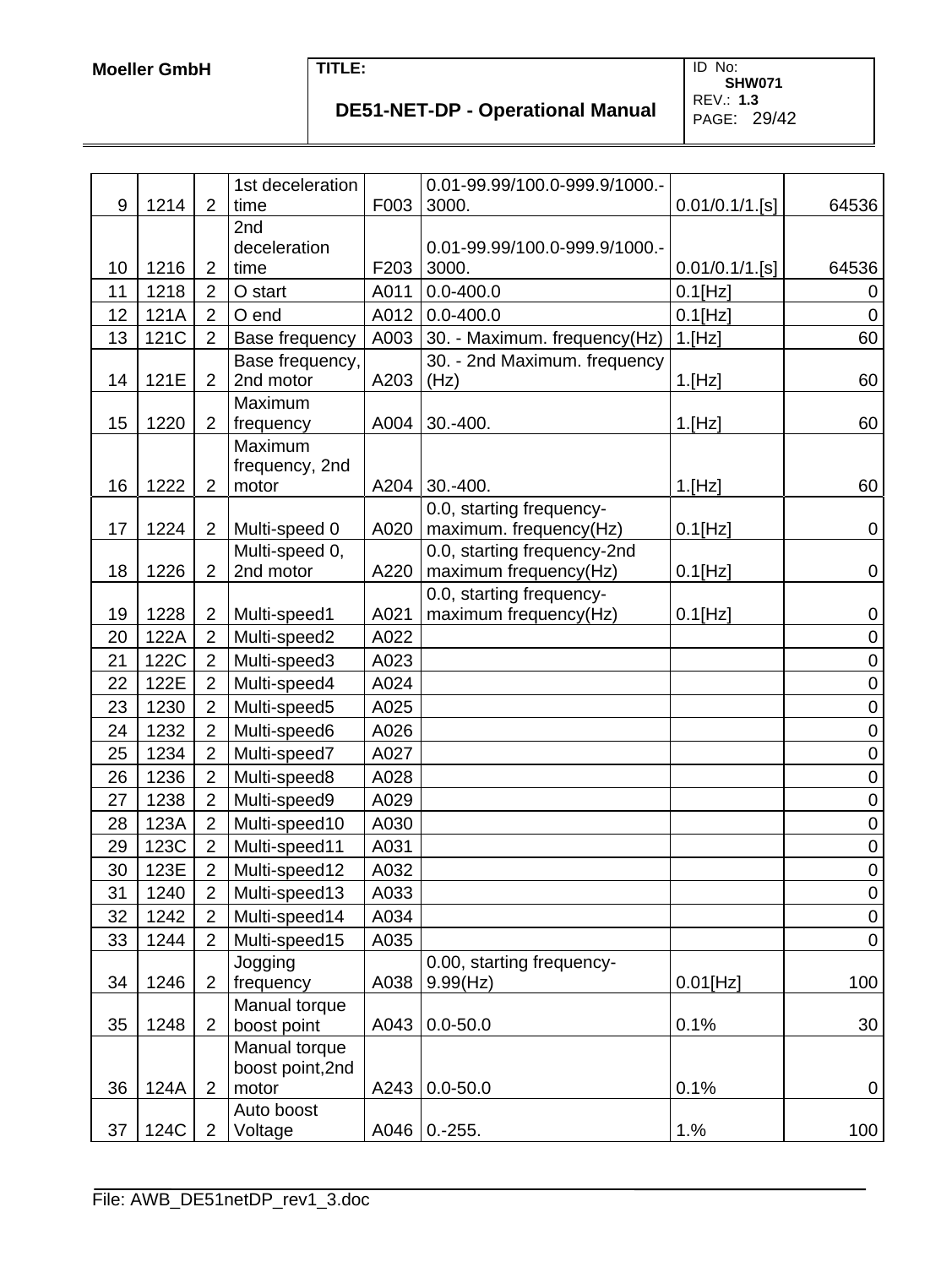ID No:  **SHW071** REV.: **1.3** PAGE: 30/42

|    |      |                | compensate<br>gain                  |      |                                                         |                    |                |
|----|------|----------------|-------------------------------------|------|---------------------------------------------------------|--------------------|----------------|
|    |      |                | Auto boost<br>Voltage<br>compensate |      |                                                         |                    |                |
| 38 | 124E | $\overline{2}$ | gain, 2nd motor                     | A246 | $0. -255.$                                              | 1.%                | 100            |
|    |      |                | Auto boost Slip                     |      |                                                         |                    |                |
|    |      |                | compensate                          |      |                                                         |                    |                |
| 39 | 1250 | $\overline{2}$ | gain                                | A047 | $0. -255.$                                              | 1.%                | 100            |
|    |      |                | Auto boost Slip                     |      |                                                         |                    |                |
| 40 | 1252 | $\overline{2}$ | compensate<br>gain, 2nd motor       | A247 | $0. -255.$                                              | 1.%                | 100            |
|    |      |                | DC braking                          |      |                                                         |                    |                |
|    |      |                | frequency                           |      |                                                         |                    |                |
| 41 | 1258 | $\overline{2}$ | settibg                             | A052 | starting frequency - 60.0(Hz)                           | $0.1$ [Hz]         | 50             |
|    |      |                | DC braking time                     |      |                                                         |                    |                |
| 42 | 125A | $\overline{2}$ | for deceleration                    | A055 | $0.0 - 60.0$                                            | 0.1[s]             | 0              |
|    |      |                | 1st frequency                       |      |                                                         |                    |                |
|    |      |                | upper limit                         |      | 0.0, 1st frequency lower limit-                         |                    |                |
| 43 | 125C | $\overline{2}$ | setting                             | A061 | maximum frequency(Hz)                                   | $0.1$ [Hz]         | 0              |
|    |      |                | 2nd frequency<br>upper limit        |      | 0.0, 2nd frequency lower limit<br>- 2nd setting maximum |                    |                |
| 44 | 125E | $\overline{2}$ | setting                             | A261 | frequency(Hz)                                           | $0.1$ [Hz]         | 0              |
|    |      |                | 1st frequency                       |      |                                                         |                    |                |
|    |      |                | upper limit                         |      | 0.0, start frequency- 1st                               |                    |                |
| 45 | 1260 | $\overline{2}$ | setting                             | A062 | frequency upper limit (Hz)                              | $0.1$ [Hz]         | 0              |
|    |      |                | 2nd frequency                       |      |                                                         |                    |                |
|    |      |                | upper limit                         |      | 0.0, start frequency-2nd                                |                    |                |
| 46 | 1262 | $\overline{2}$ | setting                             | A262 | frequency upper limit (Hz)                              | $0.1$ [Hz]         | 0              |
| 47 | 1264 | $\overline{2}$ | PID-I gain                          | A073 | $0.0 - 150.0$                                           | 0.1[s]             | 10             |
| 48 | 1266 | $\overline{2}$ | PID-D gain                          | A074 | 0.00-99.99/100.0                                        | 0.01[s]            | $\overline{0}$ |
| 49 | 1268 | $\overline{2}$ | PID scale                           | A075 | 0.01-99.99                                              | 0.01               | 100            |
|    |      |                |                                     |      | 200V<br>class:200/215/220/230/240??                     |                    |                |
|    |      |                |                                     |      | 400V                                                    |                    |                |
|    |      |                | Motor voltage                       |      | class: 380/400/415/440/460/48                           |                    |                |
| 50 | 126A | $\overline{2}$ | selection                           | A082 | 0                                                       | $\overline{?}$     | 200            |
|    |      |                | Acceleration                        |      | 0.01-99.99/100.0-999.9/1000.-                           |                    |                |
| 51 | 126C | $\overline{2}$ | time2                               | A092 | 3000.                                                   | $0.01/0.1/1$ . [s] | 64036          |
|    |      |                | Acceleration                        |      |                                                         |                    |                |
|    |      |                | time2(2nd                           |      | 0.01-99.99/100.0-999.9/1000.-                           |                    |                |
| 52 | 126E | $\overline{2}$ | motor)<br>Deceleration              | A292 | 3000.<br>0.01-99.99/100.0-999.9/1000.-                  | $0.01/0.1/1$ .[s]  | 64036          |
| 53 | 1270 | $\overline{2}$ | time2                               | A093 | 3000.                                                   | $0.01/0.1/1$ . [s] | 64036          |
|    |      |                | Deceleration                        |      | 0.01-99.99/100.0-999.9/1000.-                           |                    |                |
| 54 | 1274 | 2              | time2(2nd                           | A293 | 3000.                                                   | $0.01/0.1/1$ .[s]  | 64036          |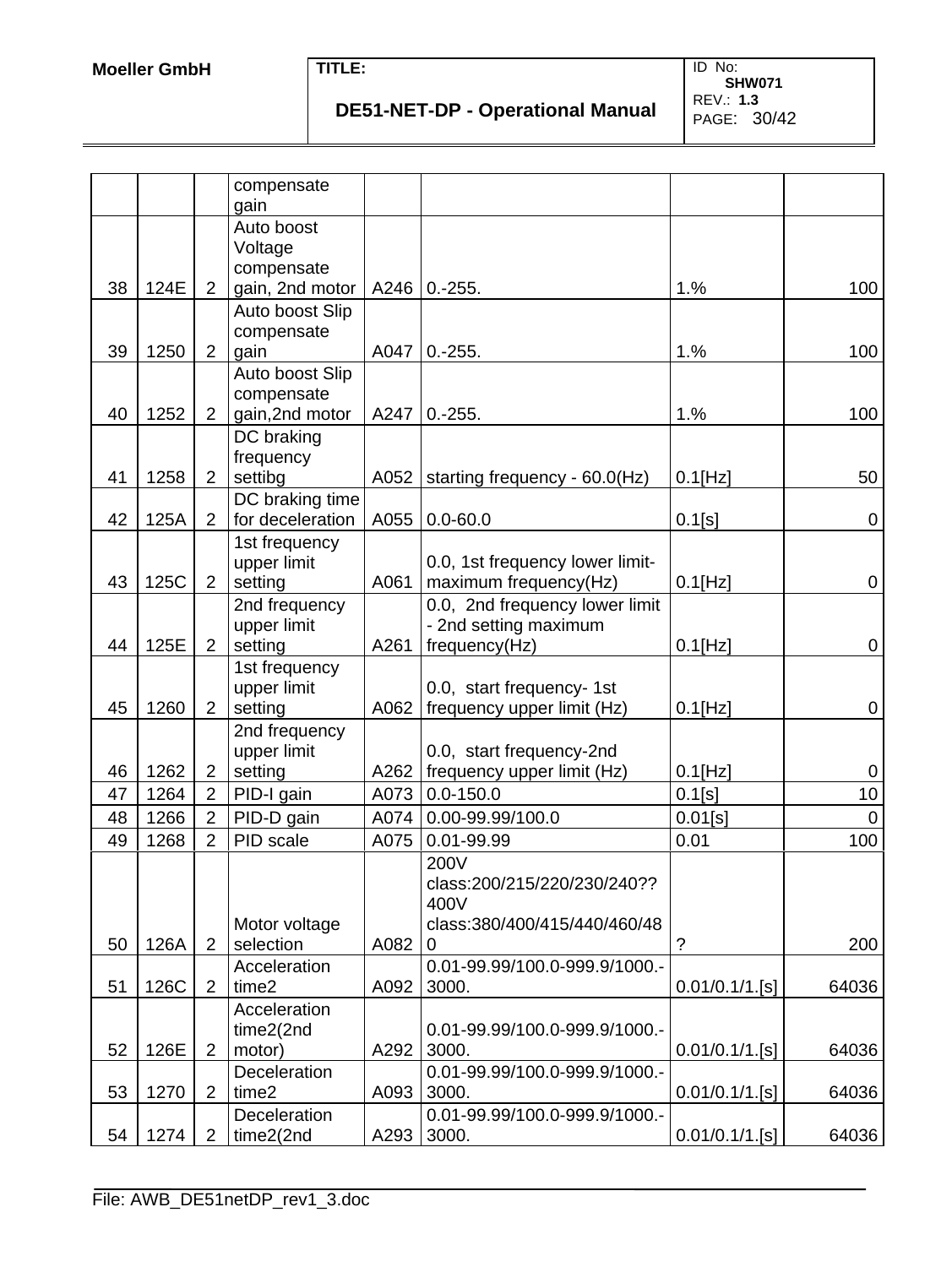ID No:  **SHW071** REV.: **1.3** PAGE: 31/42

|    |      |                | motor)                       |             |                                     |            |                  |
|----|------|----------------|------------------------------|-------------|-------------------------------------|------------|------------------|
|    |      |                | Acc1 to Acc2                 |             |                                     |            |                  |
|    |      |                | frequency                    |             |                                     |            |                  |
| 55 | 1276 | $\overline{2}$ | transition point             | A095        | $0.0 - 400.0$                       | $0.1$ [Hz] | $\mathbf 0$      |
|    |      |                | Acc1 to Acc2                 |             |                                     |            |                  |
|    |      |                | frequency                    |             |                                     |            |                  |
|    |      |                | transition                   |             |                                     |            |                  |
| 56 | 1278 | $\overline{2}$ | point(2nd motor) A295        |             | $0.0 - 400.0$                       | $0.1$ [Hz] | $\boldsymbol{0}$ |
|    |      |                | Dcc1 to Dcc2                 |             |                                     |            |                  |
|    |      |                | frequency                    |             |                                     |            |                  |
| 57 | 127A | $\overline{2}$ | transition point             | A096        | $0.0 - 400.0$                       | $0.1$ [Hz] | $\boldsymbol{0}$ |
|    |      |                | Dcc1 to Dcc2                 |             |                                     |            |                  |
|    |      |                | frequency                    |             |                                     |            |                  |
|    |      |                | transition                   |             |                                     |            |                  |
| 58 | 127C | $\overline{2}$ | point(2nd motor)             | A296        | $0.0 - 400.0$                       | $0.1$ [Hz] | 0                |
| 59 | 127E | $\overline{2}$ | OI start                     | A101        | $0.0 - 400.0$                       | $0.1$ [Hz] | $\mathbf 0$      |
| 60 | 1280 | $\overline{2}$ | OI end                       | A102        | $0.0 - 400.0$                       | $0.1$ [Hz] | $\mathbf 0$      |
| 61 | 1282 | $\overline{2}$ | Retry wait time              | b003        | $0.3 - 100.0$                       | 0.1[s]     | 10               |
|    |      |                | Electronic                   |             | 0.2*rated inverter current-         |            |                  |
| 62 | 1284 | $\overline{2}$ | thermal level                | b012        | 1.20*rated inverter current(A)      | 0.01[A]    | 10000            |
|    |      |                | Electronic                   |             |                                     |            |                  |
|    |      |                | thermal                      |             | 0.2*rated inverter current-         |            |                  |
| 63 | 1286 | $\overline{2}$ | level(2nd motor)             | b212        | 1.20*rated inverter current(A)      | 0.01[A]    | 10000            |
|    |      |                | Overload                     |             |                                     |            |                  |
|    |      |                | restriction                  |             | $0.2^*$ rated current(A)-1.5* rated |            |                  |
| 64 | 1288 | $\overline{2}$ | setting                      | b022        | current(A)                          | 0.01[A]    | 15000            |
|    |      |                | Deceleration                 |             |                                     |            |                  |
|    |      |                | rate at Overload             |             |                                     |            |                  |
| 65 | 128A | $\overline{2}$ | restriction                  | b023        | $0.1 - 30.0$                        | 0.1[s]     | 10               |
|    |      |                | Start frequency              |             |                                     |            |                  |
| 66 | 1294 | $\overline{2}$ | adjustment                   | b082        | $0.5 - 9.9$                         | $0.1$ [Hz] | 50               |
|    |      |                | Frequency                    |             |                                     |            |                  |
|    |      |                | scaling                      |             |                                     |            |                  |
|    |      |                | conversion                   |             |                                     |            |                  |
| 67 | 1296 | $\overline{2}$ | factor                       | b086        | $0.1 - 99.9$                        | 0.1        | 10               |
|    |      |                | Dynamic                      |             |                                     |            |                  |
| 68 | 1298 | 2              | braking usage                | <b>b090</b> | $0.0 - 100.0$                       | 0.1        | 0                |
|    |      |                |                              |             | 200V class 330-380/ 400V            |            |                  |
| 69 | 129A | $\overline{2}$ | <b>BRD ON level</b>          | b096        | class 660-760(V)                    | 1          | 380              |
|    |      |                | Overload                     |             |                                     |            |                  |
| 70 | 129C | $\overline{2}$ | advance notice<br>level      | C041        | $0.00-2.00$ *rated current(A)       | 0.01[A]    | 10000            |
|    |      |                |                              |             |                                     |            |                  |
|    |      |                | Frequency<br>arrival setting |             |                                     |            |                  |
| 71 | 129E | $\overline{2}$ | for acceleration.            |             | $CO42$   0.0-400.0                  | $0.1$ [Hz] | 0                |
| 72 | 12A0 | $\overline{2}$ | Arrival                      | C043        | $0.0 - 400.0$                       | $0.1$ [Hz] | $\boldsymbol{0}$ |
|    |      |                |                              |             |                                     |            |                  |

**DE51-NET-DP - Operational Manual**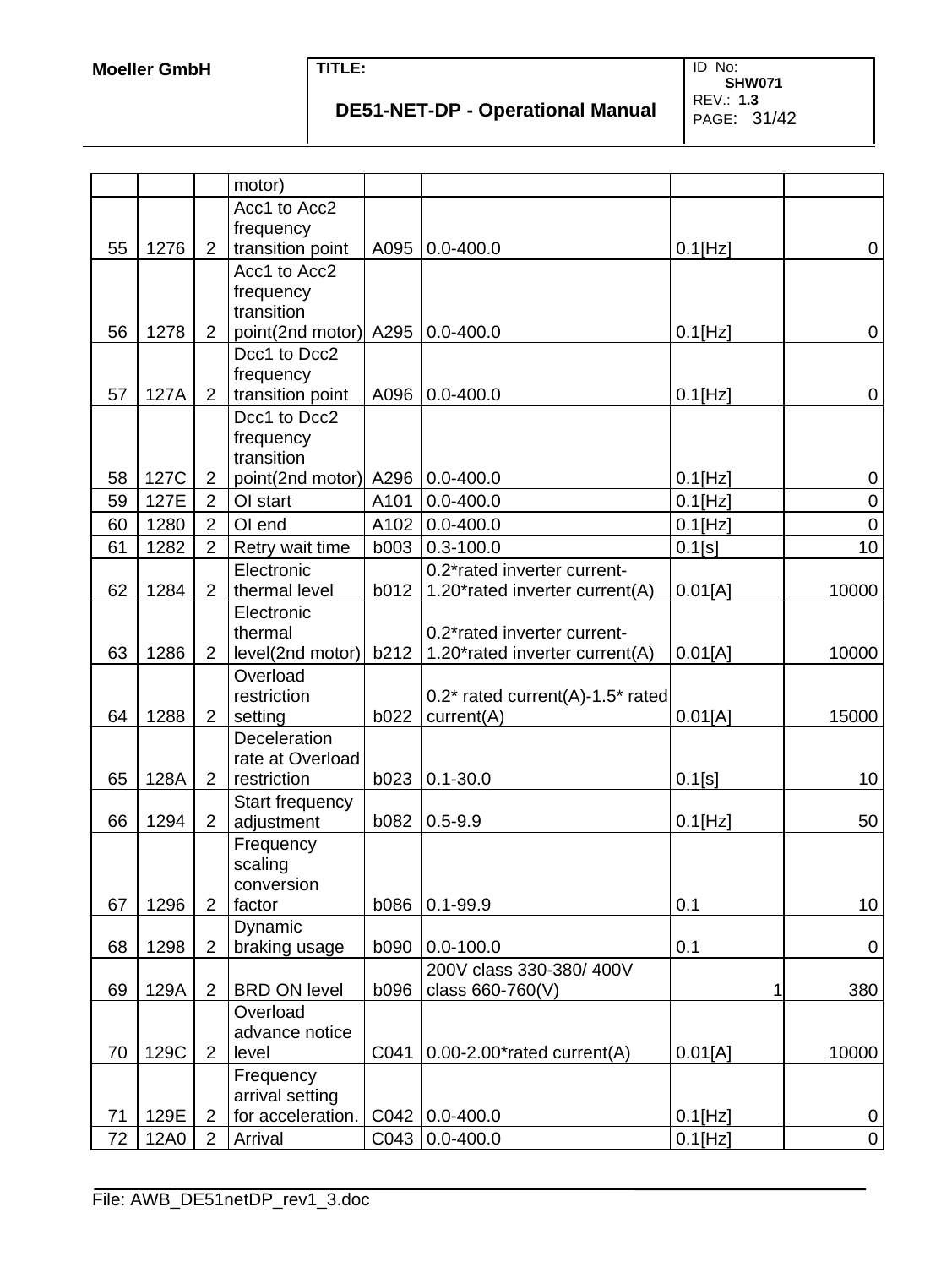ID No:  **SHW071** REV.: **1.3** PAGE: 32/42

|    |             |                | frequency<br>setting for                                           |      |                                                                                |                  |                |
|----|-------------|----------------|--------------------------------------------------------------------|------|--------------------------------------------------------------------------------|------------------|----------------|
|    |             |                | deceleration.                                                      |      |                                                                                |                  |                |
|    |             |                | PID deviation                                                      |      |                                                                                |                  |                |
| 73 | 12A2        | $\overline{2}$ | level setting                                                      | C044 | $0.0 - 100.0$                                                                  | 0.1%             | 30             |
| 74 | 12A4        | $\overline{2}$ | O input scan<br>calibration                                        | C081 | $0.0 - 200.0$                                                                  | 0.1              | 1000           |
| 75 | 12A6        | $\overline{2}$ | OI input scan<br>calibration                                       | C082 | $0.0 - 200.0$                                                                  | 0.1              | 1000           |
| 76 | <b>12A8</b> | $\overline{2}$ | AM offset<br>adjustment                                            | C086 | $0.0 - 10.0$                                                                   | 0.1              | 0              |
| 77 | 12AA        | $\overline{2}$ | 1st stabilizing<br>factor                                          | H006 | $0. -255.$                                                                     | 1.%              | 100            |
| 78 | 12AC        | $\overline{2}$ | 2nd stabilizing<br>factor                                          | H206 | $0.-255.$                                                                      | 1.%              | 100            |
| 79 | 12AE        | 1              | Keypad Run<br>Key routing<br>(Operation<br>direction<br>selection) | F004 | 00(forward)/01(reverse)                                                        | $\tilde{?}$      | $\mathbf 0$    |
|    |             |                |                                                                    |      | 00(VR)/01(terminal)/02(operat                                                  |                  |                |
|    |             |                | Frequency                                                          |      | or)/03(Modbus)/10(Output of                                                    |                  |                |
| 80 | 12AF        | 1              | source setting                                                     | A001 | cal.function)                                                                  | $\overline{?}$   | 1              |
| 81 | 12B0        | 1              | Run command<br>source setting                                      | A002 | 01(terminal)/02(operator)/03(M<br>odbus)                                       | $\gamma$         | 1              |
| 82 | 12B1        | 1              | O start rate                                                       | A013 | $0.-100.$                                                                      | 1.%              | $\overline{0}$ |
| 83 | 12B2        | 1              | O end rate                                                         | A014 | $0. -100.$                                                                     | 1.%              | 100            |
|    |             |                |                                                                    |      | 00(external start                                                              |                  |                |
| 84 | 12B3        | 1              | O start selection                                                  | A015 | frequency)/01(0Hz)                                                             | ?                | 1              |
| 85 | 12B4        | 1              | O, OI sampling                                                     | A016 | $1.-8.$                                                                        | $\overline{1}$ . | $\overline{2}$ |
| 86 | 12B5        | 1              | Jog stop mode                                                      | A039 | 00(free-run stop) /<br>01(Controlled deceleration) /<br>02(DC braking to stop) | ?                | $\mathbf 0$    |
| 87 | 12B8        | 1              | Manual torque<br>boost                                             | A042 | $0.0 - 20.0$                                                                   | 0.1%             | 50             |
|    |             |                | Manual torque<br>boost, 2nd                                        |      |                                                                                |                  |                |
| 88 | 12B9        | 1              | motor<br>V/f                                                       | A242 | $0.0 - 20.0$                                                                   | 0.1%             | 0              |
| 89 | 12BA        | 1              | characteristic<br>curve selection                                  | A044 | 00(VC)/01(VP1.7power)/02(I-<br>SLV)                                            | $\tilde{?}$      | $\overline{2}$ |
| 90 | 12BB        | 1              | V/f<br>characteristic<br>curve selection<br>2nd motor              | A244 | 00(VC)/01(VP1.7power)/02(I-<br>SLV)                                            | ?                | $\overline{2}$ |
| 91 | 12BC        |                | Output voltage                                                     | A045 | $20.-100.$                                                                     | 1.%              | 100            |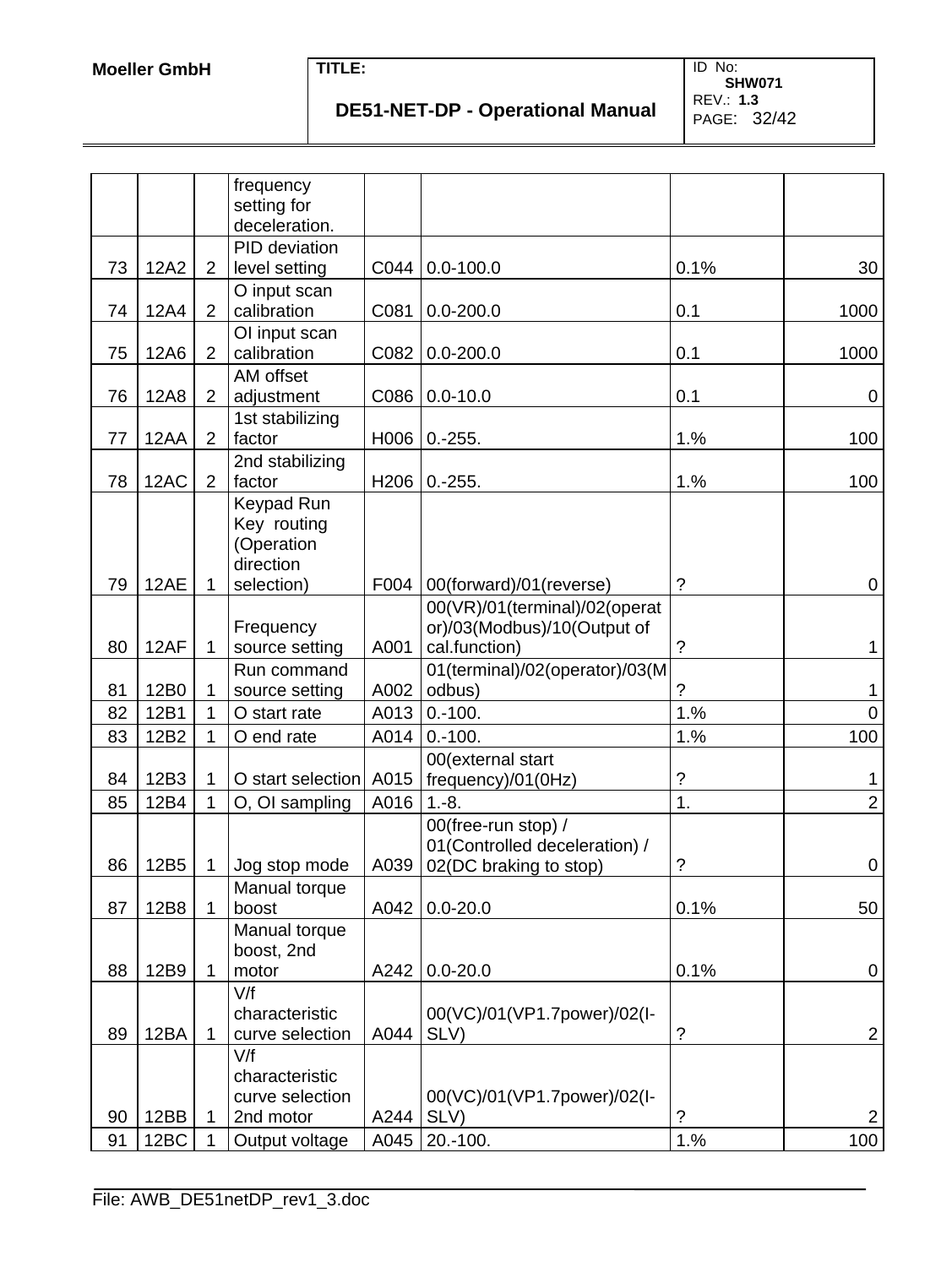ID No:  **SHW071** REV.: **1.3** PAGE: 33/42

|     |             |             | gain                      |      |                                                |                          |                 |
|-----|-------------|-------------|---------------------------|------|------------------------------------------------|--------------------------|-----------------|
|     |             |             | DC braking                |      |                                                |                          |                 |
| 92  | 12BD        | 1           | enable                    | A051 | 00(disable)/01(enable)                         | ?                        | 0               |
|     |             |             | DC braking wait           |      |                                                |                          |                 |
| 93  | 12BE        | 1           | time                      | A053 | $0.0 - 5.0$                                    | 0.1[s]                   | 0               |
|     |             |             | DC braking                |      |                                                |                          |                 |
| 94  | 12BF        | $\mathbf 1$ | during<br>decelerationg   | A054 | $0. - 100.$                                    | 1.%                      | $\pmb{0}$       |
|     |             |             | DC braking                |      |                                                |                          |                 |
|     |             |             | enable input              |      |                                                |                          |                 |
|     |             |             | signal                    |      |                                                |                          |                 |
|     |             |             | edge/level                |      | 00(edge action)/01(level                       |                          |                 |
| 95  | <b>12C0</b> | 1           | selection                 | A056 | action)                                        | ?                        |                 |
| 96  | 12C2        | 1           | PID enable                | A071 | 00(disable)/01(enable)                         | $\overline{\mathcal{C}}$ | $\mathbf 0$     |
| 97  | 12C3        | 1           | PID-P gain                | A072 | $0.2 - 5.0$                                    | 0.1                      | 10              |
|     |             |             | PID feedback              |      | 00(OI)/01(O)/02(Network)/10(                   |                          |                 |
| 98  | <b>12C4</b> | 1           | selection                 | A076 | Output of cal.function)                        | $\overline{\cdot}$       | $\pmb{0}$       |
|     |             |             |                           |      | 00(ON always)/01(OFF                           |                          |                 |
|     |             |             |                           |      | always)/02(OFF on                              |                          |                 |
| 99  | <b>12C5</b> | 1           | <b>AVR</b> selection      | A081 | decelerating)                                  | ?                        | $\mathbf 0$     |
|     |             |             | Select mothod             |      |                                                |                          |                 |
|     |             |             | to switch to<br>Acc2/Dcc2 |      | 00(change with 2CH<br>terminal)/01(change with |                          |                 |
| 100 | <b>12C6</b> | 1           | profile                   | A094 | setting)                                       | ?                        | 0               |
|     |             |             | Select mothod             |      |                                                |                          |                 |
|     |             |             | to switch to              |      |                                                |                          |                 |
|     |             |             | Acc2/Dcc2                 |      | 00(change with 2CH                             |                          |                 |
|     |             |             | profile(2nd               |      | terminal)/01(change with                       |                          |                 |
| 101 | <b>12C7</b> | 1           | motor)                    | A294 | setting)                                       | ?                        | $\pmb{0}$       |
|     |             |             | Acceleration              |      |                                                |                          |                 |
| 102 | <b>12C8</b> | 1           | curve selection           | A097 | 00(Linear)/01(S-curve)                         | ?                        | 0               |
|     |             |             | Deceleration              |      |                                                |                          |                 |
| 103 | <b>12C9</b> | 1           | curve selection           | A098 | 00(Linear)/01(S-curve)                         | ?                        | $\pmb{0}$       |
| 104 | 12CA        | 1           | OI start rate             | A103 | $0. -100.$                                     | 1.%                      | $\Omega$        |
| 105 | 12CB        | 1           | OI end rate               | A104 | $0. -100.$                                     | 1.%                      | 100             |
| 106 | 12CC        | 1           | OI start<br>selection     | A105 | 00(external start<br>frequency)/01(0Hz)        | ?                        | 1               |
|     |             |             |                           |      | 00(alarm output trip, NO                       |                          |                 |
|     |             |             |                           |      | restart)/01 (Restart at                        |                          |                 |
|     |             |             |                           |      | 0Hz)/02(start after frequency                  |                          |                 |
|     |             |             | Automatic                 |      | matching)/03(trip after                        |                          |                 |
|     |             |             | Restart                   |      | frequency matching, then                       |                          |                 |
| 107 | 12CD        | 1           | Selection                 | b001 | deceleration stop)                             | ?                        | 0               |
|     |             |             | Allowable                 |      |                                                |                          |                 |
|     |             |             | under-voltage             |      |                                                |                          |                 |
| 108 | 12CE        | 1           | power failure             | b002 | $0.3 - 25.0$                                   | 0.1[s]                   | 10 <sub>1</sub> |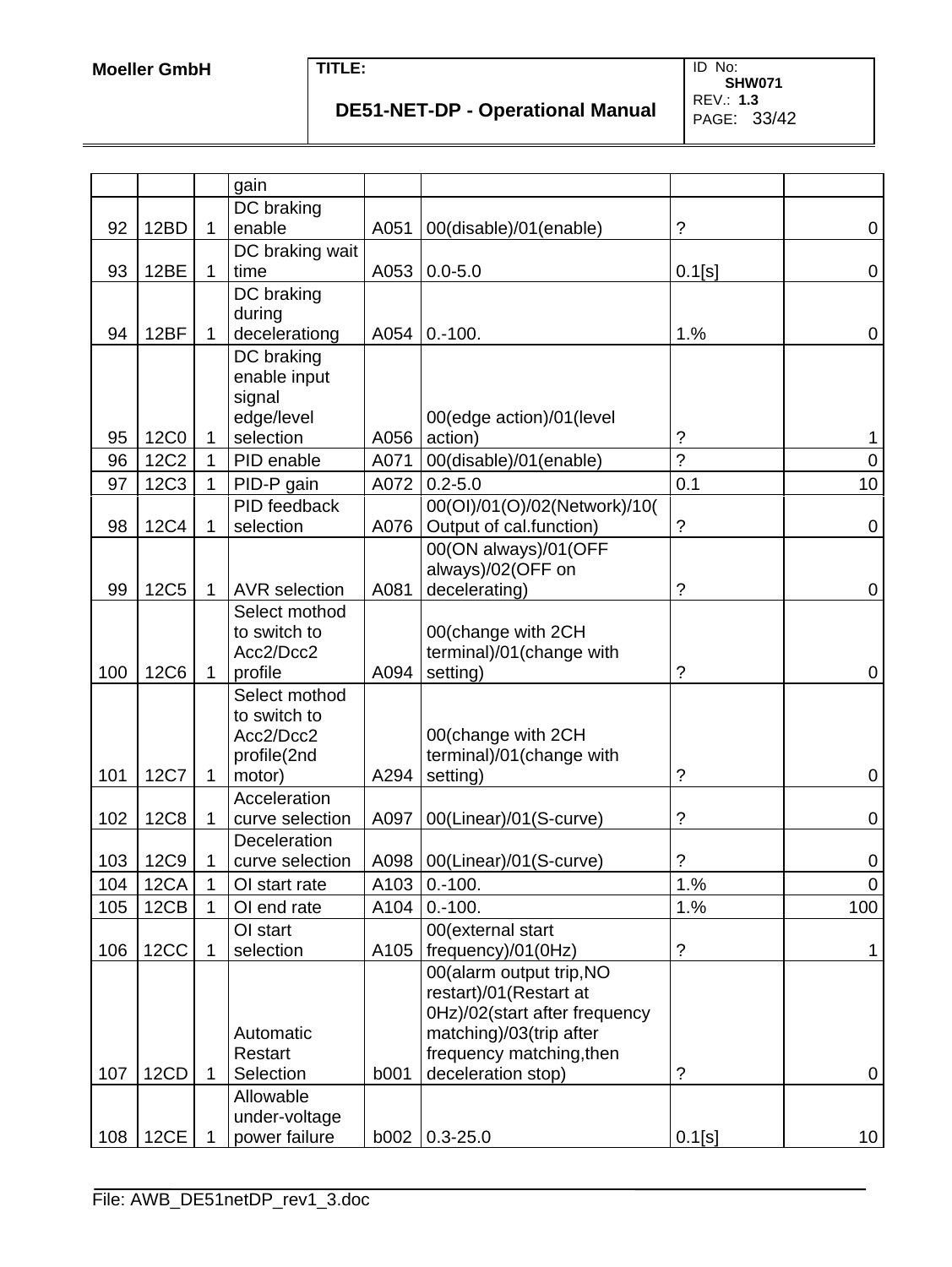ID No:  **SHW071** REV.: **1.3** PAGE: 34/42

|     |                  |   | time                        |             |                                                        |                  |                  |
|-----|------------------|---|-----------------------------|-------------|--------------------------------------------------------|------------------|------------------|
|     |                  |   | Instantaneous               |             |                                                        |                  |                  |
|     |                  |   | power failure/              |             |                                                        |                  |                  |
|     |                  |   | under-voltage               |             |                                                        |                  |                  |
| 109 | 12CF             | 1 | trip during stop            | <b>b004</b> | 00(invalid/01(valid)                                   | ?                | 0                |
|     |                  |   | Instantaneous               |             |                                                        |                  |                  |
|     |                  |   | power failure/              |             |                                                        |                  |                  |
|     |                  |   | under-voltage               |             |                                                        |                  |                  |
|     |                  |   | retry time                  |             | 00(16 times)/01(Retry until                            |                  |                  |
| 110 | 12D <sub>0</sub> | 1 | selection                   | <b>b005</b> | starting)                                              | ?                | 0                |
|     |                  |   | 1st electronic              |             | 00(reduced characteristic 1)/                          |                  |                  |
|     |                  |   | thermal                     |             | 01 (constant torque                                    |                  |                  |
| 111 | 12D1             | 1 | characteristic<br>selection | b013        | characteristic)/02(reduced<br>characteristic 2)        | ?                |                  |
|     |                  |   | 2nd electronic              |             | 00(reduced characteristic 1)/                          |                  |                  |
|     |                  |   | thermal                     |             | 01(constant torque                                     |                  |                  |
|     |                  |   | characteristic              |             | characteristic)/02(reduced                             |                  |                  |
| 112 | 12D2             | 1 | selection                   | b213        | characteristic 2)                                      | ?                | 1                |
|     |                  |   |                             |             | 00(disable)/01(enabled on                              |                  |                  |
|     |                  |   | Overload                    |             | acceleration / constant                                |                  |                  |
|     |                  |   | restriction                 |             | speed)/02(enabled on constant                          |                  |                  |
| 113 | 12D3             | 1 | operation mode              | b021        | speed)                                                 | ?                | 1                |
|     |                  |   |                             |             | 00(impossible to change the                            |                  |                  |
|     |                  |   |                             |             | data setting except b031when                           |                  |                  |
|     |                  |   |                             |             | <b>SFT</b> terminal is                                 |                  |                  |
|     |                  |   |                             |             | ON)/01(impossible to change                            |                  |                  |
|     |                  |   |                             |             | the data except b031 and                               |                  |                  |
|     |                  |   |                             |             | frequency setting parameters                           |                  |                  |
|     |                  |   |                             |             | when SFT terminalis                                    |                  |                  |
|     |                  |   |                             |             | ON)/02(impossible to change<br>the data setting except |                  |                  |
|     |                  |   |                             |             | b031)/03(impossible to change                          |                  |                  |
|     |                  |   |                             |             | the data setting except                                |                  |                  |
|     |                  |   | Software lock               |             | b031and frequency setting                              |                  |                  |
| 114 | 12D4             |   | mode selection              | b031        | parameters)                                            | ?                |                  |
| 115 | 12D6             | 1 | AM adjustment               | b080        | $0 - 255$                                              | 1                | 100              |
|     |                  |   | Carrier                     |             |                                                        |                  |                  |
|     |                  |   | Frequency                   |             |                                                        |                  |                  |
| 116 | 12D8             | 1 | setting                     | b083        | $2.0 - 14.0$                                           | $0.1$ [kHz]      | 50               |
|     |                  |   |                             |             | 00(Trip history                                        |                  |                  |
|     |                  |   |                             |             | clear)/01(Parameter                                    |                  |                  |
|     |                  |   | Initialization              |             | initialization)/02(Trip history                        |                  |                  |
| 117 | 12D9             | 1 | mode                        | b084        | $clear + Parameter initialization)$ ?                  |                  | $\boldsymbol{0}$ |
|     |                  |   | Country code                |             |                                                        |                  |                  |
| 118 | 12DA             | 1 | for initialization          | b085        | 00(JPN)/01(EU)/02(USA)                                 | ?                | 1                |
| 119 | 12DB             |   | STOP key                    | b087        | 00(enable)/01(disable)                                 | $\boldsymbol{?}$ | $\pmb{0}$        |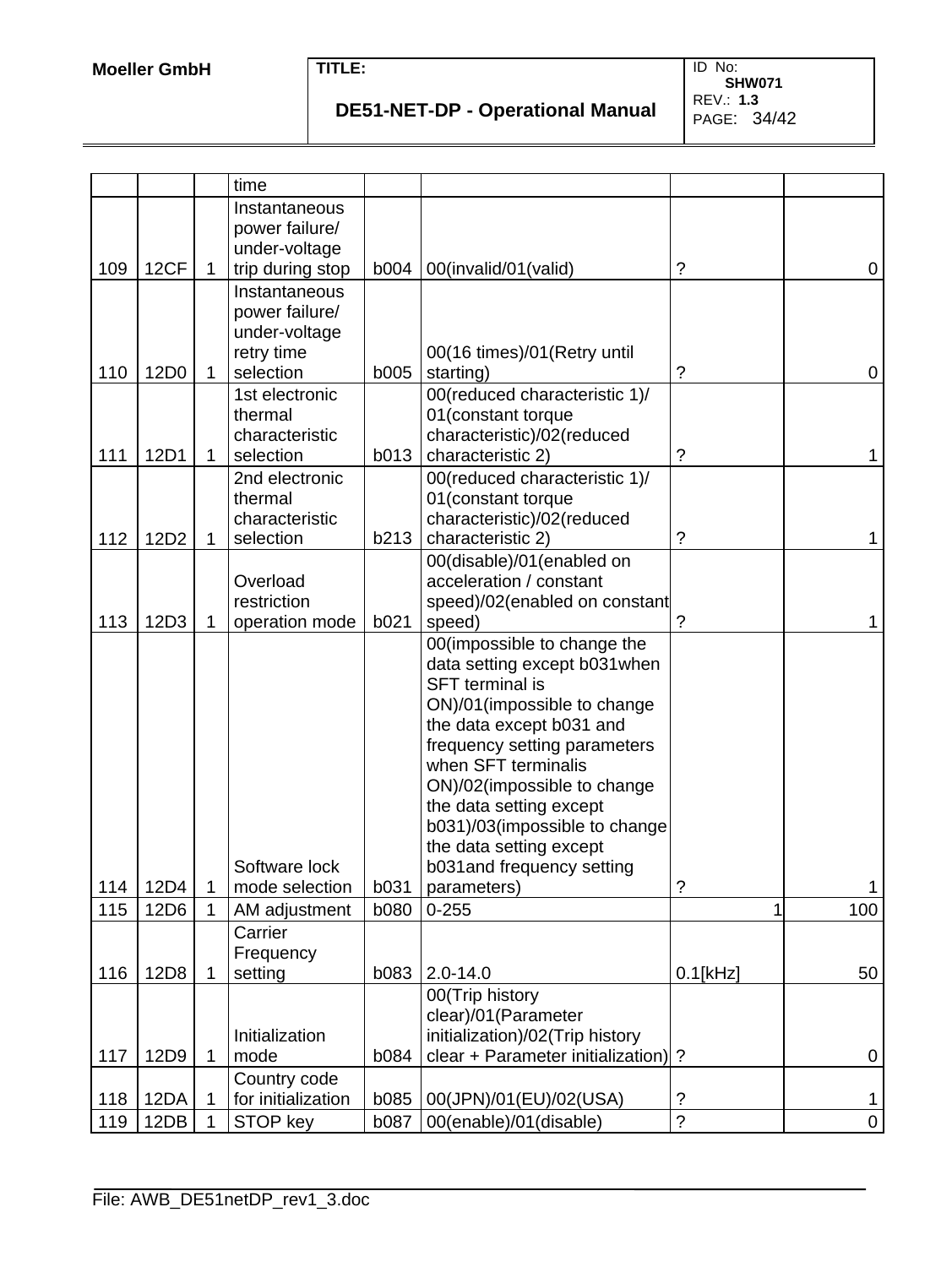ID No:  **SHW071** REV.: **1.3** PAGE: 35/42

|     |       |   | enable                 |      |                                                                     |   |   |
|-----|-------|---|------------------------|------|---------------------------------------------------------------------|---|---|
|     |       |   | <b>Restart mode</b>    |      | 00(Restart from 0Hz                                                 |   |   |
| 120 | 12DC  | 1 | after FRS              | b088 | )/01(Restart from f-matching)                                       | ? | 0 |
|     |       |   | Stop mode              |      | 00(deceleration and                                                 |   |   |
| 121 | 12DD  | 1 | selection              | b091 | stop)/01(Free-run to stop)                                          | ? | 0 |
|     |       |   |                        |      | 00(Fan is always ON)/01(ON                                          |   |   |
|     |       |   |                        |      | during run, After power                                             |   |   |
|     |       |   |                        |      | ON, then for 5 minutes on stop                                      |   |   |
|     |       |   |                        |      | is implied.)/02(during inverter                                     |   |   |
| 122 | 12DE  | 1 | Cooling fan<br>control | b092 | internal temperature higher<br>than ON level)                       | ? | 0 |
|     |       |   |                        |      | 00(disable)/01(enable <disable< td=""><td></td><td></td></disable<> |   |   |
|     |       |   |                        |      | during                                                              |   |   |
|     |       |   |                        |      | stop>)/02(enable <enable< td=""><td></td><td></td></enable<>        |   |   |
| 123 | 12DF  | 1 | <b>BRD</b> selection   | b095 | during stop too>)                                                   | ? | 0 |
|     | 1,20E |   | <b>OV LADSTOP</b>      |      |                                                                     |   |   |
| 124 | $+01$ | 1 | selection              | b130 | 00(OFF)/01(ON)                                                      | ? | 0 |
|     |       |   |                        |      | 00(FW:Forward)/                                                     |   |   |
|     |       |   |                        |      | 01(RV:Reverse)/02(CF1:Multi-                                        |   |   |
|     |       |   |                        |      | speed1)/03(CF2:Multi-                                               |   |   |
|     |       |   |                        |      | speed2)/04(CF3:Multi-                                               |   |   |
|     |       |   |                        |      | speed3)/05(CF4:Multi-                                               |   |   |
|     |       |   |                        |      | speed4)/06(JG:Jogging)/                                             |   |   |
|     |       |   |                        |      | 07(DB:External DC                                                   |   |   |
|     |       |   |                        |      | braking)/08(SET:2nd                                                 |   |   |
|     |       |   |                        |      | control)/09(2CH:two-stage<br>adjustable speed)/                     |   |   |
|     |       |   |                        |      | 11(FRS:Free-run)/                                                   |   |   |
|     |       |   |                        |      | 12(EXT:External trip)/                                              |   |   |
|     |       |   |                        |      | 13(USP: Unattended start                                            |   |   |
|     |       |   |                        |      | protection)/ 15(SFT:software                                        |   |   |
|     |       |   |                        |      | lock)/ 16(AT:Analog input                                           |   |   |
|     |       |   |                        |      | voltage/current                                                     |   |   |
|     |       |   |                        |      | select)/18(RS:Reset                                                 |   |   |
|     |       |   |                        |      | inverter)/19(PTC:PTC                                                |   |   |
|     |       |   |                        |      | <b>Thermistor Thermal</b>                                           |   |   |
|     |       |   |                        |      | Protection) (only C006 is                                           |   |   |
|     |       |   |                        |      | available to set                                                    |   |   |
|     |       |   |                        |      | PTC)/20(STA:3wire                                                   |   |   |
|     |       |   |                        |      | run)/21(STP:3wire stop)/<br>22(F/R:3wire                            |   |   |
|     |       |   |                        |      | forward/reverse)/23(PID:PID                                         |   |   |
|     |       |   |                        |      | enable/disable)/24(PIDC:PID                                         |   |   |
|     |       |   |                        |      | integral reset )/27(UP:Remote                                       |   |   |
|     |       |   | Intelligent            |      | control UP                                                          |   |   |
|     | 1,20E |   | terminal 1             |      | function)/28(DWN:Remote                                             |   |   |
| 125 | $+02$ | 1 | function setting       | C001 | control DOWN                                                        | ? | 0 |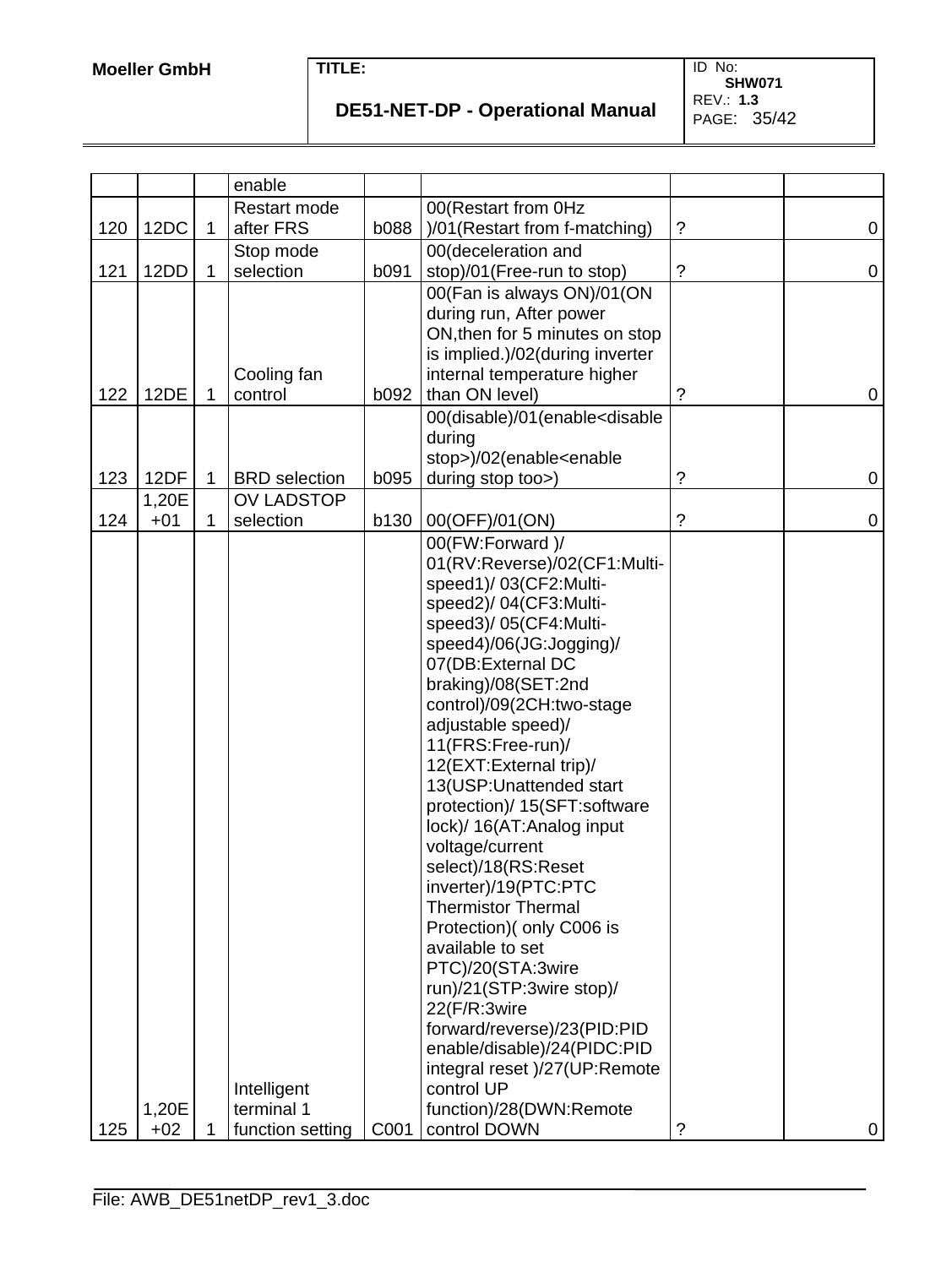ID No:  **SHW071** REV.: **1.3** PAGE: 36/42

|     |                |             |                                               |      | function)/29(UDC:Remote data<br>clear)/31(OPE:Operating by                                                                                                                                                                                                                                       |                      |                |
|-----|----------------|-------------|-----------------------------------------------|------|--------------------------------------------------------------------------------------------------------------------------------------------------------------------------------------------------------------------------------------------------------------------------------------------------|----------------------|----------------|
|     |                |             |                                               |      | operator select)/50(ADD)/51(F-<br>TM)/255(No:No assign)                                                                                                                                                                                                                                          |                      |                |
|     | 1,20E          |             | Intelligent<br>terminal 2                     |      |                                                                                                                                                                                                                                                                                                  |                      |                |
| 126 | $+03$          | 1           | function setting                              | C002 |                                                                                                                                                                                                                                                                                                  |                      | 1              |
| 127 | 1,20E<br>$+04$ | 1           | Intelligent<br>terminal 3<br>function setting | C003 |                                                                                                                                                                                                                                                                                                  |                      | $\overline{2}$ |
| 128 | 1,20E<br>$+05$ | 1           | Intelligent<br>terminal 4<br>function setting | C004 |                                                                                                                                                                                                                                                                                                  |                      | 3              |
| 129 | 1,20E<br>$+06$ | 1           | Intelligent<br>terminal 5<br>function setting | C005 |                                                                                                                                                                                                                                                                                                  |                      | 18             |
|     | 1,20E          |             | Intelligent<br>terminal 6                     |      |                                                                                                                                                                                                                                                                                                  |                      |                |
| 130 | $+07$<br>1,20E | 1           | function setting                              | C006 |                                                                                                                                                                                                                                                                                                  |                      | 9              |
| 131 | $+08$          | 1           | <b>Reverse PID</b>                            | A077 | 00(OFF) / 01(ON)                                                                                                                                                                                                                                                                                 | ?                    | 0              |
|     | 1,20E          |             | Intelligent output                            |      | 00(RUN:run<br>signal)/01(FA1:Frequency<br>arrival type1<br>signal)/02(FA2:over setting<br>frequency)/03(OL:Overload<br>advance notice<br>signal)/04(OD:Output deviation<br>for PID control)/05(AL:Alarm<br>signal)/06(Dc:External analog<br>input disconnection<br>detection)/07(FBV)/08(NDc)/09 | ?                    |                |
| 132 | $+09$<br>1,20E | $\mathbf 1$ | 11 setting<br>Intelligent output              | C021 | (LOG)                                                                                                                                                                                                                                                                                            |                      | 1              |
| 133 | $+10$          | 1           | 12 setting                                    | C022 |                                                                                                                                                                                                                                                                                                  |                      | 0              |
| 134 | 12EA           | 1           | Alarm relay<br>output                         | C026 |                                                                                                                                                                                                                                                                                                  |                      | 5              |
| 135 | 12EC           | 1           | AM selection                                  | C028 | 00(Output<br>frequency)/01(Output current)                                                                                                                                                                                                                                                       | $\tilde{?}$          | 0              |
| 136 | <b>12ED</b>    | 1           | Plus/Minus<br>select                          | A146 | 00:plus?01:minus                                                                                                                                                                                                                                                                                 | ?                    | 0              |
| 137 | 12EE           | 1           | Alarm relay<br>active state                   | C036 | 00(NO)/01(NC)                                                                                                                                                                                                                                                                                    | ?                    | 1              |
| 138 | 12F0           | 1           | Communicating<br>transmission<br>speed        | C071 | 04(4800bps)/05(9600bps)/06(1<br>9200bps)                                                                                                                                                                                                                                                         | $\ddot{\phantom{0}}$ | 6              |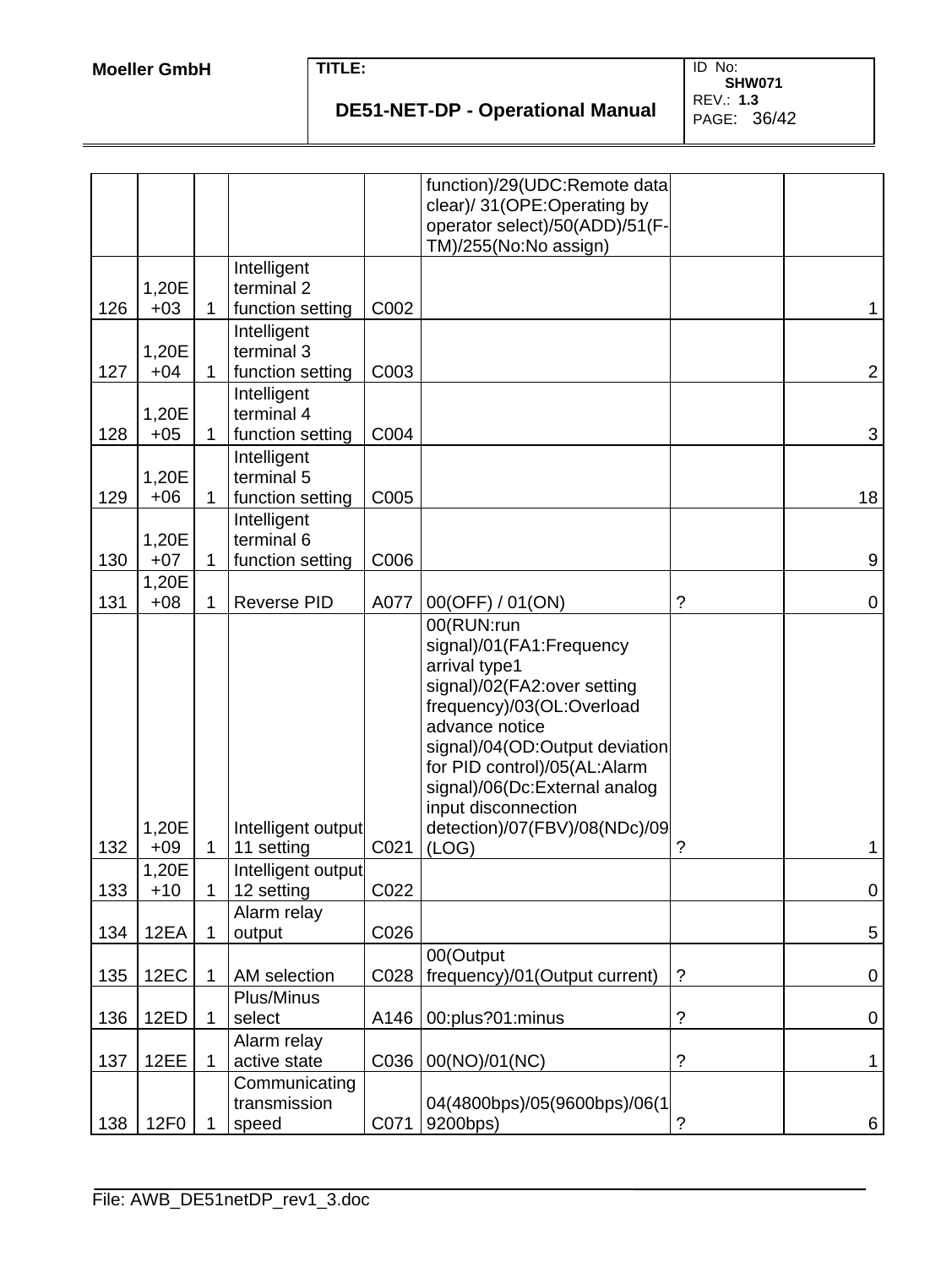ID No:  **SHW071** REV.: **1.3** PAGE: 37/42

|     |      |                | Communication            |                  |                                         |                          |                  |
|-----|------|----------------|--------------------------|------------------|-----------------------------------------|--------------------------|------------------|
| 139 | 12F1 | 1              | code                     | C072             | $1.-32.$                                | 1.                       | 1                |
|     |      |                | Communication            |                  | 00(no parity name)/01(even              |                          |                  |
| 140 | 12F3 | 1              | parity                   | C074             | parity)/02(odd parity)                  | $\gamma$                 | 0                |
|     |      |                | Communication            |                  |                                         |                          |                  |
| 141 | 12F4 | 1              | stop bit                 | C075             | 1(1bit)/2(2bit)                         | ?                        | 1                |
|     |      |                |                          |                  | 00(trip)/01(trip after                  |                          |                  |
|     |      |                | Comm. Error              |                  | deceleration stop)/02(invalid)          |                          |                  |
| 142 | 12F5 | 1              | select                   | C076             | $/03(FRS)/04$ (deceleration stop) ?     |                          | $\overline{2}$   |
| 143 | 12F6 | 1              | Debug mode<br>enable     | C091             | 00(No display)/01(Display)              | ?                        | $\mathbf 0$      |
|     |      |                |                          |                  | 00(No frequency data                    |                          |                  |
|     |      |                | UP/DWN                   |                  | store)/01(Keep frequency                |                          |                  |
| 144 | 12F7 | 1              | selection                | C101             | data)                                   | ?                        | $\boldsymbol{0}$ |
|     |      |                |                          |                  | 00(Trip cancel during                   |                          |                  |
|     |      |                |                          |                  | ON)/01(Trip cancel during               |                          |                  |
|     |      |                |                          |                  | OFF)/02(Valid only during               |                          |                  |
| 145 | 12F8 | 1              | <b>Reset selection</b>   | C <sub>102</sub> | trip <cancel during="" on="">)</cancel> | $\gamma$                 | 0                |
|     |      |                |                          |                  | JPN, USA: 0.2/0.4/0.75/1.5/2.2/         |                          |                  |
|     |      |                |                          |                  | 3.7/5.5/7.5/11.0                        |                          |                  |
|     |      |                | 1st allowable            |                  | EU:0.2/0.4/0.55/0.75/1.1/1.5/2.         |                          |                  |
| 146 | 12FC | 1              | motor capacity           | H003             | 2/3.0/4.0/5.5/7.5/11.0                  | ?                        | 8                |
|     |      |                | 2nd allowable            |                  |                                         |                          |                  |
| 147 | 12FD | 1              | motor capacity           | H <sub>203</sub> |                                         | ?                        | 8                |
|     |      |                | Communication            |                  |                                         |                          |                  |
| 148 | 1304 | $\overline{2}$ | waiting time             | C078             | $0. - 1000.$                            | $1$ . [ms]               | 0                |
| 149 | 1306 | $\overline{2}$ | Thermistor adj.          | C085             | $0.0 - 200.0$                           | 0.1                      | 1000             |
|     |      |                | 1st motor pole           |                  |                                         |                          |                  |
| 150 | 130B | 1              | setting                  | H004             | 2/4/6/8                                 | $\overline{\phantom{0}}$ | 4                |
|     |      |                | 2nd motor pole           |                  |                                         |                          |                  |
| 151 | 130C | 1              | setting                  | H <sub>204</sub> |                                         | ?                        | 4                |
| 152 | 1337 | $\overline{2}$ | PID feedback             | C052             | $0.0 - 100.0$                           | 0.1                      | 1000             |
|     |      |                | High-LIM<br>PID feedback |                  |                                         |                          |                  |
| 153 | 1339 | $\overline{2}$ | Low-LIM                  | C053             | $0.0 - 100.0$                           | 0.1                      | 0                |
|     |      |                | PID Output               |                  |                                         |                          |                  |
| 154 | 133B | $\overline{2}$ | limiter                  | A078             | 0.0-100.0%                              | 0.1[%]                   | 0                |
|     |      |                | Setpoint                 |                  |                                         |                          |                  |
| 155 | 133D | $\overline{2}$ | frequency                | A145             | 0.0-400.0Hz                             | $0.1$ Hz                 | $\pmb{0}$        |
|     |      |                | ON delay time            |                  |                                         |                          |                  |
| 156 | 133F | $\overline{2}$ | (OUTPUT11)               | C144             | $0.0 - 100.0$                           | 0.1[s]                   | $\boldsymbol{0}$ |
|     |      |                | OFF delay time           |                  |                                         |                          |                  |
| 157 | 1341 | 2              | (OUTPUT11)               | C145             | $0.0 - 100.0$                           | 0.1[s]                   | 0                |
|     |      |                | ON delay time            |                  |                                         |                          |                  |
| 158 | 1343 | 2              | (OUTPUT12)               | C146             | $0.0 - 100.0$                           | 0.1[s]                   | 0                |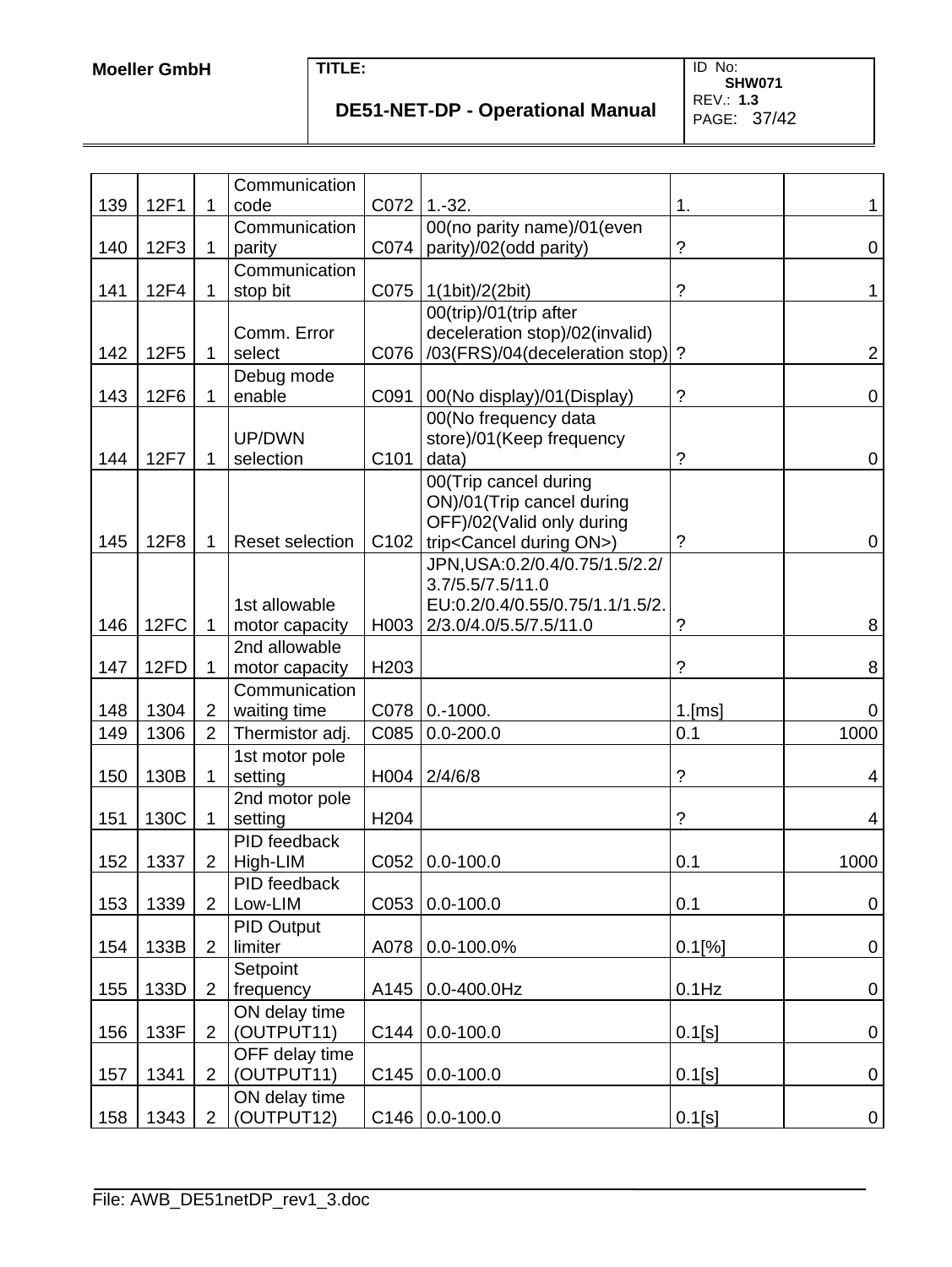ID No:  **SHW071** REV.: **1.3** PAGE: 38/42

|     |      |                | OFF delay time                   |                  |                                |                          |                  |
|-----|------|----------------|----------------------------------|------------------|--------------------------------|--------------------------|------------------|
| 159 | 1345 | $\overline{2}$ | (OUTPUT12)                       | C147             | $0.0 - 100.0$                  | 0.1 s                    | 0                |
|     |      |                | ON delay time                    |                  |                                |                          |                  |
| 160 | 1347 | $\overline{2}$ | (RY)                             | C148             | $0.0 - 100.0$                  | 0.1[s]                   | $\pmb{0}$        |
|     |      |                | OFF delay time                   |                  |                                |                          |                  |
| 161 | 1349 | $\overline{2}$ | (RY)                             | C149             | $0.0 - 100.0$                  | 0.1[s]                   | 0                |
|     |      |                | 1st motor                        |                  |                                |                          |                  |
| 162 | 1354 | 1              | voltage select                   | H007             | 00(200V)/01(400V)              | $\ddot{ }$               | $\boldsymbol{0}$ |
|     |      |                | 2nd motor                        |                  |                                |                          |                  |
| 163 | 1355 | 1              | voltage select                   | H <sub>207</sub> | 00(200V)/ 01(400V)             | $\ddot{ }$               | $\pmb{0}$        |
|     |      |                | Comm. Error                      |                  |                                |                          |                  |
| 164 | 135B | 2              | time                             | C077             | 0.00-99.99                     | 0.01[s]                  | $\pmb{0}$        |
|     |      |                | Over current                     |                  |                                |                          |                  |
| 165 | 1361 | $\mathbf{1}$   | prevention                       | b140             | 00(OFF)/01(ON)                 | $\tilde{?}$              | $\boldsymbol{0}$ |
|     |      |                | "AT" terminal                    |                  | 00(O/OI)/01(Invalid(O+OI))/02( |                          |                  |
| 166 | 1362 | 1              | selection                        | A005             | O/VR)/03(OI/VR)                | $\gamma$                 | $\pmb{0}$        |
| 167 | 1363 | 1              | <b>Carrier Mode</b>              | b150             | 00(OFF)/01(reduceing)          | $\overline{\mathcal{C}}$ | $\mathbf 0$      |
|     |      |                | Intelligent                      |                  |                                |                          |                  |
|     |      |                | terminal 1 active                |                  |                                |                          |                  |
| 168 | 1364 | $\mathbf 1$    | state                            | C011             | 00(NO)/01(NC)                  | ?                        | $\mathbf 0$      |
|     |      |                | Intelligent                      |                  |                                |                          |                  |
|     |      |                | terminal2 active                 |                  |                                |                          |                  |
| 169 | 1365 | 1              | state                            | C012             |                                |                          | $\pmb{0}$        |
|     |      |                | Intelligent                      |                  |                                |                          |                  |
| 170 |      |                | terminal 3 active                | C013             |                                |                          |                  |
|     | 1366 | 1              | state                            |                  |                                |                          | $\boldsymbol{0}$ |
|     |      |                | Intelligent<br>terminal 4 active |                  |                                |                          |                  |
| 171 | 1367 | $\mathbf 1$    | state                            | C014             |                                |                          | $\pmb{0}$        |
|     |      |                | Intelligent                      |                  |                                |                          |                  |
|     |      |                | terminal 5 active                |                  |                                |                          |                  |
| 172 | 1368 | 1              | state                            | C015             |                                |                          | $\mathbf 0$      |
|     |      |                | Intelligent                      |                  |                                |                          |                  |
|     |      |                | terminal 6 active                |                  |                                |                          |                  |
| 173 | 1369 | 1              | state                            | C016             |                                |                          | 0                |
|     |      |                | <b>Terminal 11</b>               |                  |                                |                          |                  |
| 174 | 136A | 1              | active state                     | C031             | 00(NO)/01(NC)                  | ?                        | 0                |
|     |      |                | Terminal 12                      |                  |                                |                          |                  |
| 175 | 136B | 1              | active state                     | C032             |                                |                          | $\boldsymbol{0}$ |
|     |      |                |                                  |                  | 00(operator)/01(VR)            |                          |                  |
|     |      |                |                                  |                  | 02(O input)/03(OI              |                          |                  |
| 176 | 136C | 1              | Cal.frequency1                   | A141             | input)/04(Network)             | ?                        | $\boldsymbol{2}$ |
| 177 | 136D | 1              | Cal.frequency2                   | A142             |                                | $\gamma$                 | $\overline{3}$   |
|     |      |                |                                  |                  | 00(A141+A142)/01(A141-         |                          |                  |
| 178 | 136E | 1              | Cal.select                       | A143             | A142)/02(A141*A142)            | ?                        | 0                |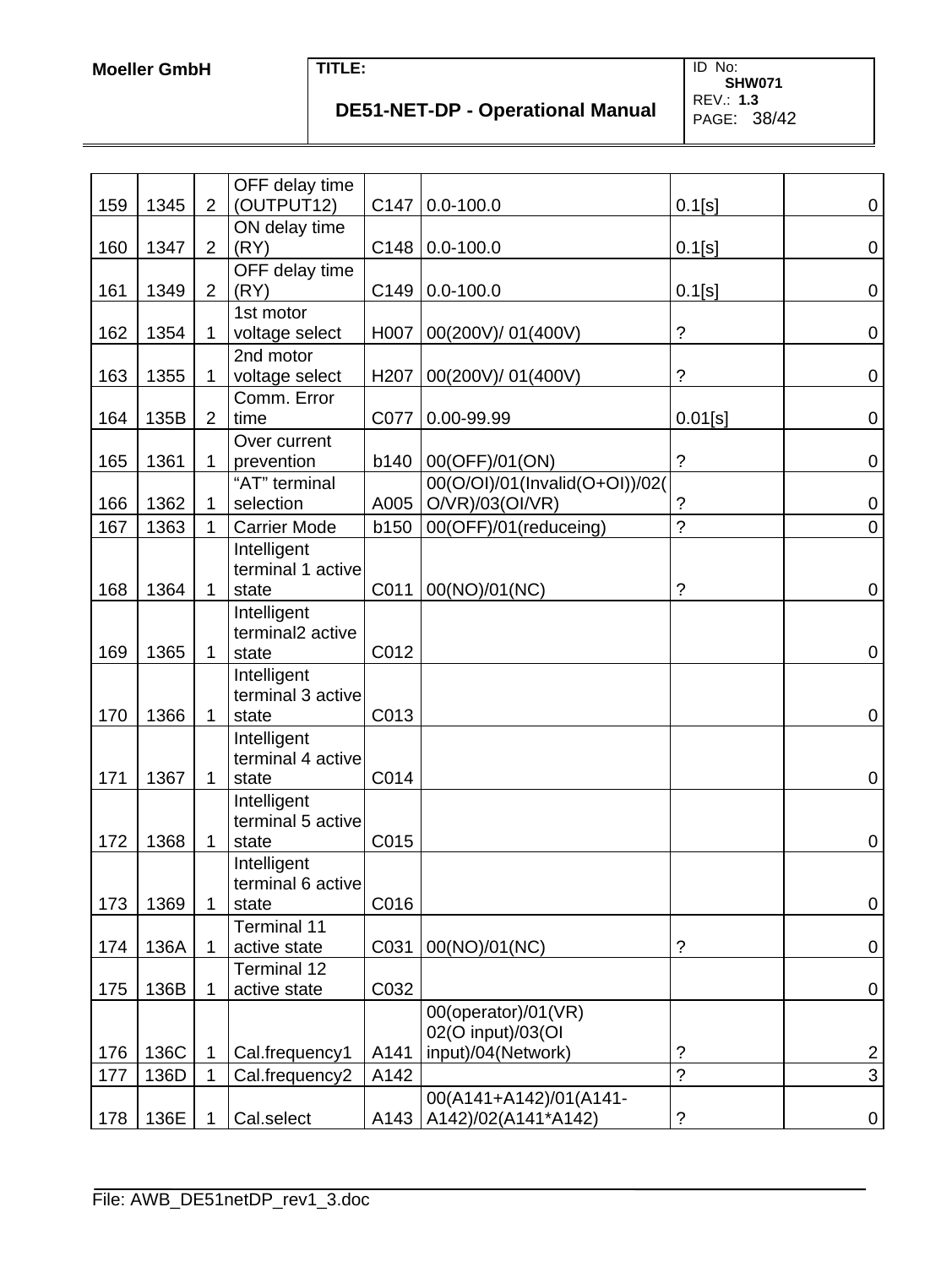<span id="page-38-0"></span>

|     |      |               |                  | 00(RUN)/01(FA1)/02(FA2)/03(<br> OL)/04(OD)<br>05(AL)/06(Dc)/07(FBV)/08(ND |   |
|-----|------|---------------|------------------|---------------------------------------------------------------------------|---|
| 179 | 136F | Logic output1 | C <sub>141</sub> | l C)                                                                      | 0 |
| 180 | 1370 | Logic output2 | C <sub>142</sub> |                                                                           |   |
|     |      | AND/OR/XOR    |                  |                                                                           |   |
| 181 | 1371 | select        |                  | C143   00(AND)/01(OR)/02(XOR)                                             | 0 |

### **4.3.6 Trip monitor parameters**

Trip monitor parameters are automatically latched by gateway ~120 ms after that inverter reports the TRIP state. The trip monitor data latching can be also initiated manually by issuing 0-1 transition in writing parameter 616. All trip monitor data parameters are read only.

|     | Index Data type | Description         |
|-----|-----------------|---------------------|
|     |                 |                     |
|     | 200 Unsigned8   | Trip factor         |
| 201 | Unsigned16      | Trip frequency      |
|     | 202 Unsigned16  | Trip current        |
|     | 203 Unsigned16  | Trip DC bus voltage |
|     | 204 Unsigned32  | Run time            |
|     | 205 Unsigned 32 | On time             |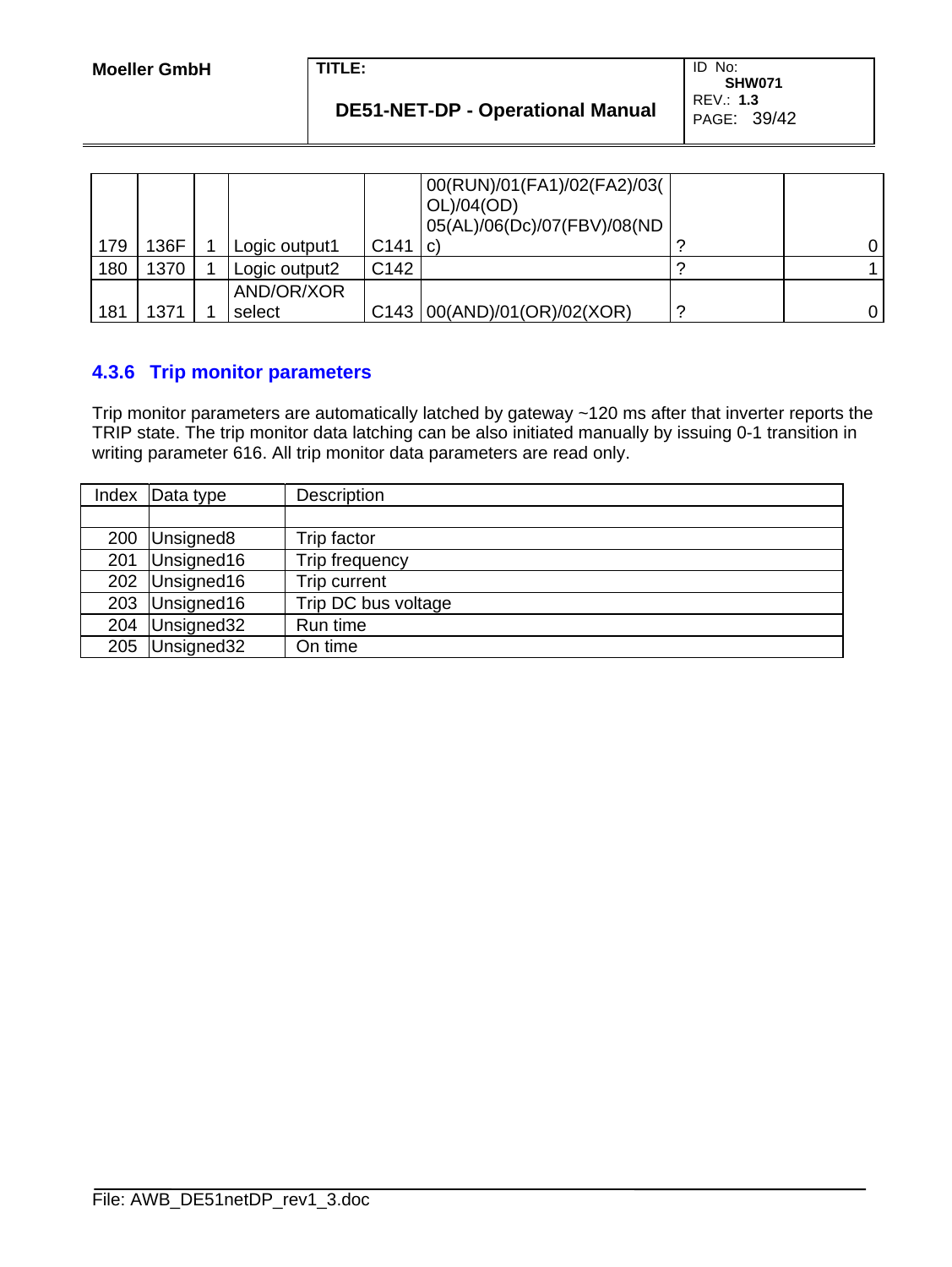# <span id="page-39-0"></span>**5 Diagnostic and special features**

### **5.1 Led operations**



In the operational mode the meanings of LEDs are:

| <b>LED Functions</b>                     | <b>Color</b>           | <b>Behaviour in prototype</b>                                |  |
|------------------------------------------|------------------------|--------------------------------------------------------------|--|
|                                          | Red                    | Inverter main supply is ON                                   |  |
| <b>LED1</b>                              | Green                  | Gateway power supply is ON                                   |  |
| Power Supply                             | Orange                 | Both power supplies are ON                                   |  |
|                                          | <b>Blank</b>           | Both power supplies are OFF                                  |  |
| LED <sub>2</sub>                         | Green                  | Inverter in Run state                                        |  |
| <b>Inverter Status</b>                   | <b>Blank</b>           | Inverter in Stop state                                       |  |
|                                          | Red                    | The inverter can't run (unquitted trip)                      |  |
|                                          | <b>Blank</b>           | Normal mode                                                  |  |
| LED <sub>3</sub><br><b>Inverter Mode</b> | <b>Red</b><br>blinking | Trip detected, the inverter is waiting for the trip reset    |  |
|                                          | Red                    | The inverter is faulted also after the trip reset            |  |
| LED4                                     | Red                    | Profibus cable disconnected or gateway not in data-exchange. |  |
| <b>Profibus Status</b>                   | <b>Blank</b>           | Regular profibus connection                                  |  |
| <b>LED5</b>                              | <b>Blank</b>           | High speed protocol communication error                      |  |
| <b>Gateway Status</b>                    | Green                  | Communication is regular                                     |  |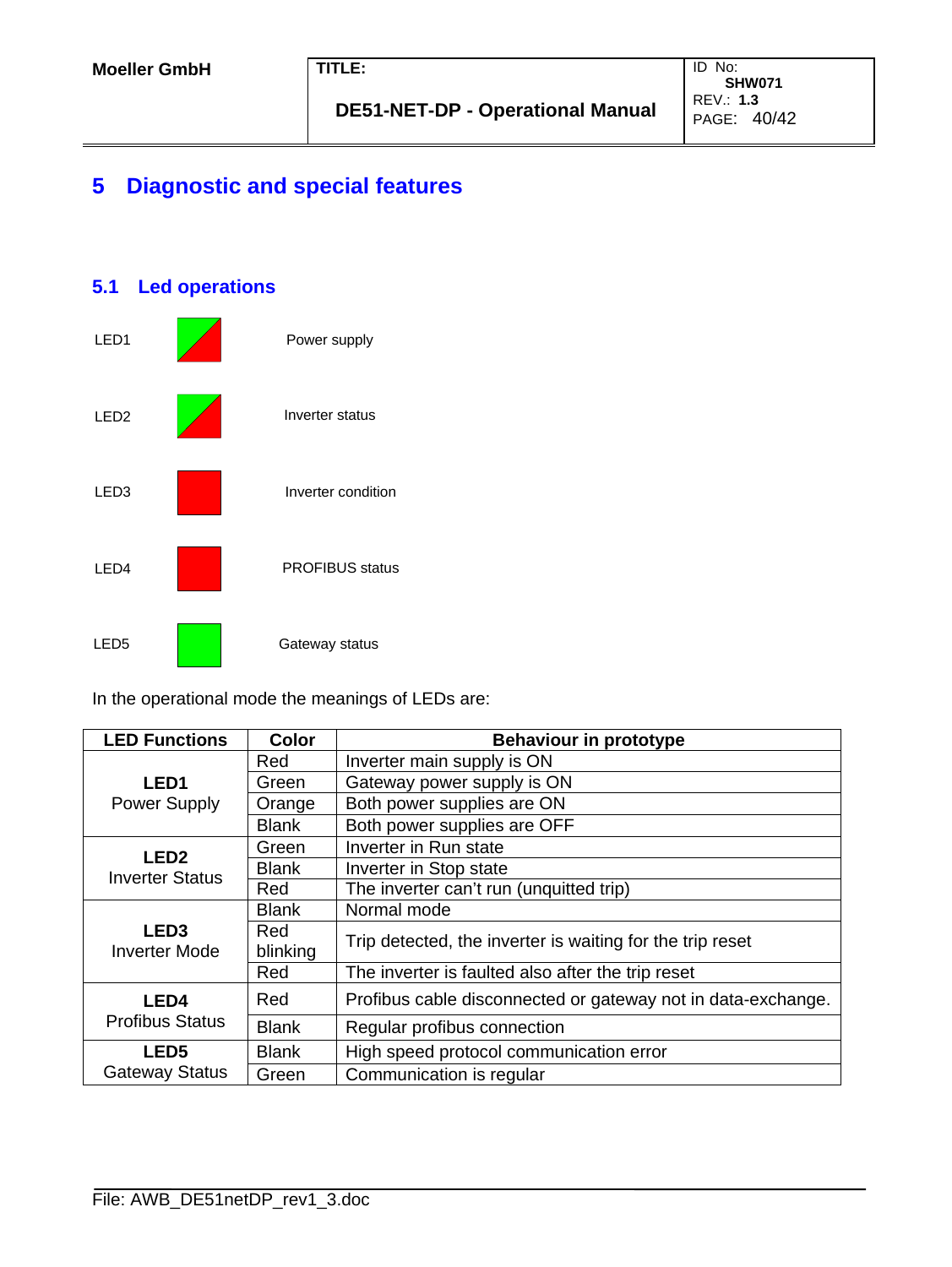The configuration mode condition (rotary switches in 00 position) is indicated:

| LED1 (Green/Red, Orange) | Orange       |
|--------------------------|--------------|
| LED2 (Green/Red)         | Red          |
| LED3 (Green/Red)         | <b>Blank</b> |
| LED4 (Red)               | Red          |
| LED5 (Green)             | <b>Blank</b> |